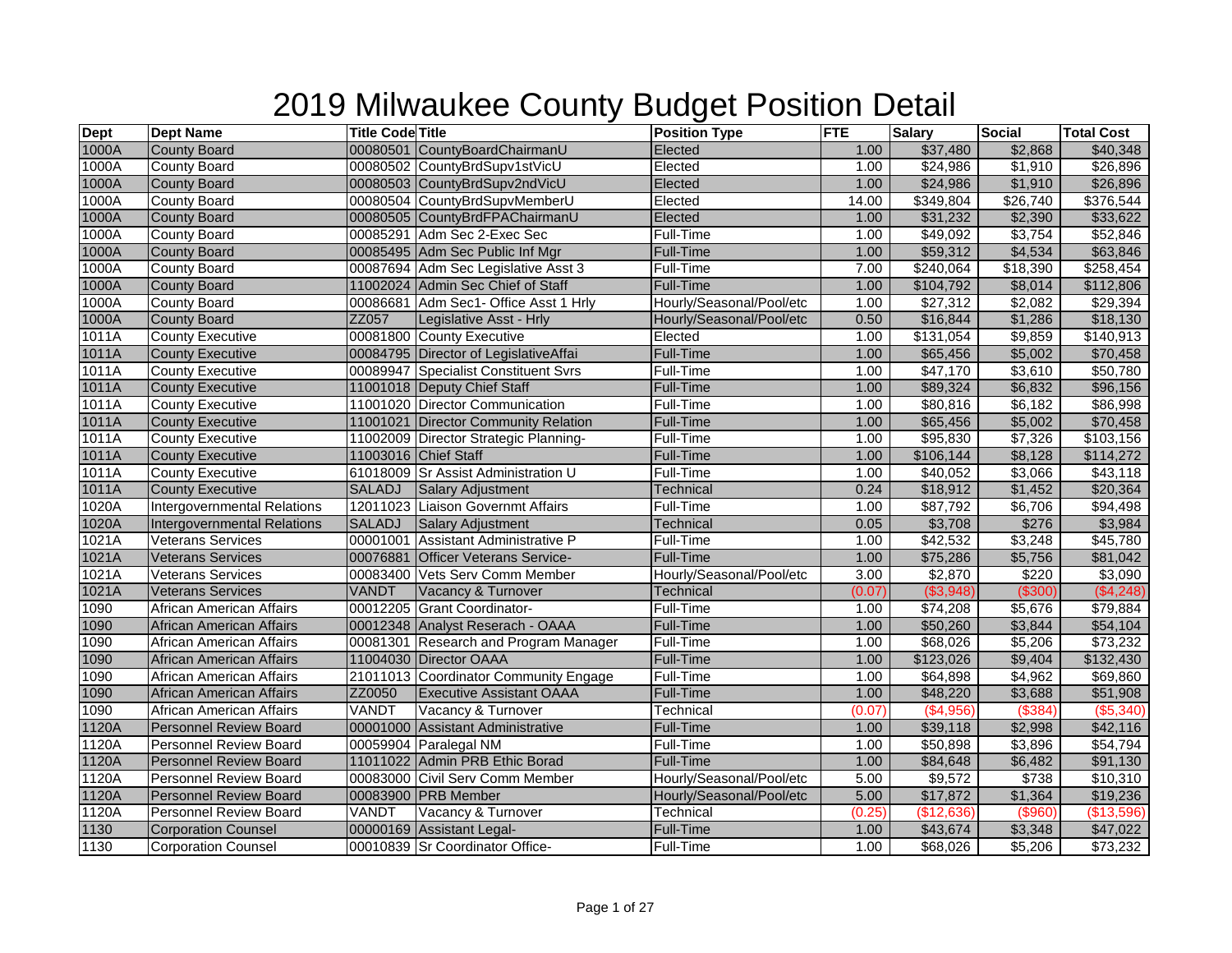| <b>Dept</b> | <b>Dept Name</b>           | <b>Title Code Title</b> |                                         | <b>Position Type</b> | <b>FTE</b> | <b>Salary</b>         | <b>Social</b>        | <b>Total Cost</b> |
|-------------|----------------------------|-------------------------|-----------------------------------------|----------------------|------------|-----------------------|----------------------|-------------------|
| 1130        | <b>Corporation Counsel</b> |                         | 00059210 Deputy Corporation Counsel     | Full-Time            | 2.00       | \$220,286             | \$16,854             | \$237,140         |
| 1130        | <b>Corporation Counsel</b> |                         | 00059249 Assistant Corporation Counsel  | Full-Time            | 11.00      | \$1,077,264           | \$82,392             | \$1,159,656       |
| 1130        | <b>Corporation Counsel</b> | 00059900 Paralegal-     |                                         | Full-Time            | 7.00       | \$369,094             | \$28,220             | \$397,314         |
| 1130        | Corporation Counsel        |                         | 11006009 Chief Corp Counsel             | Full-Time            | 1.00       | \$143,532             | \$10,039             | \$153,571         |
| 1130        | <b>Corporation Counsel</b> | SALADJ                  | Salary Adjustment                       | Technical            | 0.23       | \$18,588              | \$1,416              | \$20,004          |
| 1130        | <b>Corporation Counsel</b> | VANDT                   | Vacancy & Turnover                      | <b>Technical</b>     | (0.50)     | (\$41,556)            | ( \$3,180)           | (\$44,736)        |
| 1140        | <b>Human Resources</b>     |                         | 00000014 Receptionist-                  | Full-Time            | 1.00       | \$33,468              | \$2,560              | \$36,028          |
| 1140        | <b>Human Resources</b>     |                         | 00000019 Mgmt Asst - Human Res          | Full-Time            | 6.00       | \$255,332             | $\overline{$19,528}$ | \$274,860         |
| 1140        | <b>Human Resources</b>     |                         | 00000032 Clerical Spec HR (NR)          | Full-Time            | 1.00       | \$34,872              | \$2,664              | \$37,536          |
| 1140        | <b>Human Resources</b>     |                         | 00000035 Clerical Spec HR - ERS (NR)    | Full-Time            | 2.00       | \$73,314              | \$5,610              | \$78,924          |
| 1140        | <b>Human Resources</b>     |                         | 00000106 Assistant Administrative HR    | Full-Time            | 1.00       | \$43,674              | \$3,348              | \$47,022          |
| 1140        | Human Resources            |                         | 00000110 Analyst Retirement             | <b>Full-Time</b>     | 4.00       | \$188,796             | \$14,452             | \$203,248         |
| 1140        | <b>Human Resources</b>     |                         | 00000119 Assistant Employment           | Full-Time            | 2.00       | \$85,974              | \$6,574              | \$92,548          |
| 1140        | Human Resources            |                         | 00000300 Coordinator Employee Training  | Full-Time            | 1.00       | \$48,106              | \$3,686              | \$51,792          |
| 1140        | <b>Human Resources</b>     |                         | 00000701 Sr Assistant Executive-        | <b>Full-Time</b>     | 1.00       | \$59,312              | \$4,534              | \$63,846          |
| 1140        | <b>Human Resources</b>     |                         | 00001991 Coordinator Office Admin       | <b>Full-Time</b>     | 1.00       | \$43,674              | \$3,348              | $\sqrt{$47,022}$  |
| 1140        | <b>Human Resources</b>     |                         | 00004701 Sr Analyst FinancialRetiremnt- | <b>Full-Time</b>     | 1.00       | \$81,000              | \$6,196              | \$87,196          |
| 1140        | Human Resources            |                         | 00004706 Analyst Financial Retirement   | Full-Time            | 1.00       | $\overline{$}59,312$  | \$4,534              | \$63,846          |
| 1140        | <b>Human Resources</b>     |                         | 00004888 Manager Info System Retirement | <b>Full-Time</b>     | 1.00       | \$64,898              | \$4,962              | \$69,860          |
| 1140        | <b>Human Resources</b>     |                         | 00004896 Coordinator Wellness           | Full-Time            | 1.00       | $\sqrt{$64,898}$      | \$4,962              | \$69,860          |
| 1140        | <b>Human Resources</b>     |                         | 00004926 Manager Benefits and HRIS      | <b>Full-Time</b>     | 1.00       | \$88,390              | \$6,764              | \$95,154          |
| 1140        | <b>Human Resources</b>     |                         | 00004963 Manager Training Development-  | Full-Time            | 1.00       | \$77,284              | \$5,910              | \$83,194          |
| 1140        | <b>Human Resources</b>     |                         | 00004965 Specialist Devel and Training  | <b>Full-Time</b>     | 1.00       | \$68,026              | \$5,206              | \$73,232          |
| 1140        | <b>Human Resources</b>     |                         | 00005510 Human Res Analyst 2 - Bil/Span | Full-Time            | 1.00       | \$47,170              | \$3,610              | \$50,780          |
| 1140        | Human Resources            |                         | 00005663 Analyst Data Quality Retire    | Full-Time            | 1.00       | \$56,014              | \$4,284              | \$60,298          |
| 1140        | <b>Human Resources</b>     |                         | 00005730 Generalist Human Resources     | <b>Full-Time</b>     | 1.00       | \$62,142              | \$4,754              | \$66,896          |
| 1140        | <b>Human Resources</b>     |                         | 00005736 Coordinator Pre-Employment     | <b>Full-Time</b>     | 1.00       | \$68,026              | \$5,206              | \$73,232          |
| 1140        | Human Resources            |                         | 00005760 Human Res Analyst 2 - Emp Ben  | Full-Time            | 2.00       | \$101,456             | \$7,754              | \$109,210         |
| 1140        | <b>Human Resources</b>     |                         | 00005766 Recruitment Representative     | <b>Full-Time</b>     | 3.00       | \$148,570             | \$11,374             | \$159,944         |
| 1140        | Human Resources            |                         | 00005781 Lead Compensation Analyst      | Full-Time            | 1.00       | \$81,000              | \$6,196              | \$87,196          |
| 1140        | <b>Human Resources</b>     |                         | 00005786 Assistant Compensation/HRIS    | Full-Time            | 1.00       | \$41,700              | \$3,194              | \$44,894          |
| 1140        | Human Resources            |                         | 00005788 Specialist HR Systems/Comp     | <b>Full-Time</b>     | 2.00       | \$101,456             | \$7,754              | \$109,210         |
| 1140        | <b>Human Resources</b>     |                         | 00076637 Human Res Business Partner     | <b>Full-Time</b>     | 9.00       | \$649,176             | \$49,628             | \$698,804         |
| 1140        | <b>Human Resources</b>     |                         | 00086553 Coordinator LMS Training-      | Full-Time            | 1.00       | \$58,558              | \$4,482              | \$63,040          |
| 1140        | <b>Human Resources</b>     |                         | 00089931 Director Retire Plan Services  | Full-Time            | 1.00       | \$128,026             | \$9,792              | \$137,818         |
| 1140        | <b>Human Resources</b>     |                         | 11002010 Chief Human Resources Officer- | Full-Time            | 1.00       | $\overline{$140,064}$ | \$9,989              | $\sqrt{$150,053}$ |
| 1140        | <b>Human Resources</b>     |                         | 11002011 Director Employee Relations-   | <b>Full-Time</b>     | 1.00       | \$128,026             | \$9,792              | \$137,818         |
| 1140        | Human Resources            |                         | 11004034 Dir HR Ops and Tal Acq         | Full-Time            | 1.00       | \$127,896             | \$9,790              | \$137,686         |
| 1140        | <b>Human Resources</b>     |                         | 11005050 Director of Comp and HRIS      | <b>Full-Time</b>     | 1.00       | \$127,896             | \$9,790              | \$137,686         |
| 1140        | Human Resources            |                         | 11005051 Director of Benefits           | <b>Full-Time</b>     | 1.00       | \$128,026             | \$9,792              | \$137,818         |
| 1140        | <b>Human Resources</b>     |                         | 12010015 Mangr Human Resources          | Full-Time            | 1.00       | \$81,000              | \$6,196              | \$87,196          |
| 1140        | <b>Human Resources</b>     |                         | 12010017 Mgr Recruitment                | Full-Time            | 1.00       | \$92,116              | \$7,052              | \$99,168          |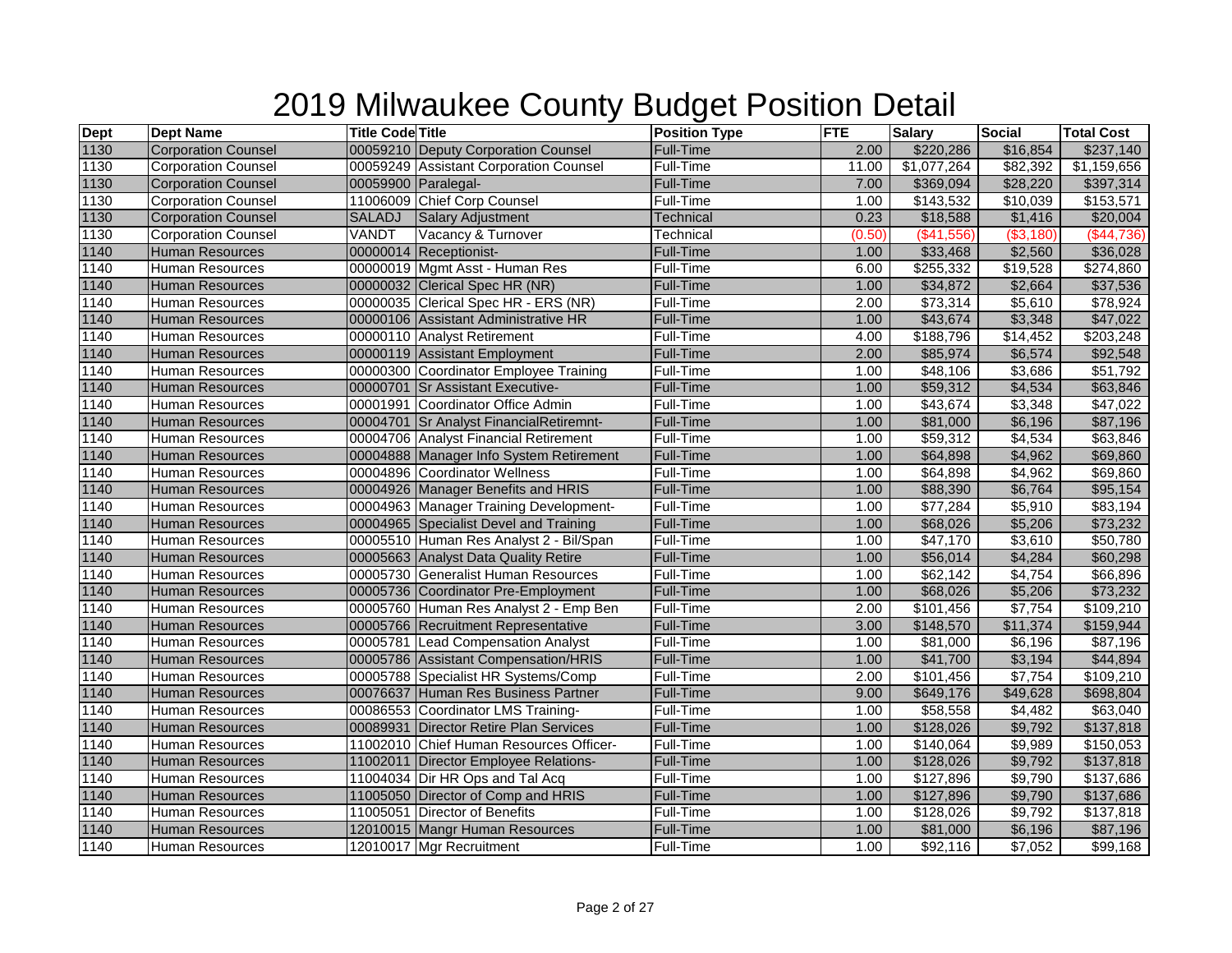| <b>Dept</b> | <b>Dept Name</b>             | <b>Title Code Title</b> |                                         | <b>Position Type</b> | <b>FTE</b> | <b>Salary</b> | <b>Social</b>        | <b>Total Cost</b> |
|-------------|------------------------------|-------------------------|-----------------------------------------|----------------------|------------|---------------|----------------------|-------------------|
| 1140        | <b>Human Resources</b>       |                         | 12011018 Manager Retire Services        | Full-Time            | 1.00       | \$88,960      | \$6,806              | \$95,766          |
| 1140        | <b>Human Resources</b>       |                         | 21009030 Manager Progr Leave ADA Compl  | Full-Time            | 1.00       | \$67,376      | \$5,154              | \$72,530          |
| 1140        | <b>Human Resources</b>       | ZZ073                   | Sr Pensn Rsrch & Cmplinc Anlyst         | <b>Full-Time</b>     | 1.00       | \$74,208      | \$5,676              | \$79,884          |
| 1140        | <b>Human Resources</b>       | <b>SALADJ</b>           | <b>Salary Adjustment</b>                | Technical            | 0.11       | \$6,864       | \$516                | \$7,380           |
| 1140        | <b>Human Resources</b>       | <b>VANDT</b>            | Vacancy & Turnover                      | Technical            | (1.56)     | (\$97,344)    | (\$7,440)            | (\$104,784)       |
| 1150        | <b>DAS - Risk Management</b> |                         | 00005894 Manager Loss Control           | Full-Time            | 1.00       | \$84,728      | \$6,480              | \$91,208          |
| 1150        | <b>DAS - Risk Management</b> |                         | 00018409 Program Safety Manager         | Full-Time            | 1.00       | \$77,284      | \$5,910              | \$83,194          |
| 1150        | DAS - Risk Management        |                         | 00086508 Specialist Safety              | Full-Time            | 3.00       | \$161,620     | $\overline{$12,352}$ | \$173,972         |
| 1150        | DAS - Risk Management        |                         | 11004029 Director Risk Mngmt            | <b>Full-Time</b>     | 1.00       | \$105,520     | \$8,076              | \$113,596         |
| 1150        | DAS - Risk Management        |                         | 21011011 Mgr Program Claims U           | Full-Time            | 1.00       | \$68,026      | \$5,206              | \$73,232          |
| 1150        | <b>DAS</b> - Risk Management | VANDT                   | Vacancy & Turnover                      | Technical            | (0.07)     | ( \$5,496)    | (\$420)              | (\$5,916)         |
| 1151        | DAS - General Fund           |                         | 00000004 Office Supp Asst 1             | Full-Time            | 1.00       | \$26,688      | \$2,040              | \$28,728          |
| 1151        | <b>DAS - General Fund</b>    |                         | 00000010 Analyst Business Systems       | <b>Full-Time</b>     | 1.00       | \$62,142      | \$4,754              | \$66,896          |
| 1151        | DAS - General Fund           |                         | 00000014 Receptionist-                  | Full-Time            | 1.00       | \$38,988      | \$2,986              | \$41,974          |
| 1151        | <b>DAS - General Fund</b>    |                         | 00000087 Admin Spec - DHS-NR            | <b>Full-Time</b>     | 1.00       | \$44,142      | \$3,378              | \$47,520          |
| 1151        | DAS - General Fund           |                         | 00000089 Admin Spec - Procurement       | Full-Time            | 1.00       | \$42,792      | \$3,296              | \$46,088          |
| 1151        | <b>DAS - General Fund</b>    |                         | 00000125 Office Supp Asst 2 NM          | <b>Full-Time</b>     | 2.00       | \$70,014      | \$5,352              | \$75,366          |
| 1151        | DAS - General Fund           |                         | 00000462 Clerk Records Management       | Full-Time            | 1.00       | \$40,844      | \$3,128              | \$43,972          |
| 1151        | <b>DAS - General Fund</b>    |                         | 00000701 Sr Assistant Executive-        | <b>Full-Time</b>     | 1.00       | \$58,558      | \$4,482              | \$63,040          |
| 1151        | DAS - General Fund           |                         | 00000702 Coordinator Administrative-    | Full-Time            | 1.00       | \$47,170      | \$3,610              | \$50,780          |
| 1151        | <b>DAS - General Fund</b>    |                         | 00001001 Assistant Administrative P     | <b>Full-Time</b>     | 2.00       | \$78,480      | \$6,012              | \$84,492          |
| 1151        | DAS - General Fund           |                         | 00001299 Clerical Spec DPW              | Full-Time            | 1.00       | \$34,352      | \$2,624              | \$36,976          |
| 1151        | <b>DAS - General Fund</b>    |                         | 00004203 Associate Accountant-          | <b>Full-Time</b>     | 2.00       | \$90,804      | \$6,958              | \$97,762          |
| 1151        | DAS - General Fund           |                         | 00004364 Analyst Fiscal and Budget      | Full-Time            | 1.00       | \$54,104      | \$4,132              | \$58,236          |
| 1151        | DAS - General Fund           |                         | 00004413 Sr Analyst Fiscal and Budget   | <b>Full-Time</b>     | 2.00       | \$136,376     | \$10,428             | \$146,804         |
| 1151        | <b>DAS - General Fund</b>    |                         | 00004964 Mgr Analysis and Strategy CBDP | Full-Time            | 1.00       | \$71,090      | \$5,432              | \$76,522          |
| 1151        | DAS - General Fund           | 00005851 Buyer 2        |                                         | <b>Full-Time</b>     | 2.00       | \$98,184      | \$7,518              | \$105,702         |
| 1151        | <b>DAS - General Fund</b>    |                         | 00006625 Disribution Assistant-         | Full-Time            | 2.00       | \$68,090      | \$5,208              | \$73,298          |
| 1151        | <b>DAS - General Fund</b>    |                         | 00006626 Stores And Distrib Asst 1      | Full-Time            | 1.00       | \$35,130      | \$2,688              | \$37,818          |
| 1151        | DAS - General Fund           |                         | 00008601 Sr Mngr Operations and Budget- | Full-Time            | 1.00       | \$100,766     | \$7,712              | \$108,478         |
| 1151        | <b>DAS - General Fund</b>    |                         | 00008606 Principal Architect-           | <b>Full-Time</b>     | 1.00       | \$92,116      | \$7,052              | \$99,168          |
| 1151        | <b>DAS - General Fund</b>    |                         | 00008611 Principal Engineer Civil-      | Full-Time            | 1.00       | \$106,962     | \$8,182              | \$115,144         |
| 1151        | DAS - General Fund           |                         | 00009419 Coordinator Budget Capital     | <b>Full-Time</b>     | 1.00       | \$100,766     | \$7,712              | \$108,478         |
| 1151        | <b>DAS - General Fund</b>    |                         | 00010842 Sr Analyst GIS-                | Full-Time            | 1.00       | \$75,466      | \$5,768              | \$81,234          |
| 1151        | DAS - General Fund           |                         | 00010858 GIS Technician                 | <b>Full-Time</b>     | 1.00       | \$39,792      | \$3,040              | \$42,832          |
| 1151        | <b>DAS - General Fund</b>    |                         | 00011271 Specialist Facilities Mgmt     | Full-Time            | 1.00       | \$54,350      | \$4,156              | \$58,506          |
| 1151        | DAS - General Fund           |                         | 00012221 Sr Analyst Budget and Mgmt-    | Full-Time            | 2.00       | \$124,284     | \$9,508              | \$133,792         |
| 1151        | <b>DAS - General Fund</b>    |                         | 00012223 Analyst Budget and Mgmt        | Full-Time            | 4.00       | \$220,236     | \$16,832             | \$237,068         |
| 1151        | <b>DAS - General Fund</b>    |                         | 00012225 Operating Budget Manager       | Full-Time            | 1.00       | \$84,728      | \$6,480              | \$91,208          |
| 1151        | <b>DAS - General Fund</b>    |                         | 00012246 Manager Financial CBO-         | Full-Time            | 2.00       | \$158,284     | \$12,106             | \$170,390         |
| 1151        | <b>DAS - General Fund</b>    |                         | 00012917 Analyst Procurement Compliance | Full-Time            | 1.00       | \$57,130      | \$4,374              | \$61,504          |
| 1151        | DAS - General Fund           |                         | 00012918 Analyst Analysis and Strategy  | Full-Time            | 1.00       | \$57,130      | \$4,374              | \$61,504          |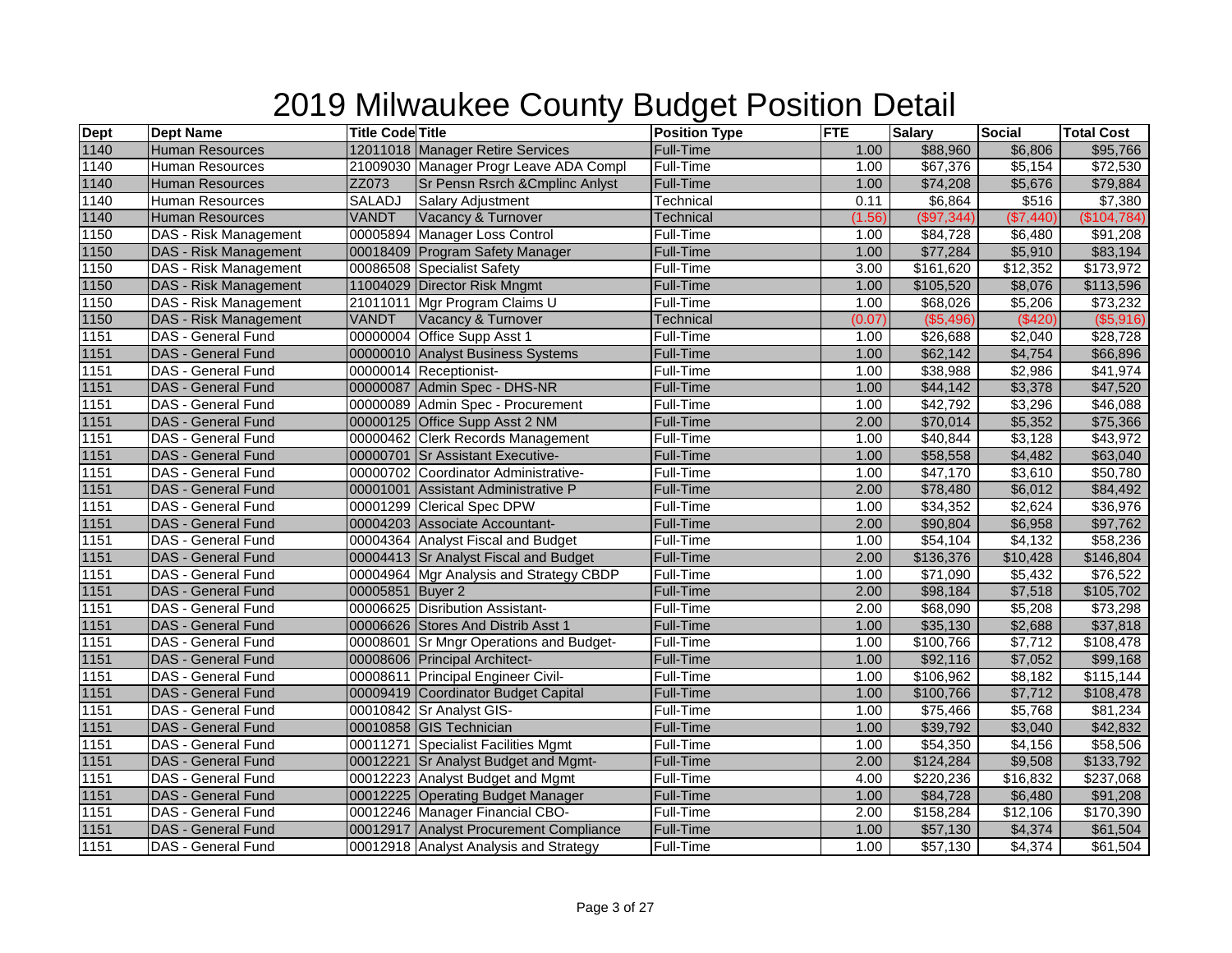| <b>Dept</b>      | <b>Dept Name</b>          | <b>Title Code Title</b> |                                         | <b>Position Type</b> | <b>FTE</b> | <b>Salary</b>    | <b>Social</b> | <b>Total Cost</b> |
|------------------|---------------------------|-------------------------|-----------------------------------------|----------------------|------------|------------------|---------------|-------------------|
| 1151             | DAS - General Fund        |                         | 00013542 Facilities Grounds Worker 1 NM | Full-Time            | 14.00      | \$523,910        | \$40,058      | \$563,968         |
| $\frac{1151}{2}$ | DAS - General Fund        |                         | 00013622 Lead Facilities Grounds Worker | Full-Time            | 2.00       | \$91,392         | \$6,998       | \$98,390          |
| 1151             | <b>DAS</b> - General Fund |                         | 00013623 Facilities Grounds Worker 2 NM | Full-Time            | 10.00      | \$426,072        | \$32,584      | \$458,656         |
| 1151             | <b>DAS - General Fund</b> |                         | 00018222 Analyst GIS-                   | Full-Time            | 2.00       | \$117,492        | \$8,986       | \$126,478         |
| 1151             | <b>DAS - General Fund</b> |                         | 00020105 Procurement Director           | Full-Time            | 1.00       | \$116,362        | \$8,908       | \$125,270         |
| 1151             | DAS - General Fund        |                         | 00020236 Principal Engineer Airport-    | Full-Time            | 1.00       | \$100,766        | \$7,712       | \$108,478         |
| 1151             | <b>DAS - General Fund</b> |                         | 00020237 Principal Facilities CA-       | Full-Time            | 1.00       | \$95,844         | \$7,336       | \$103,180         |
| 1151             | <b>DAS - General Fund</b> |                         | 00020246 Principal Engineer Environmnt- | Full-Time            | 1.00       | \$106,962        | \$8,182       | \$115,144         |
| 1151             | DAS - General Fund        |                         | 00020270 Facilities Grounds Supv        | Full-Time            | 2.00       | \$104,728        | \$8,000       | \$112,728         |
| 1151             | DAS - General Fund        |                         | 00020333 Bldg Systems Specialist        | Full-Time            | 1.00       | \$50,078         | \$3,832       | \$53,910          |
| 1151             | DAS - General Fund        |                         | 00020400 Mechanical Mtce Supt           | Full-Time            | 1.00       | \$64,898         | \$4,962       | \$69,860          |
| 1151             | <b>DAS - General Fund</b> |                         | 00020401 Planner Space                  | Full-Time            | 2.00       | \$124,284        | \$9,508       | \$133,792         |
| 1151             | <b>DAS - General Fund</b> |                         | 00020490 Climate Control Lead           | Full-Time            | 1.00       | \$90,560         | \$6,924       | \$97,484          |
| 1151             | <b>DAS - General Fund</b> |                         | 00020500 Carpenter                      | Full-Time            | 5.00       | \$359,610        | \$27,480      | \$387,090         |
| 1151             | DAS - General Fund        |                         | 00020700 Carpenter Supv                 | Full-Time            | 2.00       | \$158,212        | \$12,104      | \$170,316         |
| 1151             | DAS - General Fund        |                         | 00021000 Painter Bldgs                  | Full-Time            | 2.00       | \$124,648        | \$9,552       | \$134,200         |
| 1151             | <b>DAS - General Fund</b> |                         | 00021560 Painter Supv                   | Full-Time            | 1.00       | \$63,936         | \$4,886       | \$68,822          |
| 1151             | <b>DAS - General Fund</b> |                         | 00023800 Electrical Mech                | Full-Time            | 7.00       | \$475,006        | \$36,358      | \$511,364         |
| 1151             | <b>DAS - General Fund</b> |                         | 00023801 Electrical Mech Dot            | <b>Full-Time</b>     | 1.00       | \$67,858         | \$5,194       | \$73,052          |
| 1151             | DAS - General Fund        |                         | 00023802 Inspector Electrical           | Full-Time            | 1.00       | \$67,858         | \$5,194       | \$73,052          |
| 1151             | <b>DAS - General Fund</b> |                         | 00024000 Electrical Mech Supv           | Full-Time            | 1.00       | \$74,700         | \$5,716       | \$80,416          |
| 1151             | DAS - General Fund        |                         | 00024500 Sheet Metal Worker             | Full-Time            | 2.00       | \$160,052        | \$12,236      | \$172,288         |
| 1151             | <b>DAS - General Fund</b> | 00025300 Plumber        |                                         | Full-Time            | 4.00       | \$321,984        | \$24,624      | \$346,608         |
| $\frac{1151}{1}$ | DAS - General Fund        |                         | 00025400 Plumber Supv                   | Full-Time            | 2.00       | \$180,312        | \$13,792      | \$194,104         |
| 1151             | <b>DAS - General Fund</b> |                         | 00026400 Machinist-                     | <b>Full-Time</b>     | 4.00       | \$244,576        | \$18,704      | \$263,280         |
| 1151             | DAS - General Fund        |                         | 00026410 Machinist Lead-                | Full-Time            | 1.00       | \$67,260         | \$5,144       | \$72,404          |
| 1151             | <b>DAS - General Fund</b> |                         | 00026500 Refrigeration Mech             | Full-Time            | 2.00       | \$164,624        | \$12,596      | \$177,220         |
| 1151             | DAS - General Fund        |                         | 00027250 Steamfitter Supv               | Full-Time            | 1.00       | $\sqrt{$94,662}$ | \$7,246       | \$101,908         |
| 1151             | <b>DAS - General Fund</b> |                         | 00027270 Steamfitter Welder             | <b>Full-Time</b>     | 2.00       | \$164,624        | \$12,596      | \$177,220         |
| 1151             | DAS - General Fund        |                         | 00027281 Inspector Mechanical Systems   | Full-Time            | 1.00       | \$82,312         | \$6,298       | \$88,610          |
| 1151             | <b>DAS - General Fund</b> |                         | 00035364 Sr Architect-                  | Full-Time            | 2.00       | \$177,456        | \$13,582      | \$191,038         |
| 1151             | DAS - General Fund        | 00035365 Architect      |                                         | Full-Time            | 2.00       | \$155,892        | \$11,924      | \$167,816         |
| 1151             | <b>DAS - General Fund</b> |                         | 00035366 Property Assess Program Mngr   | Full-Time            | 1.00       | \$84,728         | \$6,480       | \$91,208          |
| 1151             | <b>DAS - General Fund</b> |                         | 00035601 Writer Specification-          | Full-Time            | 1.00       | \$74,560         | \$5,702       | \$80,262          |
| 1151             | <b>DAS</b> - General Fund |                         | 00035721 Engnrng Tech Surveyor NM       | Full-Time            | 2.00       | \$123,846        | \$9,468       | \$133,314         |
| 1151             | <b>DAS - General Fund</b> |                         | 00035731 Designer Architectural         | Full-Time            | 1.00       | \$53,430         | \$4,090       | \$57,520          |
| 1151             | DAS - General Fund        |                         | 00035741 Coordinator Construction       | Full-Time            | 5.00       | \$311,594        | \$23,852      | \$335,446         |
| 1151             | DAS - General Fund        |                         | 00035751 Engineer NM                    | Full-Time            | 6.00       | \$402,358        | \$30,760      | \$433,118         |
| 1151             | DAS - General Fund        |                         | 00035771 Manager GIS-                   | Full-Time            | 1.00       | \$77,284         | \$5,910       | \$83,194          |
| 1151             | <b>DAS - General Fund</b> |                         | 00035811 Sr Engineer Mechanical-        | Full-Time            | 1.00       | $\sqrt{$92,494}$ | \$7,076       | \$99,570          |
| 1151             | DAS - General Fund        |                         | 00035841 Sr Engineer Civil-             | Full-Time            | 2.00       | \$181,220        | \$13,868      | \$195,088         |
| 1151             | DAS - General Fund        |                         | 00035852 Sr Engineer Environment-       | Full-Time            | 1.00       | \$86,846         | \$6,648       | \$93,494          |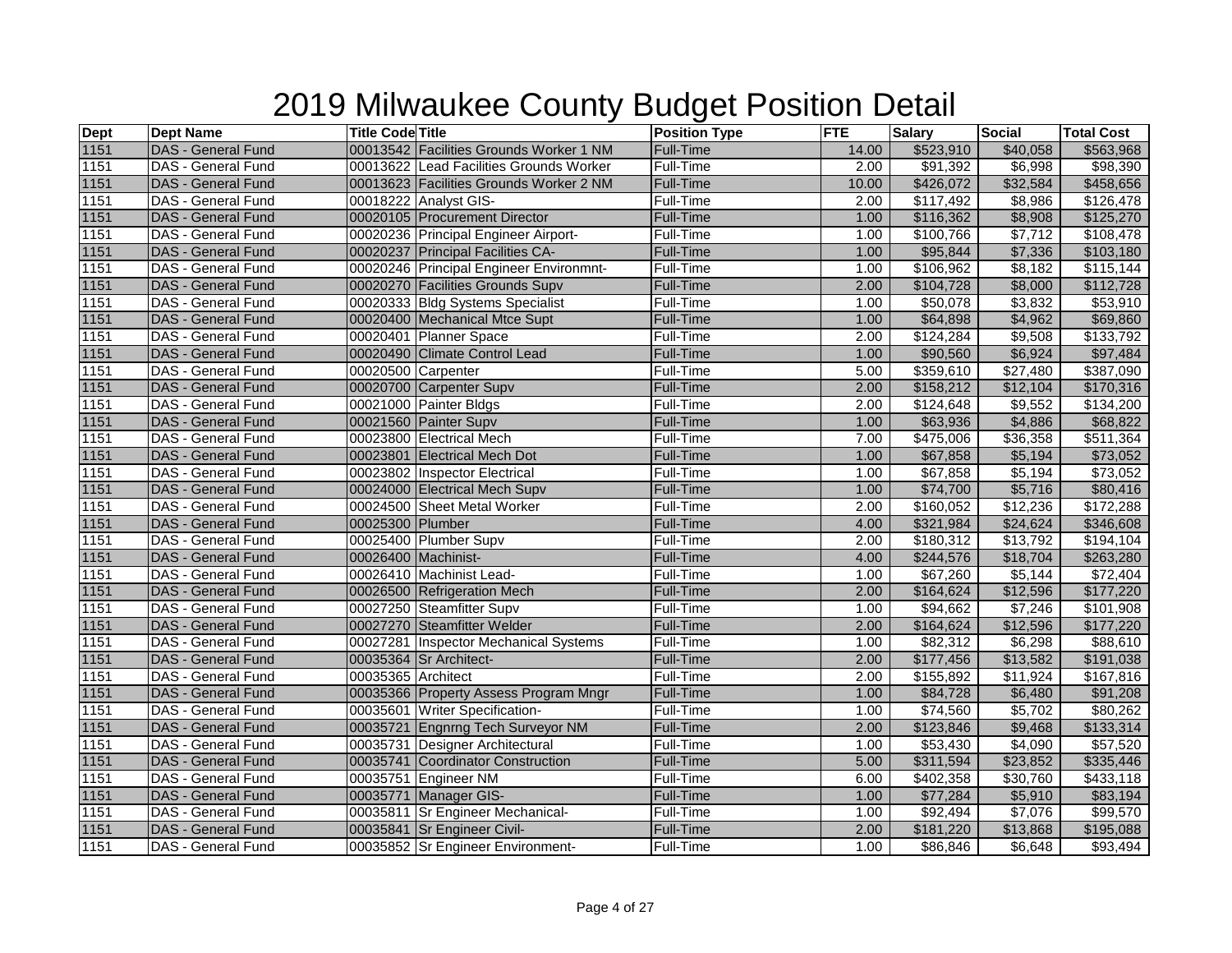| <b>Dept</b>      | <b>Dept Name</b>          | <b>Title Code Title</b> |                                         | <b>Position Type</b>     | <b>FTE</b> | <b>Salary</b>        | <b>Social</b>        | <b>Total Cost</b> |
|------------------|---------------------------|-------------------------|-----------------------------------------|--------------------------|------------|----------------------|----------------------|-------------------|
| 1151             | DAS - General Fund        |                         | 00035871 Sr Engineer Electrical-        | Full-Time                | 2.00       | \$185,038            | \$14,168             | \$199,206         |
| $\frac{1151}{2}$ | DAS - General Fund        |                         | 00035872 Sr Engineer Construction-      | Full-Time                | 2.00       | \$179,338            | \$13,726             | \$193,064         |
| 1151             | <b>DAS</b> - General Fund |                         | 00035881 Engineer Administrative        | Full-Time                | 1.00       | \$86,846             | \$6,648              | \$93,494          |
| 1151             | <b>DAS - General Fund</b> |                         | 00036249 Supervisor Office Management-  | Full-Time                | 1.00       | \$54,104             | \$4,132              | \$58,236          |
| 1151             | <b>DAS - General Fund</b> |                         | 00040046 Manager Environment Compl-     | Full-Time                | 1.00       | \$77,638             | \$5,946              | \$83,584          |
| 1151             | DAS - General Fund        |                         | 00040251 Coordinator Maint Services     | Full-Time                | 1.00       | \$58,558             | \$4,482              | \$63,040          |
| 1151             | <b>DAS - General Fund</b> |                         | 00040450 Park Maint Wrkr Mudmix         | Full-Time                | 1.00       | \$56,258             | \$4,310              | \$60,568          |
| 1151             | <b>DAS - General Fund</b> |                         | 00041530 Disabilities Recreation Mgr    | Full-Time                | 1.00       | \$52,364             | \$4,000              | \$56,364          |
| 1151             | DAS - General Fund        |                         | 00055729 Analyst Construction Compli    | Full-Time                | 1.00       | \$57,130             | \$4,374              | \$61,504          |
| 1151             | <b>DAS - General Fund</b> |                         | 00065882 Manager Grounds Facilities     | Full-Time                | 1.00       | \$77,284             | \$5,910              | \$83,194          |
| 1151             | DAS - General Fund        |                         | 00076753 Director Ops and Mtc           | Full-Time                | 1.00       | \$101,506            | \$7,766              | \$109,272         |
| 1151             | <b>DAS - General Fund</b> |                         | 00076765 Mechanical Service Manager     | Full-Time                | 1.00       | \$88,454             | \$6,766              | \$95,220          |
| 1151             | DAS - General Fund        |                         | 00076947 Manager Construction Comp CBDP | <b>Full-Time</b>         | 1.00       | \$71,090             | \$5,432              | \$76,522          |
| 1151             | <b>DAS - General Fund</b> |                         | 00084806 Coordinator Graphic Svcs-      | Full-Time                | 1.00       | \$54,350             | \$4,156              | \$58,506          |
| 1151             | DAS - General Fund        |                         | 00086171 Manager Proj EconDev-          | Full-Time                | 1.00       | \$74,208             | \$5,676              | \$79,884          |
| 1151             | DAS - General Fund        |                         | 00086173 Manager Procurement Comp CBDP  | Full-Time                | 1.00       | \$71,090             | \$5,432              | \$76,522          |
| 1151             | <b>DAS - General Fund</b> |                         | 00086175 Assc Manager Proj Econ Dev NM  | Full-Time                | 3.00       | \$201,858            | \$15,432             | \$217,290         |
| 1151             | <b>DAS - General Fund</b> |                         | 00089944 Director of Facilities Plan    | Full-Time                | 1.00       | \$95,844             | \$7,336              | \$103,180         |
| 1151             | <b>DAS - General Fund</b> |                         | 11001022 Director Disability Srvs       | Full-Time                | 1.00       | \$80,636             | \$6,168              | \$86,804          |
| 1151             | DAS - General Fund        |                         | 11001023 Director Sustain               | Full-Time                | 1.00       | \$81,884             | \$6,262              | \$88,146          |
| 1151             | <b>DAS - General Fund</b> |                         | 11002012 Director Budget and Mgmt       | <b>Full-Time</b>         | 1.00       | \$121,820            | \$9,324              | \$131,144         |
| 1151             | <b>DAS - General Fund</b> |                         | 11002014 Exec Dir Admin Services-       | Full-Time                | 1.00       | \$136,624            | \$9,947              | \$146,571         |
| 1151             | <b>DAS - General Fund</b> |                         | 11002033 Dir Facilities Management      | Full-Time                | 1.00       | \$129,676            | \$9,843              | \$139,519         |
| 1151             | DAS - General Fund        |                         | 11003013 Director Operations U-         | Full-Time                | 1.00       | \$119,872            | \$9,170              | \$129,042         |
| 1151             | <b>DAS - General Fund</b> |                         | 11004025 Director Bus Development       | <b>Full-Time</b>         | 1.00       | \$123,130            | \$9,416              | \$132,546         |
| 1151             | DAS - General Fund        |                         | 11005034 Director Architecture Engnr    | Full-Time                | 1.00       | \$117,596            | \$8,988              | \$126,584         |
| 1151             | <b>DAS - General Fund</b> |                         | 11005041 Director Economic Develop      | <b>Full-Time</b>         | 1.00       | \$105,102            | \$8,038              | \$113,140         |
| 1151             | DAS - General Fund        |                         | 21013002 Manag Contracts                | Full-Time                | 3.00       | \$222,376            | $\overline{$17,002}$ | \$239,378         |
| 1151             | <b>DAS - General Fund</b> | ZZ058                   | <b>Systems Administrator</b>            | <b>Full-Time</b>         | 1.00       | \$66,688             | \$5,092              | \$71,780          |
| 1151             | <b>DAS - General Fund</b> | ZZ059                   | <b>Continuous Improvement Manager</b>   | Full-Time                | 1.00       | \$92,116             | \$7,052              | \$99,168          |
| 1151             | <b>DAS - General Fund</b> | ZZ081                   | <b>Energy Efficiency Program Mgr</b>    | <b>Full-Time</b>         | 1.00       | \$92,116             | \$7,052              | \$99,168          |
| 1151             | DAS - General Fund        | ZZ084                   | Digital Coordinator                     | Full-Time                | 1.00       | $\overline{$81,000}$ | $\frac{1}{6,196}$    | \$87,196          |
| 1151             | <b>DAS - General Fund</b> |                         | 00010859 GIS Intern                     | Hourly/Seasonal/Pool/etc | 1.00       | \$23,726             | \$1,808              | \$25,534          |
| 1151             | <b>DAS - General Fund</b> | <b>OTIME</b>            | Overtime                                | Technical                | 4.50       | \$294,192            | \$22,500             | \$316,692         |
| 1151             | <b>DAS - General Fund</b> | <b>SALADJ</b>           | Salary Adjustment                       | Technical                | 1.59       | \$104,004            | \$7,944              | \$111,948         |
| 1151             | DAS - General Fund        | VANDT                   | Vacancy & Turnover                      | Technical                | (6.28)     | (\$410,772)          | (\$31,416)           | (\$442,188)       |
| 1160             | DAS - IMSD                | 00000041 Adm Asst       |                                         | Full-Time                | 1.00       | \$45,156             | \$3,454              | \$48,610          |
| 1160             | DAS - IMSD                |                         | 00000333 IT Manager - Service Desk      | Full-Time                | 1.00       | \$84,728             | \$6,480              | \$91,208          |
| 1160             | DAS - IMSD                |                         | 00000337 Manager Business Solutions-    | Full-Time                | 1.00       | \$92,116             | \$7,052              | \$99,168          |
| 1160             | DAS - IMSD                |                         | 00000338 Project Manager IT-            | Full-Time                | 2.00       | \$184,232            | \$14,104             | \$198,336         |
| 1160             | <b>DAS - IMSD</b>         |                         | 00002750 Analyst Business Develop IT    | Full-Time                | 5.00       | \$408,260            | \$31,234             | \$439,494         |
| 1160             | <b>DAS - IMSD</b>         |                         | 00010847 Analyst Appls System IT III    | Full-Time                | 8.00       | \$658,482            | \$50,374             | \$708,856         |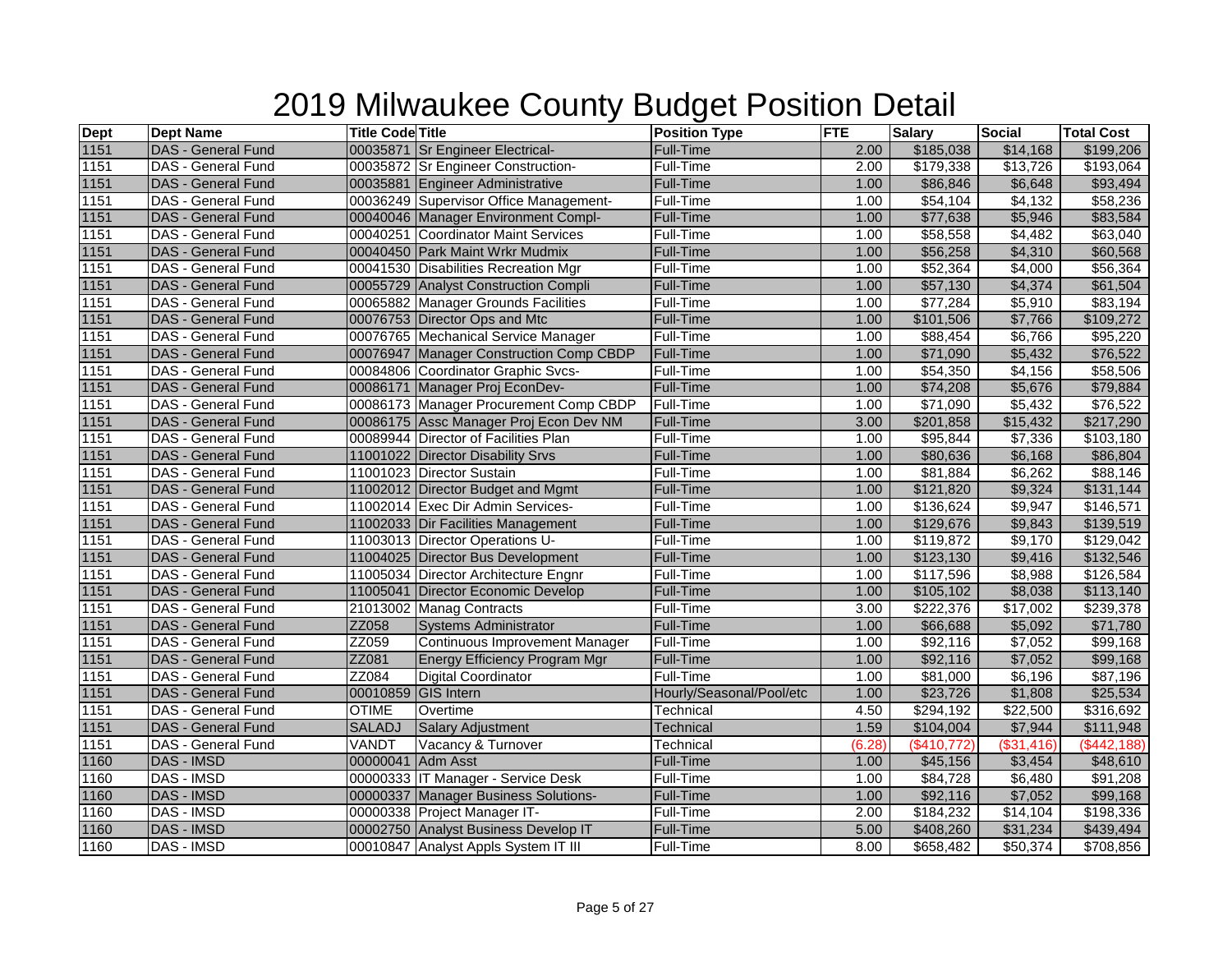| <b>Dept</b> | <b>Dept Name</b>  | <b>Title Code Title</b> |                                         | <b>Position Type</b>     | <b>FTE</b> | <b>Salary</b> | <b>Social</b>  | <b>Total Cost</b> |
|-------------|-------------------|-------------------------|-----------------------------------------|--------------------------|------------|---------------|----------------|-------------------|
| 1160        | <b>DAS - IMSD</b> |                         | 00010848 Analyst Appls System IT II     | <b>Full-Time</b>         | 2.00       | \$129,310     | \$9,894        | \$139,204         |
| 1160        | DAS - IMSD        |                         | 00010849 Analyst Appls System IT I      | Full-Time                | 4.00       | \$199,228     | \$15,230       | \$214,458         |
| 1160        | <b>DAS - IMSD</b> |                         | 00021001 Admin Contracts                | <b>Full-Time</b>         | 1.00       | \$77,284      | \$5,910        | \$83,194          |
| 1160        | <b>DAS - IMSD</b> |                         | 00040399 Specialist POS - Zoo           | Full-Time                | 1.00       | \$48,106      | \$3,686        | \$51,792          |
| 1160        | <b>DAS - IMSD</b> |                         | 00065620 Network Tech Specialist 4      | <b>Full-Time</b>         | 1.00       | \$71,988      | \$5,490        | \$77,478          |
| 1160        | DAS - IMSD        |                         | 00065623 Sr. Network Engineer           | <b>Full-Time</b>         | 2.00       | \$156,518     | \$11,974       | \$168,492         |
| 1160        | <b>DAS - IMSD</b> |                         | 00065624 Systems Engineer               | <b>Full-Time</b>         | 4.00       | \$343,144     | \$26,246       | \$369,390         |
| 1160        | DAS - IMSD        |                         | 00065646 Analyst Technical Document IT  | Full-Time                | 1.00       | \$68,026      | \$5,206        | \$73,232          |
| 1160        | <b>DAS - IMSD</b> |                         | 00065669 Lead Analyst IT End User       | Full-Time                | 1.00       | \$67,000      | \$5,130        | \$72,130          |
| 1160        | DAS - IMSD        |                         | 00065682 IT Client Support Specialist 2 | <b>Full-Time</b>         | 2.00       | \$112,496     | \$8,620        | \$121,116         |
| 1160        | <b>DAS - IMSD</b> |                         | 00065684 Administrator Database         | <b>Full-Time</b>         | 1.00       | \$95,844      | \$7,336        | \$103,180         |
| 1160        | DAS - IMSD        |                         | 00065701 Analyst Security               | Full-Time                | 1.00       | \$84,728      | \$6,480        | \$91,208          |
| 1160        | <b>DAS - IMSD</b> |                         | 11002029 Chief Technology Offic         | <b>Full-Time</b>         | 1.00       | \$133,598     | \$9,897        | \$143,495         |
| 1160        | <b>DAS - IMSD</b> |                         | 11002031 Dir Applications IT            | Full-Time                | 1.00       | \$129,676     | \$9,843        | \$139,519         |
| 1160        | <b>DAS - IMSD</b> |                         | 11002032 Director IT GovernanceStrategy | Full-Time                | 1.00       | \$129,676     | \$9,843        | \$139,519         |
| 1160        | <b>DAS - IMSD</b> |                         | 11005048 Dir Project Mgmt Office        | Full-Time                | 1.00       | \$129,676     | \$9,843        | \$139,519         |
| 1160        | <b>DAS - IMSD</b> |                         | 11008003 Chief Info Officer             | <b>Full-Time</b>         | 1.00       | \$136,598     | \$9,947        | \$146,545         |
| 1160        | DAS - IMSD        |                         | 12013011 Mgr Network IT                 | Full-Time                | 1.00       | \$103,026     | \$7,884        | \$110,910         |
| 1160        | <b>DAS - IMSD</b> |                         | 12013024 Manager Secur Continuity IT    | <b>Full-Time</b>         | 1.00       | \$131,792     | \$9,871        | \$141,663         |
| 1160        | DAS - IMSD        |                         | 12013030 Manager Solution Desig Del     | Full-Time                | 1.00       | \$95,844      | \$7,336        | \$103,180         |
| 1160        | <b>DAS - IMSD</b> |                         | 12013031 Mgr Data Center IT             | <b>Full-Time</b>         | 1.00       | \$102,636     | \$7,856        | \$110,492         |
| 1160        | DAS - IMSD        |                         | 12013032 Manager IT Apps                | Full-Time                | 1.00       | \$103,196     | \$7,896        | \$111,092         |
| 1160        | <b>DAS - IMSD</b> | 61010008 Intern IT      |                                         | Hourly/Seasonal/Pool/etc | 4.00       | \$104,368     | \$8,000        | \$112,368         |
| 1160        | DAS - IMSD        | VANDT                   | Vacancy & Turnover                      | Technical                | (1.98)     | (\$167,988)   | (\$12,840)     | (\$180,828)       |
| 2000        | Courts            |                         | 00080200 Clerk Circuit Crt              | Elected                  | 1.00       | \$126,882     | \$9,714        | \$136,596         |
| 2000        | Courts            |                         | 00000093 Assistant Executive-           | Full-Time                | 2.00       | \$108,208     | \$8,264        | \$116,472         |
| 2000        | Courts            |                         | 00000175 Supervisor Operations Ct-      | <b>Full-Time</b>         | 5.00       | \$251,300     | \$19,220       | \$270,520         |
| 2000        | Courts            |                         | 00000800 Sr Assistant Clerical-         | Full-Time                | 68.00      | \$2,325,794   | \$177,940      | \$2,503,734       |
| 2000        | Courts            |                         | 00001000 Assistant Administrative       | <b>Full-Time</b>         | 3.00       | \$110,918     | \$8,484        | \$119,402         |
| 2000        | Courts            |                         | 00001001 Assistant Administrative P     | Full-Time                | 2.00       | \$75,856      | \$5,804        | \$81,660          |
| 2000        | Courts            |                         | 00001281 Assistant Purchasing-          | Full-Time                | 1.00       | \$34,352      | \$2,624        | \$36,976          |
| 2000        | Courts            |                         | 00001282 Assistant Legal-               | Full-Time                | 1.00       | \$44,544      | \$3,414        | \$47,958          |
| 2000        | Courts            |                         | 00002401 Technician Audiovisual-        | <b>Full-Time</b>         | 1.00       | \$43,286      | \$3,312        | \$46,598          |
| 2000        | Courts            |                         | 00004036 Specialist Court Services-     | Full-Time                | 2.00       | \$79,584      | \$6,080        | \$85,664          |
| 2000        | Courts            |                         | 00004047 Assistant Accounting-          | <b>Full-Time</b>         | 7.00       | \$270,746     | \$20,710       | \$291,456         |
| 2000        | Courts            |                         | 00004048 Clerk Court Services-          | Full-Time                | 8.00       | \$286,976     | \$21,954       | \$308,930         |
| 2000        | Courts            |                         | 00004050 Clerk Cash-                    | <b>Full-Time</b>         | 3.00       | \$89,574      | \$6,858        | \$96,432          |
| 2000        | Courts            |                         | 00004203 Associate Accountant-          | Full-Time                | 1.00       | \$46,260      | \$3,544        | \$49,804          |
| 2000        | Courts            |                         | 00004363 Accountant                     | <b>Full-Time</b>         | 3.00       | \$166,132     | \$12,700       | \$178,832         |
| 2000        | Courts            |                         | 00004431 Supervisor Accounting-         | <b>Full-Time</b>         | 1.00       | \$64,898      | $\sqrt{4,962}$ | \$69,860          |
| 2000        | Courts            |                         | 00008713 Asst Chief Deputy Clrk Div     | <b>Full-Time</b>         | 2.00       | \$152,090     | \$11,628       | \$163,718         |
| 2000        | Courts            |                         | 00008724 Asst Chief Deputy Clrk CivAdm  | Full-Time                | 1.00       | \$81,000      | \$6,196        | \$87,196          |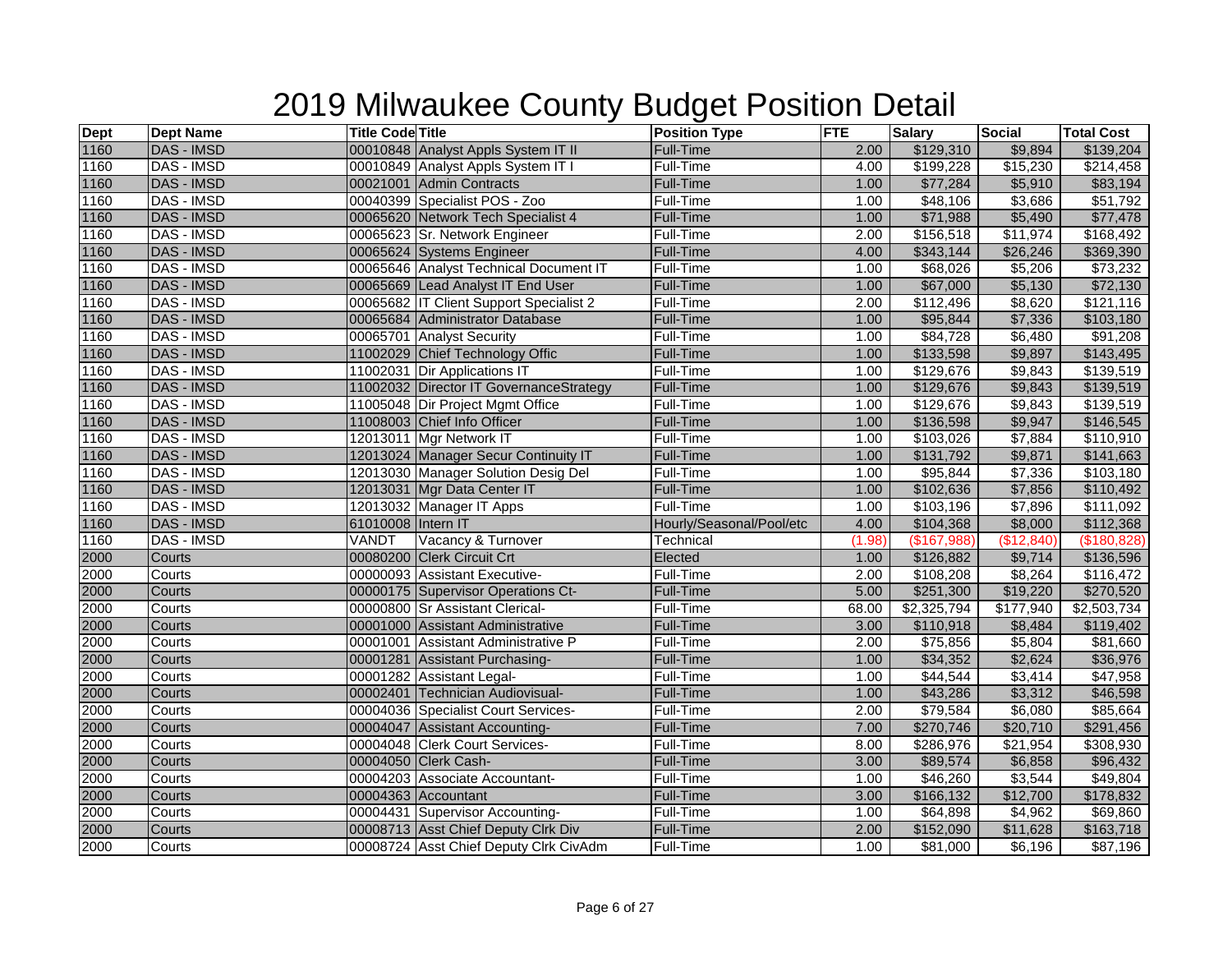| $\frac{\text{Depth}}{2000}$ | <b>Dept Name</b>              | <b>Title Code Title</b> |                                         | <b>Position Type</b> | <b>FTE</b> | <b>Salary</b>        | <b>Social</b> | <b>Total Cost</b> |
|-----------------------------|-------------------------------|-------------------------|-----------------------------------------|----------------------|------------|----------------------|---------------|-------------------|
|                             | Courts                        |                         | 00008735 Asst Chief Deputy Clrk Probat  | Full-Time            | 1.00       | \$71,090             | \$5,432       | \$76,522          |
| 2000                        | Courts                        |                         | 00008745 Administrator Justice Center   | Full-Time            | 1.00       | \$88,390             | \$6,764       | \$95,154          |
| 2000                        | Courts                        |                         | 00008778 Deputy Clerk Court Jud Asst NM | <b>Full-Time</b>     | 96.00      | \$4,777,086          | \$365,682     | \$5,142,768       |
| 2000                        | Courts                        |                         | 00008781 Coordinator Court-             | Full-Time            | 5.00       | \$322,712            | \$24,680      | \$347,392         |
| 2000                        | Courts                        |                         | 00009431 Coordinator Interpreter        | <b>Full-Time</b>     | 1.00       | \$64,898             | \$4,962       | \$69,860          |
| 2000                        | Courts                        |                         | 00010821 Deputy Administrator Division  | Full-Time            | 6.00       | \$362,780            | \$27,748      | \$390,528         |
| 2000                        | Courts                        |                         | 00012223 Analyst Budget and Mgmt        | <b>Full-Time</b>     | 1.00       | $\overline{$}54,104$ | \$4,132       | \$58,236          |
| 2000                        | Courts                        |                         | 00012347 Manager Operations Judicial-   | Full-Time            | 1.00       | \$84,728             | \$6,480       | \$91,208          |
| 2000                        | Courts                        |                         | 00012861 Specialist Clerical Cts-       | Full-Time            | 31.00      | \$1,185,046          | \$90,608      | \$1,275,654       |
| 2000                        | Courts                        |                         | 00053286 Interpreter-                   | Full-Time            | 1.00       | \$55,428             | \$4,244       | \$59,672          |
| 2000                        | Courts                        |                         | 00059232 Counsel Legal                  | Full-Time            | 5.00       | \$494,636            | \$37,842      | \$532,478         |
| 2000                        | Courts                        |                         | 00059501 Deputy Register Probate        | Full-Time            | 2.00       | \$220,988            | \$16,910      | \$237,898         |
| 2000                        | Courts                        |                         | 00059602 Commissioner Cir Ct Probate    | <b>Full-Time</b>     | 1.00       | \$120,534            | \$9,220       | \$129,754         |
| 2000                        | Courts                        |                         | 00059811 Asst Commissioner Fam Ct       | Full-Time            | 8.00       | \$818,340            | \$62,596      | \$880,936         |
| 2000                        | Courts                        | 00059903 Paralegal-     |                                         | Full-Time            | 1.00       | \$55,428             | \$4,244       | \$59,672          |
| 2000                        | Courts                        |                         | 00065352 Coordinator Researcher Ct-     | Full-Time            | 1.00       | \$67,532             | \$5,158       | \$72,690          |
| 2000                        | Courts                        |                         | 00065813 Analyst IT-                    | <b>Full-Time</b>     | 1.00       | \$58,960             | \$4,506       | \$63,466          |
| 2000                        | Courts                        |                         | 00066011 Manager Jury Services-         | Full-Time            | 1.00       | \$64,898             | \$4,962       | \$69,860          |
| 2000                        | Courts                        |                         | 00077271 Commissioner Fam Ct            | <b>Full-Time</b>     | 1.00       | \$127,742            | \$9,778       | \$137,520         |
| 2000                        | Courts                        |                         | 00077281 Deputy Commissioner Fam Ct     | Full-Time            | 1.00       | \$125,520            | \$9,598       | \$135,118         |
| 2000                        | Courts                        |                         | 00079121 Asst Chief Deputy Clerk Sr Adm | <b>Full-Time</b>     | 1.00       | \$95,820             | \$7,326       | \$103,146         |
| 2000                        | Courts                        |                         | 00085052 Commissioner Cir Ct-           | Full-Time            | 10.50      | \$1,173,780          | \$89,788      | \$1,263,568       |
| 2000                        | Courts                        |                         | 11004046 Chief Deputy Circuit Court Clr | <b>Full-Time</b>     | 1.00       | \$101,504            | \$7,766       | \$109,270         |
| 2000                        | Courts                        |                         | 12012049 Sr Mngr Financial              | Full-Time            | 1.00       | \$92,116             | \$7,052       | \$99,168          |
| 2000                        | Courts                        |                         | 12013010 Manag IT U                     | <b>Full-Time</b>     | 1.00       | \$88,390             | \$6,764       | \$95,154          |
| 2000                        | Courts                        |                         | 12014001 Commissioner Presiding Cir Ct  | Full-Time            | 1.00       | \$116,442            | \$8,908       | \$125,350         |
| 2000                        | Courts                        | <b>VANDT</b>            | Vacancy & Turnover                      | Technical            | (12.43)    | (\$645,696)          | (\$49,392)    | (\$695,088)       |
| 2430                        | <b>Child Support Services</b> |                         | 00000093 Assistant Executive-           | Full-Time            | 1.00       | \$52,182             | \$3,988       | \$56,170          |
| 2430                        | <b>Child Support Services</b> |                         | 00000111 Clerical Asst 1 NM             | <b>Full-Time</b>     | 12.00      | \$408,048            | \$31,230      | \$439,278         |
| 2430                        | <b>Child Support Services</b> |                         | 00000112 Clerical Asst 2 NM             | <b>Full-Time</b>     | 2.00       | \$70,520             | \$5,380       | \$75,900          |
| 2430                        | <b>Child Support Services</b> |                         | 00000125 Office Supp Asst 2 NM          | Full-Time            | 24.00      | \$832,264            | \$63,636      | \$895,900         |
| 2430                        | <b>Child Support Services</b> |                         | 00000482 Child Supp Asst                | Full-Time            | 7.00       | \$231,080            | \$17,680      | \$248,760         |
| 2430                        | <b>Child Support Services</b> |                         | 00000483 Child Supp Asst BI Sp          | <b>Full-Time</b>     | 1.00       | \$31,884             | \$2,440       | \$34,324          |
| 2430                        | <b>Child Support Services</b> |                         | 00000800 Sr Assistant Clerical-         | Full-Time            | 2.00       | \$66,026             | \$5,050       | \$71,076          |
| 2430                        | <b>Child Support Services</b> |                         | 00001001 Assistant Administrative P     | <b>Full-Time</b>     | 2.00       | \$75,856             | \$5,804       | \$81,660          |
| 2430                        | <b>Child Support Services</b> |                         | 00004052 Fiscal Asst 1 NM               | Full-Time            | 2.00       | \$68,534             | \$5,246       | \$73,780          |
| 2430                        | <b>Child Support Services</b> |                         | 00004053 Fiscal Asst 2 NM               | <b>Full-Time</b>     | 12.00      | \$432,126            | \$33,064      | \$465,190         |
| 2430                        | <b>Child Support Services</b> |                         | 00004757 Fiscal Coordinator             | Full-Time            | 1.00       | \$58,558             | \$4,482       | \$63,040          |
| 2430                        | <b>Child Support Services</b> |                         | 00008660 Comm Programs Grants Mgr       | <b>Full-Time</b>     | 1.00       | \$81,076             | \$6,206       | \$87,282          |
| 2430                        | <b>Child Support Services</b> |                         | 00008840 Child Supp Coord               | <b>Full-Time</b>     | 2.00       | \$97,870             | \$7,492       | \$105,362         |
| 2430                        | <b>Child Support Services</b> |                         | 00011910 Child Supp Supv                | <b>Full-Time</b>     | 6.00       | \$334,142            | \$25,554      | \$359,696         |
| 2430                        | <b>Child Support Services</b> |                         | 00011921 Paralegal Spec CSE             | Full-Time            | 1.00       | \$55,428             | \$4,244       | \$59,672          |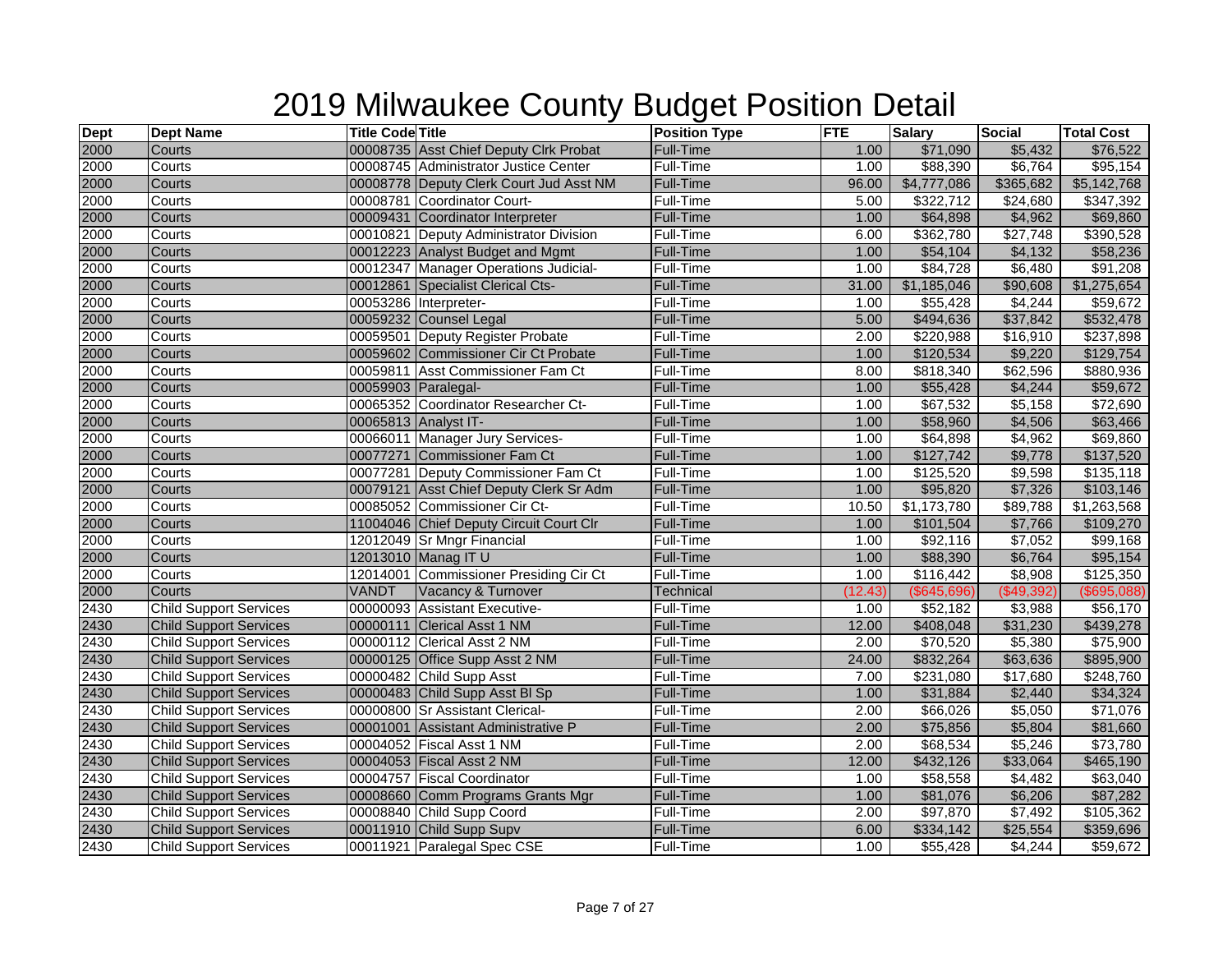| <b>Dept</b> | <b>Dept Name</b>              | <b>Title Code Title</b> |                                         | <b>Position Type</b>     | <b>FTE</b> | <b>Salary</b>        | <b>Social</b> | <b>Total Cost</b> |
|-------------|-------------------------------|-------------------------|-----------------------------------------|--------------------------|------------|----------------------|---------------|-------------------|
| 2430        | <b>Child Support Services</b> |                         | 00012520 Child Supp Specialist          | Full-Time                | 14.00      | \$551,482            | \$42,278      | \$593,760         |
| 2430        | <b>Child Support Services</b> |                         | 00012521 Child Supp Spec Bil SP         | Full-Time                | 1.00       | \$36,402             | \$2,792       | \$39,194          |
| 2430        | <b>Child Support Services</b> |                         | 00059259 Legal Counsel Admin - CSS      | <b>Full-Time</b>         | 1.00       | \$130,806            | \$9,857       | \$140,663         |
| 2430        | <b>Child Support Services</b> |                         | 00059261 Legal Counsel Asst - Admin     | Full-Time                | 1.00       | \$95,844             | \$7,336       | \$103,180         |
| 2430        | <b>Child Support Services</b> |                         | 00059281 Legal Cnsl Chld Supp 1 NM      | <b>Full-Time</b>         | 13.00      | \$1,216,022          | \$92,980      | \$1,309,002       |
| 2430        | <b>Child Support Services</b> |                         | 00059902 Paralegal-Child Sup B/L SP     | Full-Time                | 1.00       | \$40,844             | \$3,128       | \$43,972          |
| 2430        | <b>Child Support Services</b> |                         | 00059921 Paralegal-Child Sup            | <b>Full-Time</b>         | 32.00      | \$1,504,192          | \$115,156     | \$1,619,348       |
| 2430        | <b>Child Support Services</b> |                         | 00077240 Mgr Operations Chldsppr        | Full-Time                | 1.00       | \$84,766             | \$6,490       | \$91,256          |
| 2430        | <b>Child Support Services</b> |                         | 11005038 Executive Dir Child Support    | <b>Full-Time</b>         | 1.00       | \$128,012            | \$9,792       | \$137,804         |
| 2430        | <b>Child Support Services</b> |                         | 12012028 Manager Financial Child Suppor | Full-Time                | 1.00       | $\sqrt{$73,714}$     | \$5,638       | \$79,352          |
| 2430        | <b>Child Support Services</b> | <b>OTIME</b>            | Overtime                                | <b>Technical</b>         | 0.48       | \$22,608             | \$1,728       | \$24,336          |
| 2430        | <b>Child Support Services</b> | <b>SHIFT</b>            | <b>Shift Differential</b>               | Technical                | 2.66       | \$125,316            | \$9,576       | \$134,892         |
| 2430        | <b>Child Support Services</b> | VANDT                   | Vacancy & Turnover                      | <b>Technical</b>         | (0.51)     | (\$24,024)           | (\$1,836)     | (\$25,860)        |
| 2900        | <b>Pre-Trial Services</b>     |                         | 00008781 Coordinator Court-             | Full-Time                | 1.00       | \$62,142             | \$4,754       | \$66,896          |
| 2900        | <b>Pre-Trial Services</b>     |                         | 12010016 Mgr Operations Judicial U      | Full-Time                | 1.00       | \$77,284             | \$5,910       | \$83,194          |
| 2900        | <b>Pre-Trial Services</b>     | VANDT                   | Vacancy & Turnover                      | Technical                | (0.02)     | (\$1,584)            | (\$120)       | (\$1,704)         |
| 3010A       | <b>Election Commission</b>    |                         | 00065741 Coordinator ElectionCommission | <b>Full-Time</b>         | 1.00       | \$58,558             | \$4,482       | \$63,040          |
| 3010A       | <b>Election Commission</b>    |                         | 00083501 Specialist Election Support    | Full-Time                | 1.00       | \$50,700             | \$3,882       | \$54,582          |
| 3010A       | <b>Election Commission</b>    |                         | 12010014 Director Election Comm         | Full-Time                | 1.00       | \$76,726             | \$5,870       | \$82,596          |
| 3010A       | <b>Election Commission</b>    |                         | 00002010 Election Clerk                 | Hourly/Seasonal/Pool/etc | 1.00       | \$35,480             | \$2,714       | \$38,194          |
| 3010A       | <b>Election Commission</b>    |                         | 00083500 Election Comm Member           | Hourly/Seasonal/Pool/etc | 2.80       | \$6,858              | \$540         | \$7,398           |
| 3010A       | <b>Election Commission</b>    | VANDT                   | Vacancy & Turnover                      | Technical                | (0.08)     | (\$4,704)            | ( \$360)      | (\$5,064)         |
| 3090A       | <b>County Treasurer</b>       |                         | 00081101 County Treasurer U             | Elected                  | 1.00       | \$89,286             | \$6,832       | \$96,118          |
| 3090A       | <b>County Treasurer</b>       |                         | 00000112 Clerical Asst 2 NM             | Full-Time                | 1.00       | \$32,066             | \$2,454       | \$34,520          |
| 3090A       | <b>County Treasurer</b>       |                         | 00002020 Analyst Real Property-         | Full-Time                | 1.00       | $\sqrt{$44,054}$     | \$3,364       | \$47,418          |
| 3090A       | <b>County Treasurer</b>       |                         | 00004218 Manager Acct Treasury          | Full-Time                | 1.00       | \$95,844             | \$7,336       | \$103,180         |
| 3090A       | <b>County Treasurer</b>       |                         | 00004221 Assistant Accounting Treasury- | <b>Full-Time</b>         | 1.50       | \$58,040             | \$4,442       | \$62,482          |
| 3090A       | <b>County Treasurer</b>       |                         | 00004222 Associate Accountant Treasury- | Full-Time                | 1.00       | \$44,544             | \$3,414       | \$47,958          |
| 3090A       | <b>County Treasurer</b>       |                         | 00004223 Accountant Treasury-           | Full-Time                | 1.00       | \$51,702             | \$3,960       | \$55,662          |
| 3090A       | <b>County Treasurer</b>       |                         | 00004431 Supervisor Accounting-         | <b>Full-Time</b>         | 1.00       | \$64,898             | \$4,962       | \$69,860          |
| 3090A       | <b>County Treasurer</b>       | VANDT                   | Vacancy & Turnover                      | <b>Technical</b>         | (0.12)     | (\$6,720)            | $($ \$516)    | (\$7,236)         |
| 3270A       | <b>County Clerk</b>           |                         | 00080699 County Clerk U                 | Elected                  | 1.00       | \$89,286             | \$6,832       | \$96,118          |
| 3270A       | <b>County Clerk</b>           |                         | 00000800 Sr Assistant Clerical-         | <b>Full-Time</b>         | 3.00       | \$115,914            | \$8,850       | \$124,764         |
| 3270A       | <b>County Clerk</b>           |                         | 00001001 Assistant Administrative P     | Full-Time                | 1.00       | \$45,156             | \$3,454       | \$48,610          |
| 3270A       | <b>County Clerk</b>           |                         | 00004375 Specialist Accounting-         | <b>Full-Time</b>         | 1.00       | \$47,792             | \$3,652       | \$51,444          |
| 3270A       | <b>County Clerk</b>           |                         | 00084802 Admin Sec-Graphic Designer     | Full-Time                | 1.00       | \$54,350             | \$4,156       | \$58,506          |
| 3270A       | <b>County Clerk</b>           |                         | 12010013 Deputy Cty Clerk               | <b>Full-Time</b>         | 1.00       | \$66,636             | \$5,092       | \$71,728          |
| 3270A       | <b>County Clerk</b>           |                         | 21007006 Coord Committee                | Full-Time                | 3.00       | \$152,156            | \$11,636      | \$163,792         |
| 3270A       | <b>County Clerk</b>           |                         | 21009028 Manager Legislative Srvs Div   | Full-Time                | 1.00       | \$71,090             | \$5,432       | \$76,522          |
| 3270A       | <b>County Clerk</b>           |                         | 21009031 Coordinator Info County Clerk  | Full-Time                | 1.00       | $\overline{$}58,558$ | \$4,482       | \$63,040          |
| 3270A       | <b>County Clerk</b>           | VANDT                   | Vacancy & Turnover                      | Technical                | (0.20)     | (\$10,248)           | (\$780)       | (\$11,028)        |
| 3400        | <b>Register of Deeds</b>      |                         | 00081601 Register of Deeds U            | Elected                  | 1.00       | \$89,286             | \$6,832       | \$96,118          |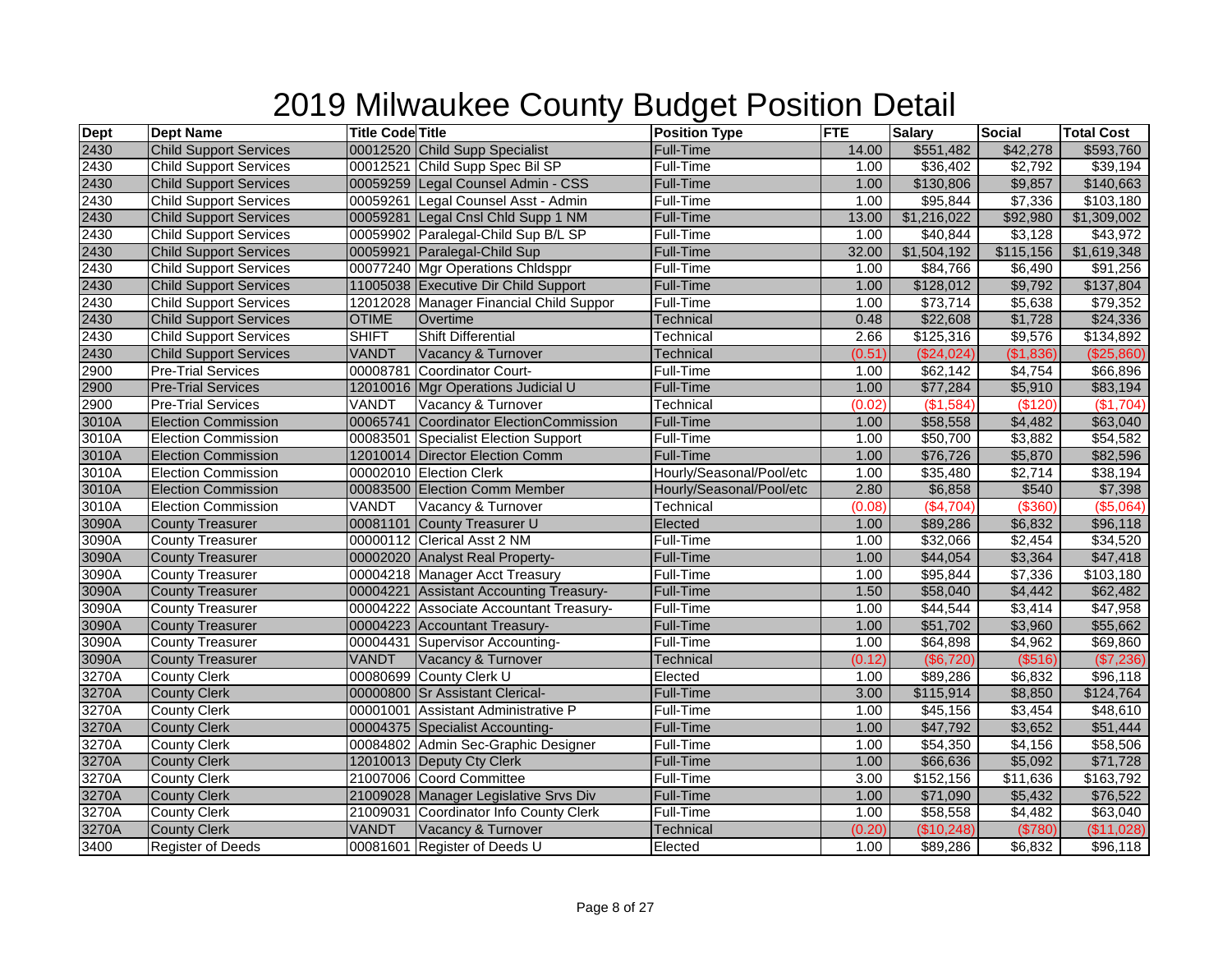| <b>Dept</b> | <b>Dept Name</b>          | <b>Title Code Title</b> |                                       | <b>Position Type</b> | <b>FTE</b> | <b>Salary</b>         | <b>Social</b> | <b>Total Cost</b> |
|-------------|---------------------------|-------------------------|---------------------------------------|----------------------|------------|-----------------------|---------------|-------------------|
| 3400        | <b>Register of Deeds</b>  |                         | 00000029 Clerk Vital Records-         | Full-Time            | 6.00       | \$204,432             | \$15,660      | \$220,092         |
| 3400        | <b>Register of Deeds</b>  |                         | 00000031 Clerk Document Imaging-      | <b>Full-Time</b>     | 1.00       | \$44,054              | \$3,364       | \$47,418          |
| 3400        | <b>Register of Deeds</b>  |                         | 00000036 Clerk Records-               | Full-Time            | 3.00       | \$104,326             | \$7,996       | \$112,322         |
| 3400        | <b>Register of Deeds</b>  |                         | 00000064 Assistant Coordinator ROD-   | Full-Time            | 1.00       | \$44,054              | \$3,364       | \$47,418          |
| 3400        | <b>Register of Deeds</b>  |                         | 00000081 Supervisor Real Property-    | <b>Full-Time</b>     | 1.00       | \$49,326              | \$3,768       | \$53,094          |
| 3400        | <b>Register of Deeds</b>  |                         | 00000176 Supervisor Real Estate Div   | Full-Time            | 1.00       | \$46,454              | \$3,556       | \$50,010          |
| 3400        | <b>Register of Deeds</b>  |                         | 00000178 Supervisor Register Deeds    | Full-Time            | 1.00       | \$49,326              | \$3,768       | \$53,094          |
| 3400        | <b>Register of Deeds</b>  |                         | 00000179 Document Examiner            | Full-Time            | 6.00       | $\overline{$208,206}$ | \$15,920      | \$224,126         |
| 3400        | <b>Register of Deeds</b>  |                         | 00000182 Supervisor Vital Records ROD | Full-Time            | 1.00       | \$49,326              | \$3,768       | \$53,094          |
| 3400        | <b>Register of Deeds</b>  |                         | 00000184 Coordinator Register Deeds   | Full-Time            | 1.00       | \$54,104              | \$4,132       | \$58,236          |
| 3400        | <b>Register of Deeds</b>  |                         | 00002021 Analyst Real Property ROD    | Full-Time            | 2.00       | \$77,168              | \$5,908       | \$83,076          |
| 3400        | <b>Register of Deeds</b>  |                         | 12007006 Deputy Register Deeds        | Full-Time            | 1.00       | \$76,156              | \$5,830       | \$81,986          |
| 3400        | <b>Register of Deeds</b>  | <b>OTIME</b>            | Overtime                              | Technical            | 1.20       | \$50,328              | \$3,840       | \$54,168          |
| 3400        | <b>Register of Deeds</b>  | VANDT                   | Vacancy & Turnover                    | Technical            | (1.13)     | $($ \$47,196)         | (\$3,612)     | (\$50,808)        |
| 3700        | Office of the Comptroller |                         | 00081300 Comptroller                  | Elected              | 1.00       | \$126,882             | \$9,714       | \$136,596         |
| 3700        | Office of the Comptroller |                         | 00000003 Assistant Clerical-          | Full-Time            | 1.00       | \$26,688              | \$2,040       | \$28,728          |
| 3700        | Office of the Comptroller |                         | 00000010 Analyst Business Systems     | Full-Time            | 1.00       | \$64,898              | \$4,962       | \$69,860          |
| 3700        | Office of the Comptroller |                         | 00000014 Receptionist-                | Full-Time            | 1.00       | $\overline{$}31,262$  | \$2,390       | \$33,652          |
| 3700        | Office of the Comptroller |                         | 00000701 Sr Assistant Executive-      | Full-Time            | 1.00       | \$59,312              | \$4,534       | \$63,846          |
| 3700        | Office of the Comptroller |                         | 00000800 Sr Assistant Clerical-       | Full-Time            | 1.00       | \$34,142              | \$2,610       | \$36,752          |
| 3700        | Office of the Comptroller |                         | 00001542 Coordinator Payroll Systems  | Full-Time            | 1.00       | \$71,090              | \$5,432       | \$76,522          |
| 3700        | Office of the Comptroller |                         | 00002751 Financial Services Manager   | Full-Time            | 1.00       | \$109,624             | \$8,380       | \$118,004         |
| 3700        | Office of the Comptroller |                         | 00004051 Assistant Accounts Payable-  | <b>Full-Time</b>     | 5.00       | \$191,190             | \$14,632      | \$205,822         |
| 3700        | Office of the Comptroller |                         | 00004161 Supervisor Payroll-          | Full-Time            | 1.00       | \$51,702              | \$3,960       | \$55,662          |
| 3700        | Office of the Comptroller |                         | 00004163 Specialist Payroll-          | <b>Full-Time</b>     | 9.00       | \$382,544             | \$29,266      | \$411,810         |
| 3700        | Office of the Comptroller |                         | 00004203 Associate Accountant-        | Full-Time            | 1.00       | \$44,544              | \$3,414       | \$47,958          |
| 3700        | Office of the Comptroller |                         | 00004371 Sr Accountant-               | <b>Full-Time</b>     | 5.00       | \$302,714             | \$23,162      | \$325,876         |
| 3700        | Office of the Comptroller |                         | 00004431 Supervisor Accounting-       | Full-Time            | 1.00       | \$74,208              | \$5,676       | \$79,884          |
| 3700        | Office of the Comptroller |                         | 00004491 Supervisor Accounts Payable- | <b>Full-Time</b>     | 1.00       | \$56,336              | \$4,312       | \$60,648          |
| 3700        | Office of the Comptroller | 00004511 Auditor        |                                       | Full-Time            | 4.00       | \$218,326             | \$16,680      | \$235,006         |
| 3700        | Office of the Comptroller |                         | 00004531 Associate Auditor            | Full-Time            | 1.00       | \$45,364              | \$3,478       | \$48,842          |
| 3700        | Office of the Comptroller |                         | 00004672 Assistant Audit-             | Full-Time            | 2.00       | \$81,894              | \$6,260       | \$88,154          |
| 3700        | Office of the Comptroller |                         | 00012224 Analyst Financial            | Full-Time            | 1.00       | \$56,014              | \$4,284       | \$60,298          |
| 3700        | Office of the Comptroller |                         | 00012245 Coordinator Budget and Mgmt  | Full-Time            | 2.00       | \$176,844             | \$13,532      | \$190,376         |
| 3700        | Office of the Comptroller |                         | 00076181 Deputy Director Audits       | Full-Time            | 1.00       | \$104,544             | \$7,998       | \$112,542         |
| 3700        | Office of the Comptroller |                         | 00076191 Director Audits-             | Full-Time            | 1.00       | \$120,506             | \$9,220       | \$129,726         |
| 3700        | Office of the Comptroller |                         | 00084911 Assistant Executive U-       | Full-Time            | 1.00       | \$56,014              | \$4,284       | \$60,298          |
| 3700        | Office of the Comptroller |                         | 00089939 Mgr Payroll NR               | Full-Time            | 1.00       | \$95,820              | \$7,326       | \$103,146         |
| 3700        | Office of the Comptroller |                         | 00089946 Mgr Accts Payable            | Full-Time            | 1.00       | \$95,820              | \$7,326       | \$103,146         |
| 3700        | Office of the Comptroller |                         | 11003017 Deputy Comptr                | Full-Time            | 1.00       | \$103,000             | \$7,882       | \$110,882         |
| 3700        | Office of the Comptroller |                         | 12012023 Mgr Accounting Comptroller   | Full-Time            | 1.00       | \$95,820              | \$7,326       | \$103,146         |
| 3700        | Office of the Comptroller |                         | 12012032 Director Research and Plcy   | Full-Time            | 1.00       | \$110,092             | \$8,428       | \$118,520         |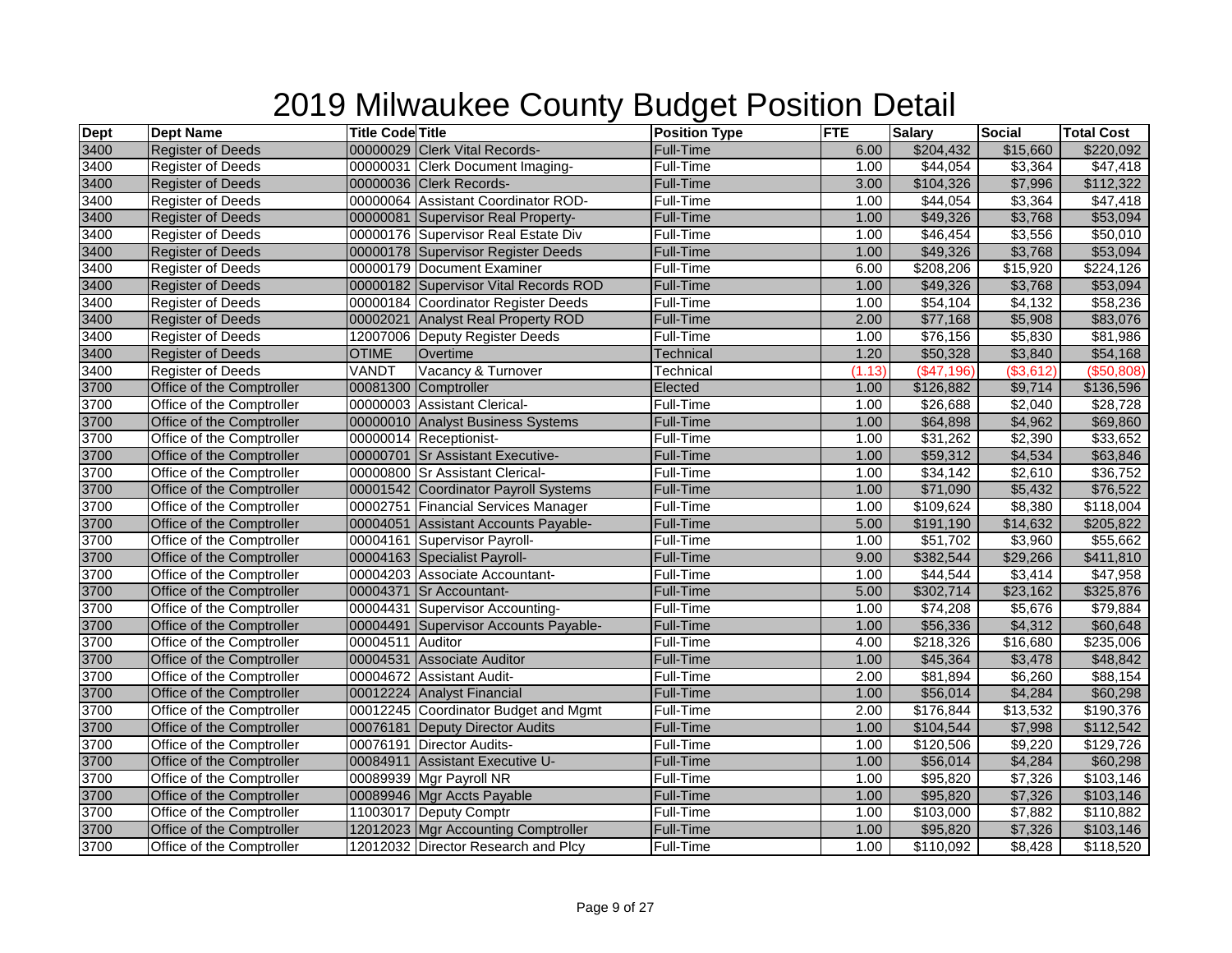| <b>Dept</b> | <b>Dept Name</b>          | <b>Title Code Title</b> |                                        | <b>Position Type</b> | <b>FTE</b> | <b>Salary</b> | Social     | <b>Total Cost</b>        |
|-------------|---------------------------|-------------------------|----------------------------------------|----------------------|------------|---------------|------------|--------------------------|
| 3700        | Office of the Comptroller |                         | 12012046 Manager Audit Forensi         | Full-Time            | 1.00       | \$83,376      | \$6,376    | \$89,752                 |
| 3700        | Office of the Comptroller |                         | 12012053 Manager of Audit              | Full-Time            | 2.00       | \$185,754     | \$14,210   | \$199,964                |
| 3700        | Office of the Comptroller |                         | 12012054 Manager Audit Compli          | Full-Time            | 1.00       | \$96,702      | \$7,402    | \$104,104                |
| 3700        | Office of the Comptroller |                         | 12013018 Manager Finance Capt Comptr   | Full-Time            | 1.00       | \$113,806     | \$8,702    | \$122,508                |
| 3700        | Office of the Comptroller |                         | 21009020 Analyst Reserach Compt        | <b>Full-Time</b>     | 3.00       | \$166,132     | \$12,700   | \$178,832                |
| 3700        | Office of the Comptroller |                         | 21010008 Lead Auditor                  | Full-Time            | 5.00       | \$331,014     | \$25,328   | \$356,342                |
| 3700        | Office of the Comptroller | VANDT                   | Vacancy & Turnover                     | <b>Technical</b>     | (6.50)     | (\$409,656)   | (\$31,308) | (\$440,964)              |
| 4000        | Office of the Sheriff     | 00081700 Sheriff        |                                        | Elected              | 1.00       | \$132,286     | \$9,883    | \$142,169                |
| 4000        | Office of the Sheriff     |                         | 00000017 Clerical Asst 2 Nr            | Full-Time            | 1.00       | \$36,780      | \$2,816    | \$39,596                 |
| 4000        | Office of the Sheriff     |                         | 00000022 Assistant Training Academy-   | Full-Time            | 1.00       | \$41,208      | \$3,156    | \$44,364                 |
| 4000        | Office of the Sheriff     | 00000041 Adm Asst       |                                        | Full-Time            | 6.00       | \$277,544     | \$21,208   | \$298,752                |
| 4000        | Office of the Sheriff     |                         | 00000111 Clerical Asst 1 NM            | Full-Time            | 7.00       | \$231,642     | \$17,726   | \$249,368                |
| 4000        | Office of the Sheriff     |                         | 00000112 Clerical Asst 2 NM            | Full-Time            | 28.00      | \$968,192     | \$74,068   | \$1,042,260              |
| 4000        | Office of the Sheriff     |                         | 00000701 Sr Assistant Executive-       | Full-Time            | 1.00       | \$58,558      | \$4,482    | \$63,040                 |
| 4000        | Office of the Sheriff     |                         | 00001280 Assistant Office Supervisor   | Full-Time            | 1.00       | \$47,170      | \$3,610    | \$50,780                 |
| 4000        | Office of the Sheriff     |                         | 00001290 Clerical Spec Sheriff         | Full-Time            | 2.00       | \$83,262      | \$6,364    | \$89,626                 |
| 4000        | Office of the Sheriff     |                         | 00004042 Fiscal Spec                   | <b>Full-Time</b>     | 2.00       | \$83,260      | \$6,372    | \$89,632                 |
| 4000        | Office of the Sheriff     |                         | 00004052 Fiscal Asst 1 NM              | Full-Time            | 7.00       | \$223,604     | \$17,104   | \$240,708                |
| 4000        | Office of the Sheriff     |                         | 00004053 Fiscal Asst 2 NM              | Full-Time            | 1.00       | \$36,390      | \$2,790    | \$39,180                 |
| 4000        | Office of the Sheriff     |                         | 00004200 Accountant 2                  | Full-Time            | 1.00       | \$43,286      | \$3,312    | \$46,598                 |
| 4000        | Office of the Sheriff     |                         | 00004250 Sheriff Sales Coordinator     | <b>Full-Time</b>     | 1.00       | \$46,260      | \$3,544    | \$49,804                 |
| 4000        | Office of the Sheriff     |                         | 00004300 Accountant 3                  | Full-Time            | 1.00       | \$60,548      | \$4,636    | \$65,184                 |
| 4000        | Office of the Sheriff     |                         | 00004595 Public Safety Fisc Anls       | Full-Time            | 2.00       | \$152,754     | \$11,686   | \$164,440                |
| 4000        | Office of the Sheriff     |                         | 00004605 Accounting-Manager            | Full-Time            | 1.00       | \$71,090      | \$5,432    | \$76,522                 |
| 4000        | Office of the Sheriff     |                         | 00005893 Supervisor Public Safety      | Full-Time            | 1.00       | \$62,142      | \$4,754    | \$66,896                 |
| 4000        | Office of the Sheriff     |                         | 00006510 Stores Clerk 1 Sheriff        | Full-Time            | 9.00       | \$322,182     | \$24,630   | \$346,812                |
| 4000        | Office of the Sheriff     |                         | 00006600 Stores Clerk 2                | <b>Full-Time</b>     | 1.00       | \$39,792      | \$3,040    | \$42,832                 |
| 4000        | Office of the Sheriff     |                         | 00006700 Stores Clerk 3                | Full-Time            | 1.00       | \$40,844      | \$3,128    | \$43,972                 |
| 4000        | Office of the Sheriff     |                         | 00010837 Office Coord Sheriff          | Full-Time            | 1.00       | \$74,208      | \$5,676    | \$79,884                 |
| 4000        | Office of the Sheriff     |                         | 00036249 Supervisor Office Management- | Full-Time            | 5.00       | \$255,144     | \$19,508   | \$274,652                |
| 4000        | Office of the Sheriff     |                         | 00058503 Corr Offcr 1 DOT NM           | <b>Full-Time</b>     | 10.00      | \$427,692     | \$32,700   | \$460,392                |
| 4000        | Office of the Sheriff     |                         | 00058516 Corr Offcr 1 Sheriff NM       | Full-Time            | 252.00     | \$9,978,036   | \$762,962  | \$10,740,998             |
| 4000        | Office of the Sheriff     |                         | 00058610 Corr Offcr Lt                 | <b>Full-Time</b>     | 15.00      | \$794,746     | \$60,724   | \$855,470                |
| 4000        | Office of the Sheriff     |                         | 00061450 Dep Sheriff 1                 | Full-Time            | 269.00     | \$16,557,781  |            | \$1,266,497 \$17,824,278 |
| 4000        | Office of the Sheriff     |                         | 00061460 Dep Sheriff 1 BI Sp           | <b>Full-Time</b>     | 3.00       | \$214,446     | \$16,404   | \$230,850                |
| 4000        | Office of the Sheriff     |                         | 00061700 Dep Sheriff Sgt               | Full-Time            | 14.00      | \$1,101,632   | \$84,336   | \$1,185,968              |
| 4000        | Office of the Sheriff     |                         | 00061711 Deputy Sheriff Lt             | Full-Time            | 9.00       | \$740,782     | \$56,664   | \$797,446                |
| 4000        | Office of the Sheriff     |                         | 00062041 Facilities Wrkr Secur NM      | Full-Time            | 31.00      | \$956,852     | \$73,210   | \$1,030,062              |
| 4000        | Office of the Sheriff     |                         | 00076290 Public Safety Fis Admin       | <b>Full-Time</b>     | 1.00       | \$103,196     | \$7,896    | \$111,092                |
| 4000        | Office of the Sheriff     |                         | 00077110 Corr Manager                  | Full-Time            | 4.00       | \$301,148     | \$23,026   | \$324,174                |
| 4000        | Office of the Sheriff     |                         | 00077120 Sheriffs Dept Captain         | Full-Time            | 11.00      | \$936,166     | \$71,588   | $\overline{1,007,754}$   |
| 4000        | Office of the Sheriff     |                         | 11002028 Deputy Sheriff Dir            | Full-Time            | 5.00       | \$460,972     | \$35,298   | \$496,270                |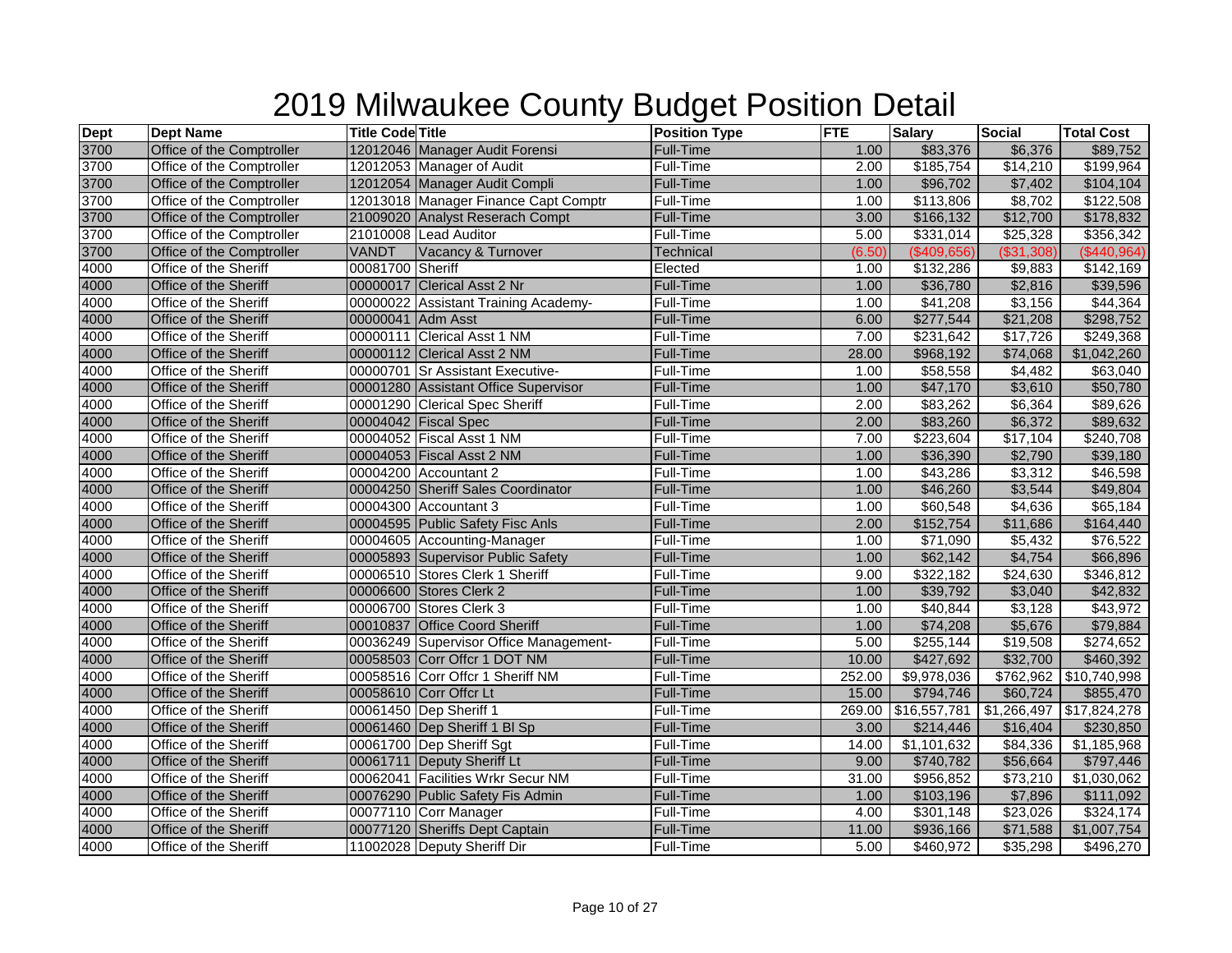| <b>Dept</b> | <b>Dept Name</b>           | <b>Title Code Title</b> |                                        | <b>Position Type</b>     | <b>FTE</b> | <b>Salary</b> | <b>Social</b> | <b>Total Cost</b> |
|-------------|----------------------------|-------------------------|----------------------------------------|--------------------------|------------|---------------|---------------|-------------------|
| 4000        | Office of the Sheriff      |                         | 11004022 Administrator Sheriff         | <b>Full-Time</b>         | 1.00       | \$121,156     | \$9,262       | \$130,418         |
| 4000        | Office of the Sheriff      |                         | 11004045 Admin FAC                     | Full-Time                | 1.00       | \$121,156     | \$9,262       | \$130,418         |
| 4000        | Office of the Sheriff      |                         | 00000048 Clerical Asst 2 Hrly          | Hourly/Seasonal/Pool/etc | 4.31       | \$217,268     | \$16,580      | \$233,848         |
| 4000        | Office of the Sheriff      |                         | 00059960 Investigator Hr               | Hourly/Seasonal/Pool/etc | 3.50       | \$176,312     | \$13,464      | \$189,776         |
| 4000        | Office of the Sheriff      |                         | 00062180 Parking Checker Hrly          | Hourly/Seasonal/Pool/etc | 1.50       | \$75,570      | \$5,770       | \$81,340          |
| 4000        | Office of the Sheriff      | <b>OTIME</b>            | Overtime                               | Technical                | 71.01      | \$3,577,500   | \$273,888     | \$3,851,388       |
| 4000        | Office of the Sheriff      | <b>SALADJ</b>           | <b>Salary Adjustment</b>               | <b>Technical</b>         | 26.34      | \$1,326,876   | \$101,556     | \$1,428,432       |
| 4000        | Office of the Sheriff      | <b>SHIFT</b>            | <b>Shift Differential</b>              | Technical                | 3.61       | \$181,872     | \$13,932      | \$195,804         |
| 4000        | Office of the Sheriff      | <b>VANDT</b>            | Vacancy & Turnover                     | <b>Technical</b>         | (53.32)    | (\$2,686,320) | (\$205, 296)  | (\$2,891,616)     |
| 4300        | <b>House of Correction</b> |                         | 00000021 Adm Asst NR NonExempt         | Full-Time                | 1.00       | \$46,858      | \$3,584       | \$50,442          |
| 4300        | <b>House of Correction</b> |                         | 00000098 Admin Spec - HOC              | <b>Full-Time</b>         | 1.00       | \$51,182      | \$3,910       | \$55,092          |
| 4300        | <b>House of Correction</b> |                         | 00000111 Clerical Asst 1 NM            | Full-Time                | 2.00       | \$76,572      | \$5,868       | \$82,440          |
| 4300        | <b>House of Correction</b> |                         | 00000112 Clerical Asst 2 NM            | <b>Full-Time</b>         | 3.00       | \$105,026     | \$8,038       | \$113,064         |
| 4300        | <b>House of Correction</b> |                         | 00000123 Executive Assistant HOC NM    | Full-Time                | 1.00       | \$48,220      | \$3,688       | \$51,908          |
| 4300        | <b>House of Correction</b> |                         | 00001283 Clerical Spec HOC             | <b>Full-Time</b>         | 3.00       | \$103,056     | \$7,872       | \$110,928         |
| 4300        | House of Correction        |                         | 00003579 Graphic Services Coord-       | Full-Time                | 1.00       | \$52,364      | \$4,000       | \$56,364          |
| 4300        | <b>House of Correction</b> |                         | 00004042 Fiscal Spec                   | <b>Full-Time</b>         | 1.00       | \$36,780      | \$2,816       | \$39,596          |
| 4300        | House of Correction        |                         | 00004052 Fiscal Asst 1 NM              | Full-Time                | 1.00       | \$30,248      | \$2,312       | \$32,560          |
| 4300        | <b>House of Correction</b> |                         | 00004053 Fiscal Asst 2 NM              | Full-Time                | 2.00       | \$72,960      | \$5,584       | \$78,544          |
| 4300        | <b>House of Correction</b> |                         | 00004431 Supervisor Accounting-        | Full-Time                | 1.00       | \$71,090      | \$5,432       | \$76,522          |
| 4300        | <b>House of Correction</b> |                         | 00004444 Fiscal Operations Mgr HOC     | <b>Full-Time</b>         | 1.00       | \$81,000      | \$6,196       | \$87,196          |
| 4300        | <b>House of Correction</b> |                         | 00006500 Stores Clerk 1                | Full-Time                | 6.00       | \$213,078     | \$16,296      | \$229,374         |
| 4300        | <b>House of Correction</b> |                         | 00006625 Disribution Assistant-        | Full-Time                | 1.00       | \$32,064      | \$2,454       | \$34,518          |
| 4300        | <b>House of Correction</b> |                         | 00006700 Stores Clerk 3                | Full-Time                | 1.00       | \$40,844      | \$3,128       | \$43,972          |
| 4300        | <b>House of Correction</b> |                         | 00012223 Analyst Budget and Mgmt       | Full-Time                | 1.00       | \$62,142      | \$4,754       | \$66,896          |
| 4300        | <b>House of Correction</b> |                         | 00013419 Facilities Mtc Wkr LPL        | Full-Time                | 3.00       | \$150,234     | \$11,496      | \$161,730         |
| 4300        | <b>House of Correction</b> |                         | 00013420 Facilities Mtce Wrkr-HOC      | <b>Full-Time</b>         | 4.00       | \$178,176     | \$13,656      | \$191,832         |
| 4300        | <b>House of Correction</b> |                         | 00013421 Maintenance Foreman           | Full-Time                | 1.00       | \$50,078      | \$3,832       | \$53,910          |
| 4300        | <b>House of Correction</b> |                         | 00016310 Laundry Supv                  | <b>Full-Time</b>         | 1.00       | \$59,312      | \$4,534       | \$63,846          |
| 4300        | House of Correction        |                         | 00016450 Laundry Cloth Prod Sup        | Full-Time                | 2.00       | \$87,348      | \$6,696       | \$94,044          |
| 4300        | <b>House of Correction</b> |                         | 00016470 Laundry Cloth Prod Asst Sup   | <b>Full-Time</b>         | 5.00       | \$198,768     | \$15,218      | \$213,986         |
| 4300        | House of Correction        |                         | 00019524 Graphics Asst-                | Full-Time                | 1.00       | \$42,102      | \$3,220       | \$45,322          |
| 4300        | <b>House of Correction</b> |                         | 00019525 Graphics Supervisor           | Full-Time                | 1.00       | \$58,558      | \$4,482       | \$63,040          |
| 4300        | <b>House of Correction</b> |                         | 00019540 Print Shop Tech HOC           | Full-Time                | 1.00       | \$39,792      | \$3,040       | \$42,832          |
| 4300        | <b>House of Correction</b> |                         | 00020403 Mechanical Mtce Supt HOC-     | Full-Time                | 1.00       | \$75,300      | \$5,756       | \$81,056          |
| 4300        | House of Correction        |                         | 00023800 Electrical Mech               | Full-Time                | 1.00       | \$67,858      | \$5,194       | \$73,052          |
| 4300        | <b>House of Correction</b> | 00025300 Plumber        |                                        | Full-Time                | 1.00       | \$80,496      | \$6,156       | \$86,652          |
| 4300        | House of Correction        |                         | 00027280 Heating Equip Mech            | Full-Time                | 1.00       | \$82,312      | \$6,298       | \$88,610          |
| 4300        | <b>House of Correction</b> |                         | 00027612 Mechanic-                     | Full-Time                | 1.00       | \$51,702      | \$3,960       | \$55,662          |
| 4300        | <b>House of Correction</b> |                         | 00058490 Corr Offcr Lt - Prog Facl     | Full-Time                | 1.00       | \$56,014      | \$4,284       | \$60,298          |
| 4300        | <b>House of Correction</b> |                         | 00058502 Corr Offcr 1 NM               | Full-Time                | 243.00     | \$9,813,652   | \$750,386     | 510,564,038       |
| 4300        | House of Correction        |                         | 00058504 Correctional Officer Sergeant | Full-Time                | 24.00      | \$1,170,520   | \$89,520      | \$1,260,040       |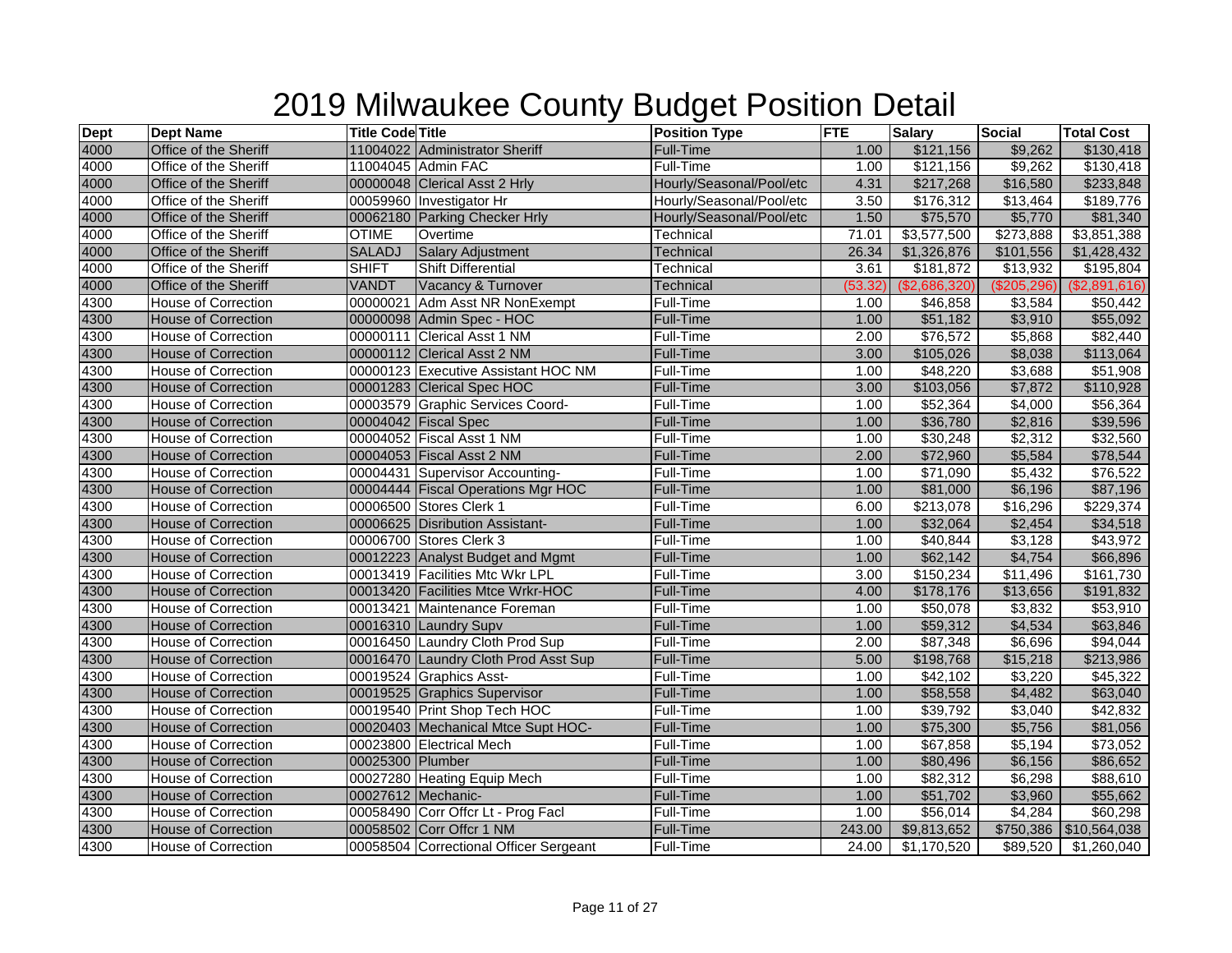| <b>Dept</b> | <b>Dept Name</b>           | <b>Title Code Title</b> |                                         | <b>Position Type</b>     | <b>FTE</b> | <b>Salary</b> | <b>Social</b> | <b>Total Cost</b> |
|-------------|----------------------------|-------------------------|-----------------------------------------|--------------------------|------------|---------------|---------------|-------------------|
| 4300        | <b>House of Correction</b> |                         | 00058530 Power Plant Oper In Charge     | <b>Full-Time</b>         | 1.00       | \$56,014      | \$4,284       | \$60,298          |
| 4300        | <b>House of Correction</b> |                         | 00058571 Corr Offcr 1                   | Full-Time                | 1.00       | \$47,170      | \$3,610       | \$50,780          |
| 4300        | <b>House of Correction</b> |                         | 00058602 Power Plant Operator HOC       | Full-Time                | 7.00       | \$353,794     | \$27,080      | \$380,874         |
| 4300        | House of Correction        |                         | 00058610 Corr Offcr Lt                  | Full-Time                | 23.00      | \$1,297,454   | \$99,214      | \$1,396,668       |
| 4300        | <b>House of Correction</b> |                         | 00058660 Corr Offcr Truck Driver        | <b>Full-Time</b>         | 1.00       | \$47,170      | \$3,610       | \$50,780          |
| 4300        | House of Correction        |                         | 00077110 Corr Manager                   | Full-Time                | 7.00       | \$556,462     | \$42,550      | \$599,012         |
| 4300        | <b>House of Correction</b> |                         | 00084805 Graphic Designer-              | <b>Full-Time</b>         | 1.00       | \$39,896      | \$3,052       | \$42,948          |
| 4300        | <b>House of Correction</b> |                         | 11003014 Asst Superintendant            | Full-Time                | 2.00       | \$206,884     | \$15,820      | \$222,704         |
| 4300        | <b>House of Correction</b> |                         | 11005039 Superintendent House Correctio | Full-Time                | 1.00       | \$105,584     | \$8,078       | \$113,662         |
| 4300        | <b>House of Correction</b> | <b>OTIME</b>            | Overtime                                | Technical                | 65.38      | \$2,829,264   | \$216,768     | \$3,046,032       |
| 4300        | <b>House of Correction</b> | <b>SALADJ</b>           | Salary Adjustment                       | <b>Technical</b>         | 5.37       | \$232,380     | \$17,760      | \$250,140         |
| 4300        | <b>House of Correction</b> | <b>SHIFT</b>            | <b>Shift Differential</b>               | Technical                | 6.44       | \$278,676     | \$21,276      | \$299,952         |
| 4300        | <b>House of Correction</b> | <b>VANDT</b>            | Vacancy & Turnover                      | <b>Technical</b>         | (32.10)    | (\$1,389,024) | (\$106,308)   | (\$1,495,332)     |
| 4500        | <b>District Attorney</b>   |                         | 00000004 Office Supp Asst 1             | Full-Time                | 3.00       | \$83,828      | \$6,408       | \$90,236          |
| 4500        | <b>District Attorney</b>   |                         | 00000111 Clerical Asst 1 NM             | <b>Full-Time</b>         | 30.00      | \$989,724     | \$75,840      | \$1,065,564       |
| 4500        | <b>District Attorney</b>   |                         | 00000125 Office Supp Asst 2 NM          | Full-Time                | 3.00       | \$104,002     | \$7,950       | \$111,952         |
| 4500        | <b>District Attorney</b>   |                         | 00000127 Secretarial Asst NM            | <b>Full-Time</b>         | 21.00      | \$815,334     | \$62,368      | \$877,702         |
| 4500        | <b>District Attorney</b>   |                         | 00000128 Secretary NR NM                | Full-Time                | 2.00       | \$96,440      | \$7,376       | \$103,816         |
| 4500        | <b>District Attorney</b>   |                         | 00000129 Senior Exec Asst DA NM         | <b>Full-Time</b>         | 1.00       | \$51,106      | \$3,908       | \$55,014          |
| 4500        | <b>District Attorney</b>   |                         | 00000133 Legal Secretary NM             | Full-Time                | 1.00       | \$48,220      | \$3,688       | \$51,908          |
| 4500        | <b>District Attorney</b>   |                         | 00000174 Mgmt Asst - DA NM              | <b>Full-Time</b>         | 2.00       | \$83,470      | \$6,382       | \$89,852          |
| 4500        | <b>District Attorney</b>   |                         | 00004053 Fiscal Asst 2 NM               | Full-Time                | 1.00       | \$32,066      | \$2,454       | \$34,520          |
| 4500        | <b>District Attorney</b>   |                         | 00084162 Network Tech Spec DA NM        | <b>Full-Time</b>         | 2.00       | \$113,844     | \$8,724       | \$122,568         |
| 4500        | <b>District Attorney</b>   |                         | 00084171 Vict Wit Advocate U NM         | Full-Time                | 27.00      | \$1,317,708   | \$100,656     | \$1,418,364       |
| 4500        | <b>District Attorney</b>   |                         | 00084181 Vict Wit Advocate BI SP U NM   | Full-Time                | 1.00       | \$48,804      | \$3,728       | \$52,532          |
| 4500        | <b>District Attorney</b>   |                         | 00086060 Asst Sen Crimes Vit Adv NM     | Full-Time                | 6.00       | \$292,824     | \$22,368      | \$315,192         |
| 4500        | <b>District Attorney</b>   |                         | 00086071 Sensitive Crimes Vic Ad        | <b>Full-Time</b>         | 1.00       | \$59,716      | \$4,572       | \$64,288          |
| 4500        | <b>District Attorney</b>   |                         | 00086153 Analyst Witness Protection NM  | Full-Time                | 2.00       | \$97,608      | \$7,456       | \$105,064         |
| 4500        | <b>District Attorney</b>   |                         | 00086162 Paralegal-Exempt NM            | <b>Full-Time</b>         | 21.00      | \$1,076,974   | \$82,414      | \$1,159,388       |
| 4500        | <b>District Attorney</b>   |                         | 00089936 Accountant 3 DA UN             | Full-Time                | 1.00       | \$54,104      | \$4,132       | \$58,236          |
| 4500        | <b>District Attorney</b>   |                         | 00089937 Accountant 4 DA UN             | Full-Time                | 1.00       | \$59,312      | \$4,534       | \$63,846          |
| 4500        | <b>District Attorney</b>   |                         | 00089938 Dir Victim Witness Services    | Full-Time                | 1.00       | \$84,728      | \$6,480       | \$91,208          |
| 4500        | <b>District Attorney</b>   |                         | 00089940 Manager IT DA                  | Full-Time                | 1.00       | \$84,728      | \$6,480       | \$91,208          |
| 4500        | <b>District Attorney</b>   |                         | 00089941 Office Manager U               | Full-Time                | 1.00       | \$56,014      | \$4,284       | \$60,298          |
| 4500        | <b>District Attorney</b>   |                         | 00089942 Analyst Crime U                | Full-Time                | 1.00       | \$64,898      | \$4,962       | \$69,860          |
| 4500        | <b>District Attorney</b>   |                         | 00089943 Office Manager Juvenile U      | Full-Time                | 1.00       | \$47,170      | \$3,610       | \$50,780          |
| 4500        | <b>District Attorney</b>   |                         | 11003018 Chief Investigatr              | Full-Time                | 1.00       | \$96,934      | \$7,416       | \$104,350         |
| 4500        | <b>District Attorney</b>   |                         | 12008020 Supervisor Victim Witnes Svc   | Full-Time                | 3.00       | \$166,766     | \$12,746      | \$179,512         |
| 4500        | <b>District Attorney</b>   |                         | 12011024 Manager Finance DA             | Full-Time                | 1.00       | \$77,284      | \$5,910       | \$83,194          |
| 4500        | <b>District Attorney</b>   |                         | 12012022 Deputy Chief Invest            | Full-Time                | 2.00       | \$180,506     | \$13,816      | \$194,322         |
| 4500        | <b>District Attorney</b>   |                         | 21012012 Investigator District Atty     | Full-Time                | 17.00      | \$1,337,362   | \$102,280     | \$1,439,642       |
| 4500        | <b>District Attorney</b>   | 61010011 Intern DA      |                                         | Hourly/Seasonal/Pool/etc | 2.34       | \$51,810      | \$3,960       | \$55,770          |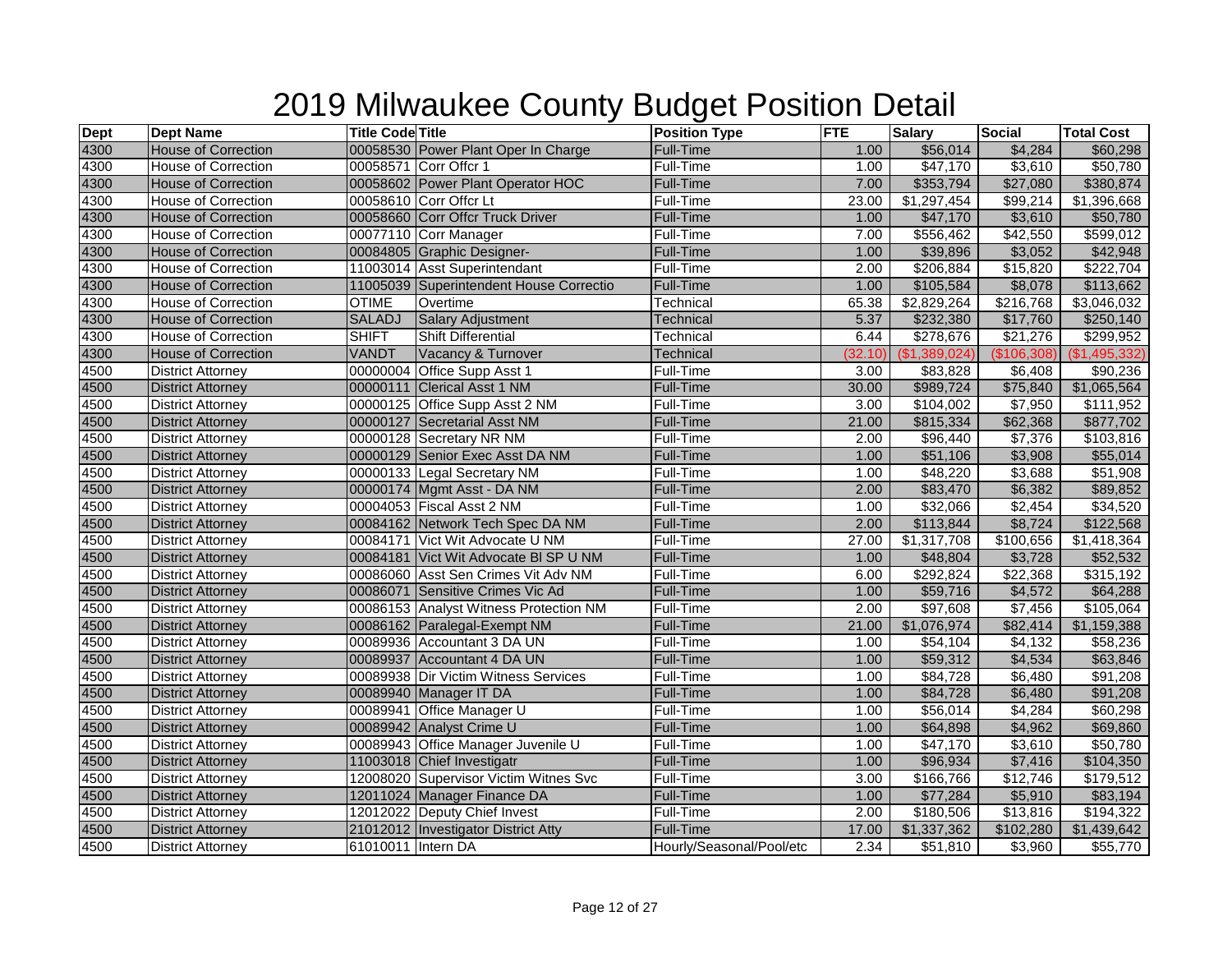| <b>Dept</b> | <b>Dept Name</b>            | <b>Title Code Title</b> |                                         | <b>Position Type</b>     | <b>FTE</b> | <b>Salary</b>        | <b>Social</b>        | <b>Total Cost</b> |
|-------------|-----------------------------|-------------------------|-----------------------------------------|--------------------------|------------|----------------------|----------------------|-------------------|
| 4500        | <b>District Attorney</b>    |                         | 61010013 Intern WP Administrative       | Hourly/Seasonal/Pool/etc | 0.42       | \$34,184             | \$2,632              | \$36,816          |
| 4500        | <b>District Attorney</b>    |                         | 61016003 Process Server Hrly            | Hourly/Seasonal/Pool/etc | 4.70       | \$190,732            | \$14,576             | \$205,308         |
| 4500        | <b>District Attorney</b>    | <b>OTIME</b>            | Overtime                                | <b>Technical</b>         | 5.74       | \$275,340            | \$21,120             | \$296,460         |
| 4500        | <b>District Attorney</b>    | <b>SHIFT</b>            | <b>Shift Differential</b>               | Technical                | 1.10       | \$52,764             | \$4,044              | \$56,808          |
| 4500        | <b>District Attorney</b>    | <b>VANDT</b>            | Vacancy & Turnover                      | <b>Technical</b>         | (7.29      | (\$349,668)          | (\$26,772)           | (\$376,440)       |
| 4800        | <b>Emergency Management</b> |                         | 00000703 Communications Manager         | Full-Time                | 1.00       | \$68,026             | \$5,206              | \$73,232          |
| 4800        | <b>Emergency Management</b> |                         | 00003563 Dispatcher                     | Full-Time                | 20.00      | \$823,608            | \$63,084             | \$886,692         |
| 4800        | <b>Emergency Management</b> |                         | 00003566 Lead Dispatcher-               | Full-Time                | 3.00       | \$138,974            | $\overline{$10,646}$ | $\sqrt{$149,620}$ |
| 4800        | <b>Emergency Management</b> |                         | 00004035 Supervisor Civilian ComCenter- | Full-Time                | 1.00       | \$68,026             | \$5,206              | \$73,232          |
| 4800        | <b>Emergency Management</b> |                         | 00010841 GIS Specialist-                | Full-Time                | 1.00       | $\overline{$}55,180$ | \$4,220              | \$59,400          |
| 4800        | <b>Emergency Management</b> |                         | 00012720 Coordinator Emergency Mngmt    | Full-Time                | 3.00       | \$182,842            | \$13,990             | \$196,832         |
| 4800        | <b>Emergency Management</b> |                         | 00012750 Coordinator QA OEM             | Full-Time                | 1.00       | \$59,716             | \$4,572              | \$64,288          |
| 4800        | <b>Emergency Management</b> |                         | 00054819 Coordinator Analytics OEM      | <b>Full-Time</b>         | 1.00       | \$71,090             | \$5,432              | \$76,522          |
| 4800        | <b>Emergency Management</b> |                         | 00054824 Instructor EMS                 | Full-Time                | 3.00       | \$215,946            | \$16,516             | \$232,462         |
| 4800        | <b>Emergency Management</b> |                         | 00054842 911 Director                   | <b>Full-Time</b>         | 1.00       | \$95,896             | \$7,338              | \$103,234         |
| 4800        | <b>Emergency Management</b> |                         | 00057333 Clinical Ed Quality Assur Mgr  | Full-Time                | 1.00       | \$84,728             | \$6,480              | \$91,208          |
| 4800        | <b>Emergency Management</b> |                         | 00058029 Supervisor QA OEM              | Full-Time                | 1.00       | \$71,090             | \$5,432              | \$76,522          |
| 4800        | <b>Emergency Management</b> |                         | 00058051 Qual Assur Spec EMS            | Full-Time                | 1.00       | \$51,702             | \$3,960              | \$55,662          |
| 4800        | <b>Emergency Management</b> |                         | 00062191 EM Director                    | <b>Full-Time</b>         | 1.00       | \$83,390             | \$6,378              | \$89,768          |
| 4800        | <b>Emergency Management</b> |                         | 00064403 Command Duty Officer           | Full-Time                | 5.00       | \$215,530            | \$16,490             | \$232,020         |
| 4800        | <b>Emergency Management</b> |                         | 00064412 911 Quality Assurance Coord    | <b>Full-Time</b>         | 1.00       | \$46,260             | \$3,544              | \$49,804          |
| 4800        | <b>Emergency Management</b> |                         | 00064413 Lead Command Duty Officer      | Full-Time                | 1.00       | \$46,260             | \$3,544              | \$49,804          |
| 4800        | <b>Emergency Management</b> |                         | 00064414 Health Data Analytics Speciali | <b>Full-Time</b>         | 1.00       | \$54,104             | \$4,132              | \$58,236          |
| 4800        | <b>Emergency Management</b> |                         | 00084807 Coordinator Radio Services-    | Full-Time                | 1.00       | \$50,700             | \$3,882              | \$54,582          |
| 4800        | <b>Emergency Management</b> |                         | 00084912 Specialist Radio System-       | <b>Full-Time</b>         | 1.00       | \$59,312             | \$4,534              | \$63,846          |
| 4800        | <b>Emergency Management</b> |                         | 00089945 Dir Radio Srvs                 | Full-Time                | 1.00       | \$106,962            | \$8,182              | \$115,144         |
| 4800        | <b>Emergency Management</b> |                         | 11005031 Director Emergency Management- | <b>Full-Time</b>         | 1.00       | \$126,118            | \$9,648              | \$135,766         |
| 4800        | <b>Emergency Management</b> |                         | 12012051 Director Emergency Services    | Full-Time                | 1.00       | \$100,066            | \$7,660              | \$107,726         |
| 4800        | <b>Emergency Management</b> | Z0043                   | 911 Training Coordinator                | <b>Full-Time</b>         | 1.00       | \$46,260             | \$3,544              | \$49,804          |
| 4800        | <b>Emergency Management</b> |                         | 00054810 Paramed Train & Paramed (Hrly) | Hourly/Seasonal/Pool/etc | 4.78       | \$190,080            | \$14,544             | \$204,624         |
| 4800        | <b>Emergency Management</b> |                         | 00054821 EMS Instructor- Hourly         | Hourly/Seasonal/Pool/etc | 0.64       | \$38,260             | \$2,934              | \$41,194          |
| 4800        | <b>Emergency Management</b> |                         | 00054850 Ems Supv Hr                    | Hourly/Seasonal/Pool/etc | 1.15       | \$60,012             | \$4,596              | \$64,608          |
| 4800        | <b>Emergency Management</b> |                         | 00064402 EMS Communicator Hourly        | Hourly/Seasonal/Pool/etc | 2.75       | \$100,104            | \$7,660              | \$107,764         |
| 4800        | <b>Emergency Management</b> | <b>OTIME</b>            | Overtime                                | Technical                | 2.89       | \$152,880            | \$11,712             | \$164,592         |
| 4800        | <b>Emergency Management</b> | <b>VANDT</b>            | Vacancy & Turnover                      | <b>Technical</b>         | (2.63)     | (\$139,116)          | (\$10,632)           | (\$149,748)       |
| 4900A       | <b>Medical Examiner</b>     |                         | 00000020 Mgmt Asst - ME                 | Full-Time                | 1.00       | \$39,118             | \$2,998              | \$42,116          |
| 4900A       | <b>Medical Examiner</b>     |                         | 00011276 Operations Mgr Med Examiner    | Full-Time                | 1.00       | \$106,962            | \$8,182              | \$115,144         |
| 4900A       | <b>Medical Examiner</b>     |                         | 00052122 Med Rec Coord (ME)             | Full-Time                | 1.00       | \$56,336             | \$4,312              | \$60,648          |
| 4900A       | <b>Medical Examiner</b>     |                         | 00054211 Manager Toxicology-            | Full-Time                | 1.00       | \$92,116             | \$7,052              | \$99,168          |
| 4900A       | <b>Medical Examiner</b>     |                         | 00054212 Lead Forensic Toxicologist     | Full-Time                | 1.00       | $\overline{$88,390}$ | \$6,764              | \$95,154          |
| 4900A       | <b>Medical Examiner</b>     |                         | 00054631 Supervisor Forensic-           | Full-Time                | 1.00       | \$56,014             | \$4,284              | \$60,298          |
| 4900A       | <b>Medical Examiner</b>     |                         | 00054661 Forensic Asst Med Examr        | Full-Time                | 4.00       | \$175,660            | \$13,452             | \$189,112         |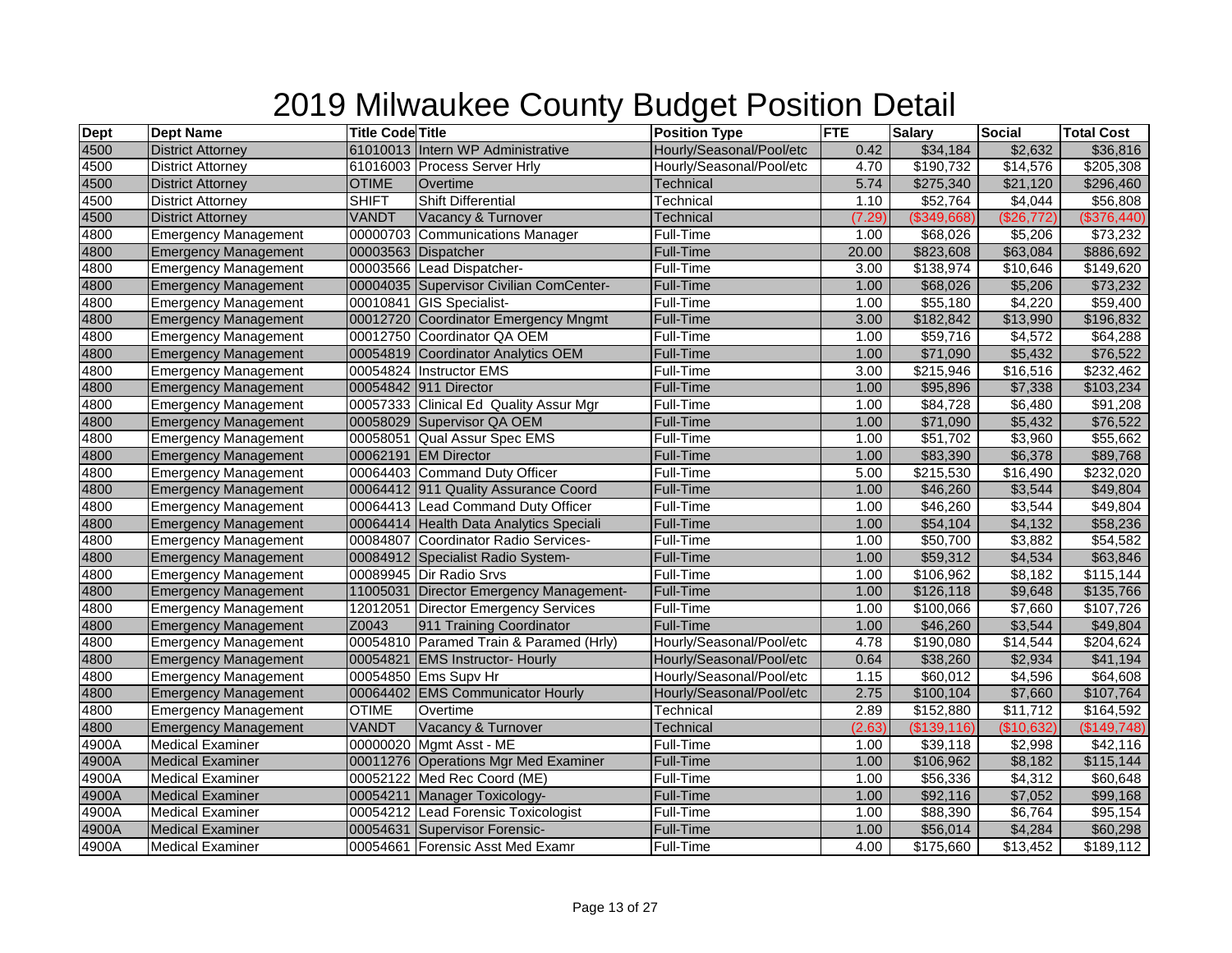| <b>Dept</b> | <b>Dept Name</b>        | <b>Title Code Title</b> |                                         | <b>Position Type</b> | <b>FTE</b> | <b>Salary</b>         | <b>Social</b> | <b>Total Cost</b>    |
|-------------|-------------------------|-------------------------|-----------------------------------------|----------------------|------------|-----------------------|---------------|----------------------|
| 4900A       | <b>Medical Examiner</b> |                         | 00054681 Forensic Chemist               | Full-Time            | 3.00       | \$195,882             | \$14,988      | \$210,870            |
| 4900A       | <b>Medical Examiner</b> |                         | 00064921 Investigator Forensic-         | Full-Time            | 12.00      | \$682,890             | \$52,238      | \$735,128            |
| 4900A       | <b>Medical Examiner</b> |                         | 00064941 Lead Forensic Investigator-    | <b>Full-Time</b>     | 2.00       | \$133,456             | \$10,208      | \$143,664            |
| 4900A       | <b>Medical Examiner</b> |                         | 11010002 Asst Medical Examiner          | Full-Time            | 3.00       | \$609,444             | \$32,723      | \$642,167            |
| 4900A       | <b>Medical Examiner</b> |                         | 11010003 Deputy Chief Med Examiner      | <b>Full-Time</b>     | 2.00       | \$461,404             | \$22,612      | \$484,016            |
| 4900A       | <b>Medical Examiner</b> |                         | 11012002 Med Examiner                   | Full-Time            | 1.00       | \$254,702             | \$11,651      | \$266,353            |
| 4900A       | <b>Medical Examiner</b> | <b>OTIME</b>            | Overtime                                | Technical            | 0.90       | \$73,704              | \$5,640       | \$79,344             |
| 4900A       | <b>Medical Examiner</b> | VANDT                   | Vacancy & Turnover                      | Technical            | (1.35)     | (\$110,556)           | (\$8,460)     | (\$119,016)          |
| 5040        | DOT - Airport           |                         | 00000011 Mgmt Asst - TPW                | <b>Full-Time</b>     | 1.00       | \$46,858              | \$3,584       | \$50,442             |
| 5040        | DOT - Airport           |                         | 00000015 Clerical Asst 1 Nr             | <b>Full-Time</b>     | 1.00       | \$37,546              | \$2,872       | $\overline{$40,418}$ |
| 5040        | <b>DOT</b> - Airport    |                         | 00000093 Assistant Executive-           | <b>Full-Time</b>     | 1.00       | \$52,182              | \$3,988       | \$56,170             |
| 5040        | DOT - Airport           |                         | 00000111 Clerical Asst 1 NM             | Full-Time            | 1.00       | \$30,248              | \$2,312       | \$32,560             |
| 5040        | DOT - Airport           |                         | 00000400 Admin Asst DOT 2               | <b>Full-Time</b>     | 1.00       | \$47,738              | \$3,650       | \$51,388             |
| 5040        | DOT - Airport           |                         | 00000401 Admin Asst DOT                 | Full-Time            | 1.00       | \$50,598              | \$3,870       | \$54,468             |
| 5040        | DOT - Airport           |                         | 00001000 Assistant Administrative       | <b>Full-Time</b>     | 2.00       | \$85,976              | \$6,582       | \$92,558             |
| 5040        | DOT - Airport           |                         | 00004053 Fiscal Asst 2 NM               | <b>Full-Time</b>     | 1.00       | \$37,518              | \$2,870       | \$40,388             |
| 5040        | DOT - Airport           |                         | 00004200 Accountant 2                   | Full-Time            | 2.00       | \$84,204              | \$6,440       | \$90,644             |
| 5040        | DOT - Airport           |                         | 00004300 Accountant 3                   | Full-Time            | 2.00       | \$101,780             | \$7,792       | \$109,572            |
| 5040        | DOT - Airport           |                         | 00004371 Sr Accountant-                 | <b>Full-Time</b>     | 2.00       | \$127,040             | \$9,716       | \$136,756            |
| 5040        | DOT - Airport           |                         | 00006500 Stores Clerk 1                 | Full-Time            | 1.00       | \$37,546              | \$2,872       | \$40,418             |
| 5040        | DOT - Airport           |                         | 00006629 Assistant Parts                | <b>Full-Time</b>     | 1.00       | \$40,844              | \$3,128       | \$43,972             |
| 5040        | DOT - Airport           |                         | 00010841 GIS Specialist-                | Full-Time            | 1.00       | \$62,312              | \$4,766       | \$67,078             |
| 5040        | DOT - Airport           |                         | 00010853 Manager Airport Planner        | <b>Full-Time</b>     | 1.00       | \$88,390              | \$6,764       | \$95,154             |
| 5040        | DOT - Airport           |                         | 00010869 Manager Assistant Airport Ops  | Full-Time            | 3.00       | \$207,078             | \$15,826      | \$222,904            |
| 5040        | DOT - Airport           |                         | 00010872 Asst Airport Pub Safe/Sec Mgr  | Full-Time            | 1.00       | \$64,898              | \$4,962       | \$69,860             |
| 5040        | DOT - Airport           |                         | 00010875 Airport Pub Saf and Secur Mngr | <b>Full-Time</b>     | 1.00       | \$84,728              | \$6,480       | \$91,208             |
| 5040        | <b>DOT</b> - Airport    |                         | 00010891 Airport Oper Coord 2           | <b>Full-Time</b>     | 11.00      | \$619,254             | \$47,358      | \$666,612            |
| 5040        | DOT - Airport           |                         | 00010892 Airport Pub Saf and Sec Cord 2 | <b>Full-Time</b>     | 4.00       | \$228,468             | \$17,470      | \$245,938            |
| 5040        | DOT - Airport           |                         | 00010921 Manager Airport Business       | Full-Time            | 1.00       | \$74,208              | \$5,676       | \$79,884             |
| 5040        | DOT - Airport           |                         | 00011294 Manager Airport Prop           | Full-Time            | 1.00       | \$74,208              | \$5,676       | \$79,884             |
| 5040        | DOT - Airport           |                         | 00012223 Analyst Budget and Mgmt        | <b>Full-Time</b>     | 1.00       | \$62,142              | \$4,754       | \$66,896             |
| 5040        | DOT - Airport           |                         | 00019560 Asst Airpt Maint Supv          | Full-Time            | 6.00       | \$336,482             | \$25,718      | \$362,200            |
| 5040        | <b>DOT</b> - Airport    |                         | 00019570 Maintenance Supv Airport       | <b>Full-Time</b>     | 1.00       | \$64,898              | \$4,962       | \$69,860             |
| 5040        | DOT - Airport           |                         | 00019580 Airport Mtce Asst Supt         | Full-Time            | 2.00       | \$145,298             | \$11,108      | \$156,406            |
| 5040        | DOT - Airport           |                         | 00020210 Operating and Mtce Supv        | <b>Full-Time</b>     | 1.00       | \$58,558              | \$4,482       | \$63,040             |
| 5040        | DOT - Airport           |                         | 00020230 Airport Ops Coordinator        | Full-Time            | 14.00      | \$683,344             | \$52,334      | \$735,678            |
| 5040        | DOT - Airport           |                         | 00020232 Airport Security Operator      | Full-Time            | 3.00       | \$128,674             | \$9,844       | \$138,518            |
| 5040        | DOT - Airport           |                         | 00020260 Asst Facilities Supv           | Full-Time            | 2.00       | \$74,754              | \$5,716       | \$80,470             |
| 5040        | DOT - Airport           |                         | 00020436 Chief Airpt Res and Fire Figh  | <b>Full-Time</b>     | 1.00       | \$92,116              | \$7,052       | \$99,168             |
| 5040        | DOT - Airport           | 00020500 Carpenter      |                                         | <b>Full-Time</b>     | 2.00       | \$143,844             | \$10,992      | \$154,836            |
| 5040        | <b>DOT</b> - Airport    |                         | 00023799 High Voltage Electrician       | Full-Time            | 2.00       | \$141,532             | \$10,832      | \$152,364            |
| 5040        | DOT - Airport           |                         | 00023800 Electrical Mech                | Full-Time            | 3.00       | $\overline{$203,574}$ | \$15,582      | \$219,156            |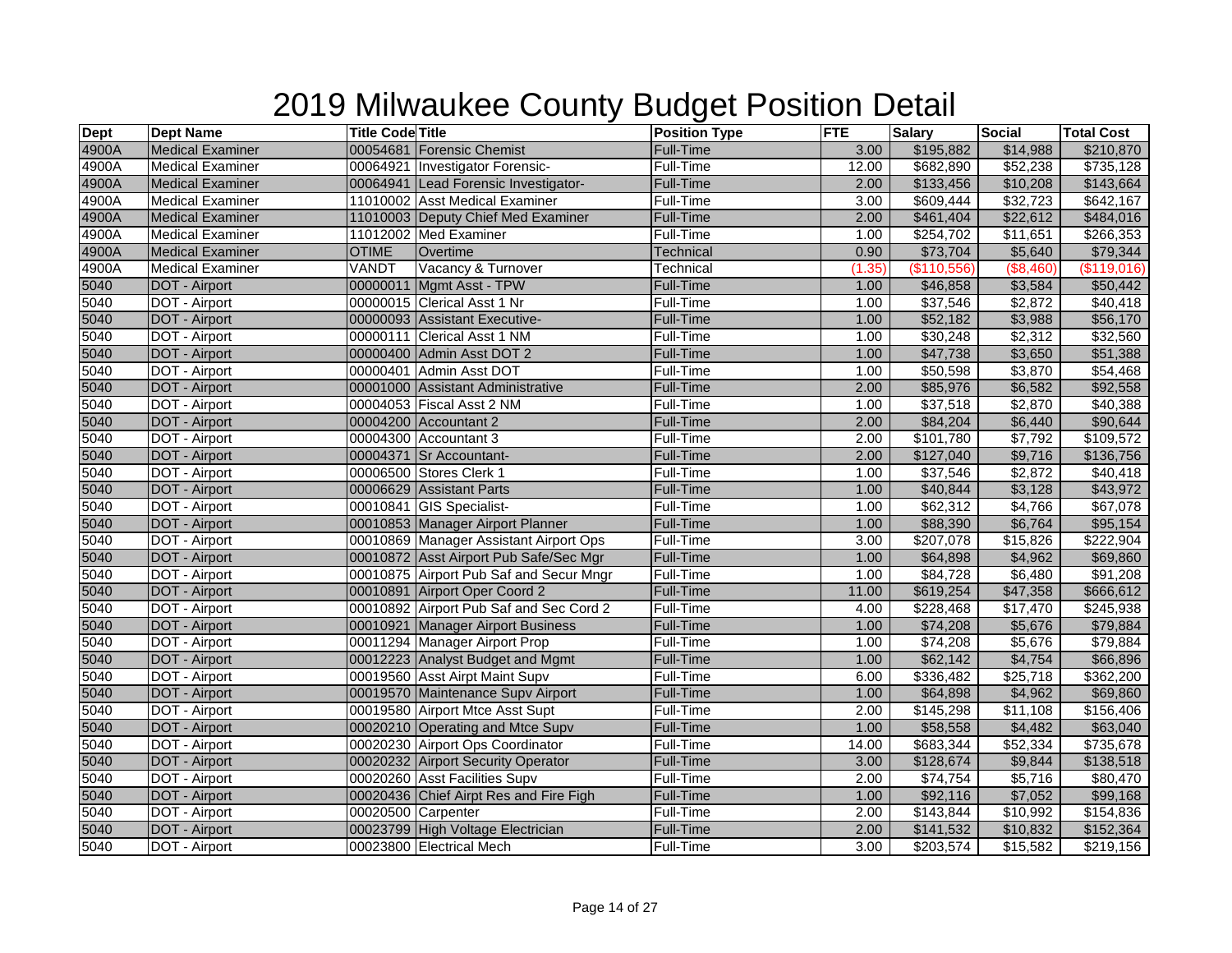| <b>Dept</b> | <b>Dept Name</b>     | <b>Title Code Title</b> |                                         | <b>Position Type</b>     | <b>FTE</b> | <b>Salary</b>         | <b>Social</b> | <b>Total Cost</b> |
|-------------|----------------------|-------------------------|-----------------------------------------|--------------------------|------------|-----------------------|---------------|-------------------|
| 5040        | DOT - Airport        |                         | 00023801 Electrical Mech Dot            | Full-Time                | 4.00       | \$271,432             | \$20,776      | \$292,208         |
| 5040        | DOT - Airport        |                         | 00023900 Electronic Mechanic            | Full-Time                | 1.00       | \$67,142              | \$5,142       | \$72,284          |
| 5040        | DOT - Airport        |                         | 00024000 Electrical Mech Supv           | Full-Time                | 2.00       | \$149,400             | \$11,432      | \$160,832         |
| 5040        | DOT - Airport        | 00025300 Plumber        |                                         | Full-Time                | 2.00       | \$160,992             | \$12,312      | \$173,304         |
| 5040        | DOT - Airport        |                         | 00027220 Steamfitter Temp Contrl        | <b>Full-Time</b>         | 2.00       | \$164,624             | \$12,596      | \$177,220         |
| 5040        | DOT - Airport        |                         | 00027582 Supervisor Fleet-              | Full-Time                | 1.00       | \$58,558              | \$4,482       | \$63,040          |
| 5040        | DOT - Airport        |                         | 00027614 Mechanic Airport               | Full-Time                | 9.00       | \$454,416             | \$34,806      | \$489,222         |
| 5040        | DOT - Airport        |                         | 00027624 Lead Mechanic Airport          | Full-Time                | 1.00       | \$55,180              | \$4,220       | \$59,400          |
| 5040        | DOT - Airport        |                         | 00032411 Airport Mtce Wkr Asst NM       | Full-Time                | 26.00      | \$811,858             | \$62,070      | \$873,928         |
| 5040        | DOT - Airport        |                         | 00032430 Airport Mtce Wkr Asst IC       | Full-Time                | 3.00       | \$112,650             | \$8,614       | \$121,264         |
| 5040        | DOT - Airport        |                         | 00032452 Airport Mtce Worker NM         | Full-Time                | 56.00      | \$2,747,026           | \$210,436     | \$2,957,462       |
| 5040        | DOT - Airport        |                         | 00032462 Airport Mtce Worker IC NM      | Full-Time                | 10.00      | \$548,486             | \$41,952      | \$590,438         |
| 5040        | DOT - Airport        |                         | 00035573 Specialist Airport Prop        | Full-Time                | 3.00       | \$175,674             | \$13,446      | \$189,120         |
| 5040        | DOT - Airport        |                         | 00035596 Manager Environmental-         | Full-Time                | 1.00       | $\sqrt{$77,284}$      | \$5,910       | \$83,194          |
| 5040        | DOT - Airport        |                         | 00035771 Manager GIS-                   | Full-Time                | 1.00       | \$84,728              | \$6,480       | \$91,208          |
| 5040        | DOT - Airport        |                         | 00037337 Analyst Aviation               | Full-Time                | 2.00       | \$142,180             | \$10,864      | \$153,044         |
| 5040        | DOT - Airport        |                         | 00041430 Airport Marketing and PR Coord | Full-Time                | 1.00       | \$58,558              | \$4,482       | \$63,040          |
| 5040        | DOT - Airport        |                         | 00041435 Airport Mktg and Pub Rel Mgr   | Full-Time                | 1.00       | \$81,000              | \$6,196       | \$87,196          |
| 5040        | DOT - Airport        |                         | 00041445 Airport Emerg Mgmt Coord       | Full-Time                | 1.00       | \$60,910              | \$4,662       | \$65,572          |
| 5040        | DOT - Airport        |                         | 00043000 Facilities Supv                | Full-Time                | 1.00       | \$49,092              | \$3,754       | \$52,846          |
| 5040        | DOT - Airport        |                         | 00064200 Firefighter Equip Oper         | Full-Time                | 25.26      | \$1,139,304           | \$87,098      | \$1,226,402       |
| 5040        | DOT - Airport        |                         | 00064290 Asst Chief Air Res and Firefg  | Full-Time                | 6.50       | \$430,880             | \$33,034      | \$463,914         |
| 5040        | DOT - Airport        |                         | 00065492 Network Tech Spec IV Airport   | Full-Time                | 3.00       | \$220,674             | \$16,882      | \$237,556         |
| 5040        | DOT - Airport        |                         | 00065493 Network Tech Spec II Airport   | Full-Time                | 1.00       | \$49,496              | \$3,782       | \$53,278          |
| 5040        | DOT - Airport        |                         | 00065684 Administrator Database         | <b>Full-Time</b>         | 1.00       | \$95,844              | \$7,336       | \$103,180         |
| 5040        | DOT - Airport        |                         | 00076270 Accting Manager Airport        | Full-Time                | 1.00       | \$85,106              | \$6,508       | \$91,614          |
| 5040        | DOT - Airport        |                         | 00076572 Director Air Srv Development   | <b>Full-Time</b>         | 1.00       | \$95,766              | \$7,326       | \$103,092         |
| 5040        | DOT - Airport        |                         | 00076773 Manager Airport Maint          | Full-Time                | 1.00       | \$92,116              | \$7,052       | \$99,168          |
| 5040        | DOT - Airport        |                         | 00076779 Manager Parking Program        | Full-Time                | 1.00       | \$81,000              | \$6,196       | \$87,196          |
| 5040        | DOT - Airport        |                         | 00076783 Manager Airport Operations     | Full-Time                | 1.00       | \$88,390              | \$6,764       | \$95,154          |
| 5040        | DOT - Airport        |                         | 00096901 HVAC Mech 1                    | Full-Time                | 8.00       | \$359,784             | \$27,572      | \$387,356         |
| 5040        | DOT - Airport        |                         | 00096902 HVAC Mech 2                    | Full-Time                | 2.00       | $\overline{\$94,366}$ | \$7,230       | $\sqrt{$101,596}$ |
| 5040        | DOT - Airport        |                         | 11005032 Director Bus Commerical Dev    | Full-Time                | 1.00       | \$117,584             | \$8,988       | \$126,572         |
| 5040        | DOT - Airport        |                         | 11005044 Dir Finance and Admin          | Full-Time                | 1.00       | \$128,012             | \$9,792       | \$137,804         |
| 5040        | DOT - Airport        |                         | 11007009 Director Ops and Main          | Full-Time                | 1.00       | \$119,078             | \$9,106       | \$128,184         |
| 5040        | DOT - Airport        |                         | 11009001 Executive Dir Airport          | Full-Time                | 1.00       | \$177,636             | \$10,533      | \$188,169         |
| 5040        | <b>DOT</b> - Airport | 12013010 Manag IT U     |                                         | Full-Time                | 1.00       | \$95,844              | \$7,336       | \$103,180         |
| 5040        | DOT - Airport        | ZZ054                   | Air Service Analyst                     | Full-Time                | 1.00       | \$77,284              | \$5,910       | \$83,194          |
| 5040        | DOT - Airport        | ZZ055                   | Marketing and Ad Coordinator            | <b>Full-Time</b>         | 1.00       | \$71,090              | \$5,432       | \$76,522          |
| 5040        | DOT - Airport        |                         | 00040680 Airport Ground Wrkr Sea        | Hourly/Seasonal/Pool/etc | 1.33       | \$38,724              | \$2,964       | \$41,688          |
| 5040        | DOT - Airport        |                         | 00040685 Airport Worker - Seasonal      | Hourly/Seasonal/Pool/etc | 3.84       | \$147,258             | \$11,232      | \$158,490         |
| 5040        | DOT - Airport        |                         | 00085760 Airport Intern                 | Hourly/Seasonal/Pool/etc | 3.45       | \$84,572              | \$6,472       | \$91,044          |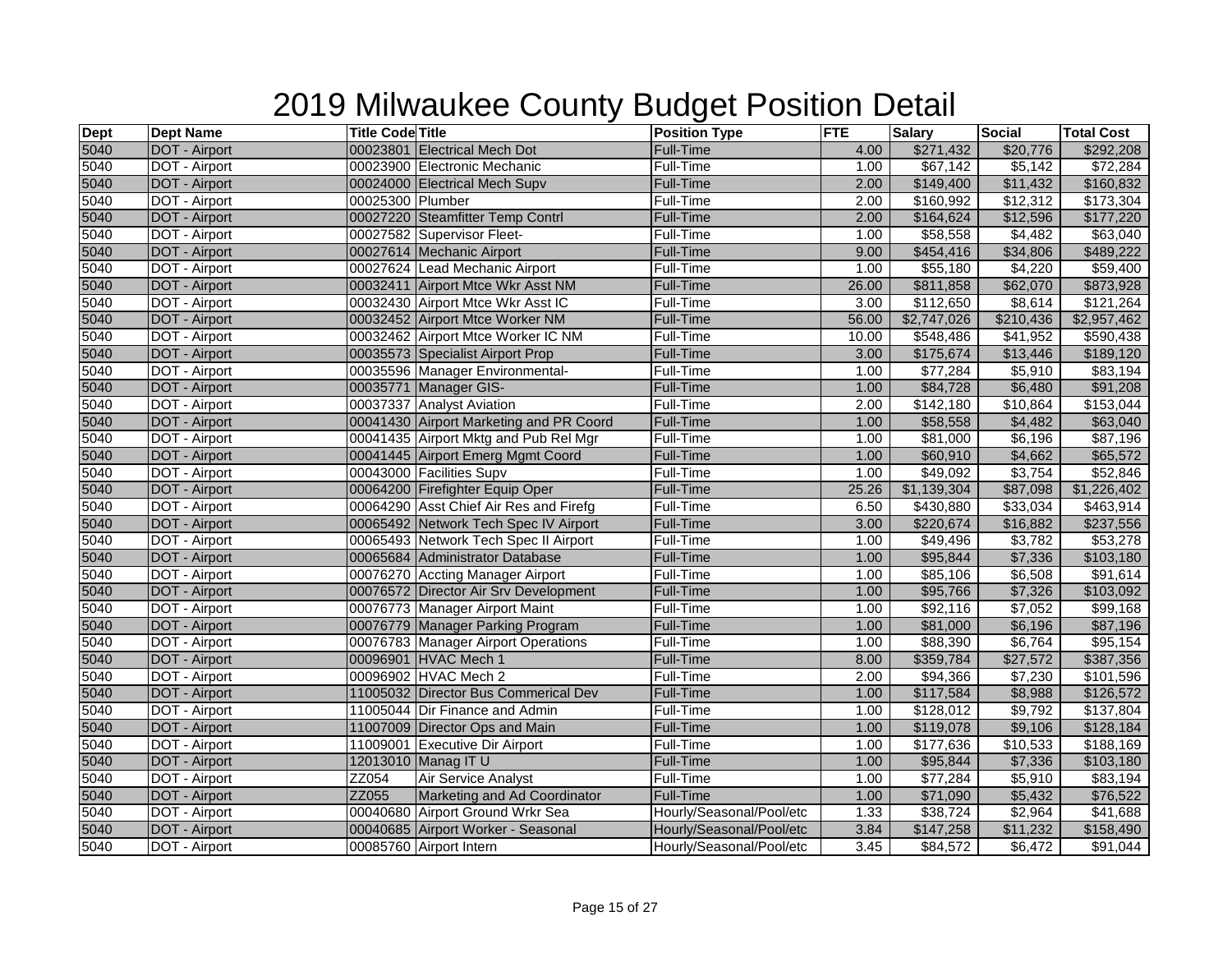| <b>Dept</b> | <b>Dept Name</b>                     | <b>Title Code Title</b> |                                         | <b>Position Type</b>     | <b>FTE</b> | <b>Salary</b>        | <b>Social</b> | <b>Total Cost</b> |
|-------------|--------------------------------------|-------------------------|-----------------------------------------|--------------------------|------------|----------------------|---------------|-------------------|
| 5040        | DOT - Airport                        |                         | 00085770 Student Intern                 | Hourly/Seasonal/Pool/etc | 0.60       | \$14,704             | \$1,116       | \$15,820          |
| 5040        | DOT - Airport                        | <b>OTIME</b>            | Overtime                                | Technical                | 21.02      | \$1,045,308          | \$79,932      | \$1,125,240       |
| 5040        | <b>DOT</b> - Airport                 | SALADJ                  | Salary Adjustment                       | Technical                | 3.87       | \$192,384            | \$14,712      | \$207,096         |
| 5040        | DOT - Airport                        | VANDT                   | Vacancy & Turnover                      | Technical                | (8.43)     | (\$419,040)          | (\$27,185)    | (\$446,225)       |
| 5070        | <b>DOT - Transportation Services</b> |                         | 00000702 Coordinator Administrative-    | <b>Full-Time</b>         | 1.00       | \$54,350             | \$4,156       | \$58,506          |
| 5070        | <b>DOT</b> - Transportation Services |                         | 00004380 Sr Analyst Financial Capital-  | Full-Time                | 1.00       | \$68,026             | \$5,206       | \$73,232          |
| 5070        | <b>DOT</b> - Transportation Services |                         | 00008650 Transp Design and Cons EngMgr- | Full-Time                | 1.00       | \$106,962            | \$8,182       | \$115,144         |
| 5070        | <b>DOT</b> - Transportation Services |                         | 00035740 Construction Coordinator       | Full-Time                | 2.00       | \$110,846            | \$8,480       | \$119,326         |
| 5070        | <b>DOT - Transportation Services</b> |                         | 00035751 Engineer NM                    | Full-Time                | 4.00       | \$301,742            | \$23,078      | \$324,820         |
| 5070        | <b>DOT</b> - Transportation Services |                         | 00035808 Engineering Project Manager    | Full-Time                | 3.00       | \$274,458            | \$21,008      | \$295,466         |
| 5070        | <b>DOT - Transportation Services</b> | <b>OTIME</b>            | <b>Overtime</b>                         | <b>Technical</b>         | 0.15       | \$8,040              | \$624         | \$8,664           |
| 5070        | <b>DOT</b> - Transportation Services | <b>VANDT</b>            | Vacancy & Turnover                      | Technical                | (2.25)     | \$120,564            | (\$9,252      | (\$129,816)       |
| 5100        | <b>DOT - Highway Maintenance</b>     |                         | 00002748 Manager Financial-             | <b>Full-Time</b>         | 1.00       | \$84,728             | \$6,480       | \$91,208          |
| 5100        | DOT - Highway Maintenance            |                         | 00004053 Fiscal Asst 2 NM               | Full-Time                | 1.00       | \$36,390             | \$2,790       | \$39,180          |
| 5100        | DOT - Highway Maintenance            |                         | 00004462 Fiscal Analyst                 | Full-Time                | 1.00       | \$59,716             | \$4,572       | \$64,288          |
| 5100        | DOT - Highway Maintenance            |                         | 00018101 Highway Mtce Supv              | Full-Time                | 5.00       | \$333,874            | \$25,542      | \$359,416         |
| 5100        | DOT - Highway Maintenance            |                         | 00018151 Asst Hiway Mtce Supv           | <b>Full-Time</b>         | 4.00       | \$235,272            | \$18,002      | \$253,274         |
| 5100        | DOT - Highway Maintenance            |                         | 00020800 Cement Mason                   | Full-Time                | 3.00       | \$210,234            | \$16,092      | \$226,326         |
| 5100        | DOT - Highway Maintenance            |                         | 00023801 Electrical Mech Dot            | Full-Time                | 4.00       | \$271,432            | \$20,776      | \$292,208         |
| 5100        | DOT - Highway Maintenance            |                         | 00032620 Highway Mtce Wkr 2             | Full-Time                | 39.00      | \$1,732,870          | \$132,612     | \$1,865,482       |
| 5100        | DOT - Highway Maintenance            |                         | 00032630 Highway Mtce Wkr 3             | <b>Full-Time</b>         | 54.24      | \$2,738,756          | \$209,486     | \$2,948,242       |
| 5100        | DOT - Highway Maintenance            |                         | 00035640 Transpor and Hiway Maint Supv- | <b>Full-Time</b>         | 1.00       | \$74,208             | \$5,676       | \$79,884          |
| 5100        | DOT - Highway Maintenance            |                         | 00077432 Highway Maint Manager          | <b>Full-Time</b>         | 1.00       | \$84,728             | \$6,480       | \$91,208          |
| 5100        | DOT - Highway Maintenance            |                         | 00077462 Asst Highway Maint Manager     | Full-Time                | 1.00       | \$71,090             | \$5,432       | \$76,522          |
| 5100        | DOT - Highway Maintenance            |                         | 11005040 Director Operations Highwy     | Full-Time                | 1.00       | \$104,804            | \$8,014       | \$112,818         |
| 5100        | DOT - Highway Maintenance            | ZZ075                   | <b>Dispatch Clerk</b>                   | Full-Time                | 1.00       | \$34,352             | \$2,624       | \$36,976          |
| 5100        | DOT - Highway Maintenance            |                         | 61010015 Intern Student                 | Hourly/Seasonal/Pool/etc | 1.00       | \$27,404             | \$2,084       | \$29,488          |
| 5100        | DOT - Highway Maintenance            | <b>OTIME</b>            | Overtime                                | Technical                | 7.86       | \$421,152            | \$32,232      | \$453,384         |
| 5100        | DOT - Highway Maintenance            | <b>SALADJ</b>           | Salary Adjustment                       | <b>Technical</b>         | 1.17       | \$62,700             | \$4,824       | \$67,524          |
| 5100        | DOT - Highway Maintenance            | <b>SHIFT</b>            | <b>Shift Differential</b>               | Technical                | 0.90       | \$48,216             | \$3,684       | \$51,900          |
| 5100        | DOT - Highway Maintenance            | <b>VANDT</b>            | Vacancy & Turnover                      | <b>Technical</b>         | (3.60)     | (\$192,996)          | (\$14,748)    | (\$207,744)       |
| 5300A       | DOT - Fleet Management               |                         | 00000105 Assistant Fleet-               | Full-Time                | 1.00       | \$31,884             | \$2,440       | \$34,324          |
| 5300A       | <b>DOT - Fleet Management</b>        |                         | 00000197 Manager Fleet-                 | <b>Full-Time</b>         | 1.00       | \$64,898             | \$4,962       | \$69,860          |
| 5300A       | DOT - Fleet Management               |                         | 00006629 Assistant Parts                | Full-Time                | 3.00       | \$122,532            | \$9,384       | \$131,916         |
| 5300A       | <b>DOT - Fleet Management</b>        |                         | 00006632 Manager Parts-                 | Full-Time                | 1.00       | \$49,092             | \$3,754       | \$52,846          |
| 5300A       | <b>DOT</b> - Fleet Management        |                         | 00012224 Analyst Financial              | Full-Time                | 1.00       | $\overline{$}54,104$ | \$4,132       | \$58,236          |
| 5300A       | <b>DOT - Fleet Management</b>        |                         | 00013656 Fleet Maintenance Worker       | Full-Time                | 1.00       | \$50,078             | \$3,832       | \$53,910          |
| 5300A       | DOT - Fleet Management               |                         | 00026340 Ironworker DPW-                | Full-Time                | 2.00       | \$98,184             | \$7,518       | \$105,702         |
| 5300A       | <b>DOT - Fleet Management</b>        |                         | 00027582 Supervisor Fleet-              | <b>Full-Time</b>         | 2.00       | \$117,116            | \$8,964       | \$126,080         |
| 5300A       | <b>DOT</b> - Fleet Management        |                         | 00027601 Assistant Mechanic             | Full-Time                | 2.00       | \$77,380             | \$5,924       | \$83,304          |
| 5300A       | <b>DOT - Fleet Management</b>        |                         | 00027613 Mechanic Fleet                 | <b>Full-Time</b>         | 15.00      | \$768,588            | \$58,856      | \$827,444         |
| 5300A       | DOT - Fleet Management               |                         | 00027623 Lead Mechanic DOT              | Full-Time                | 4.00       | \$231,106            | \$17,694      | $\sqrt{$248,800}$ |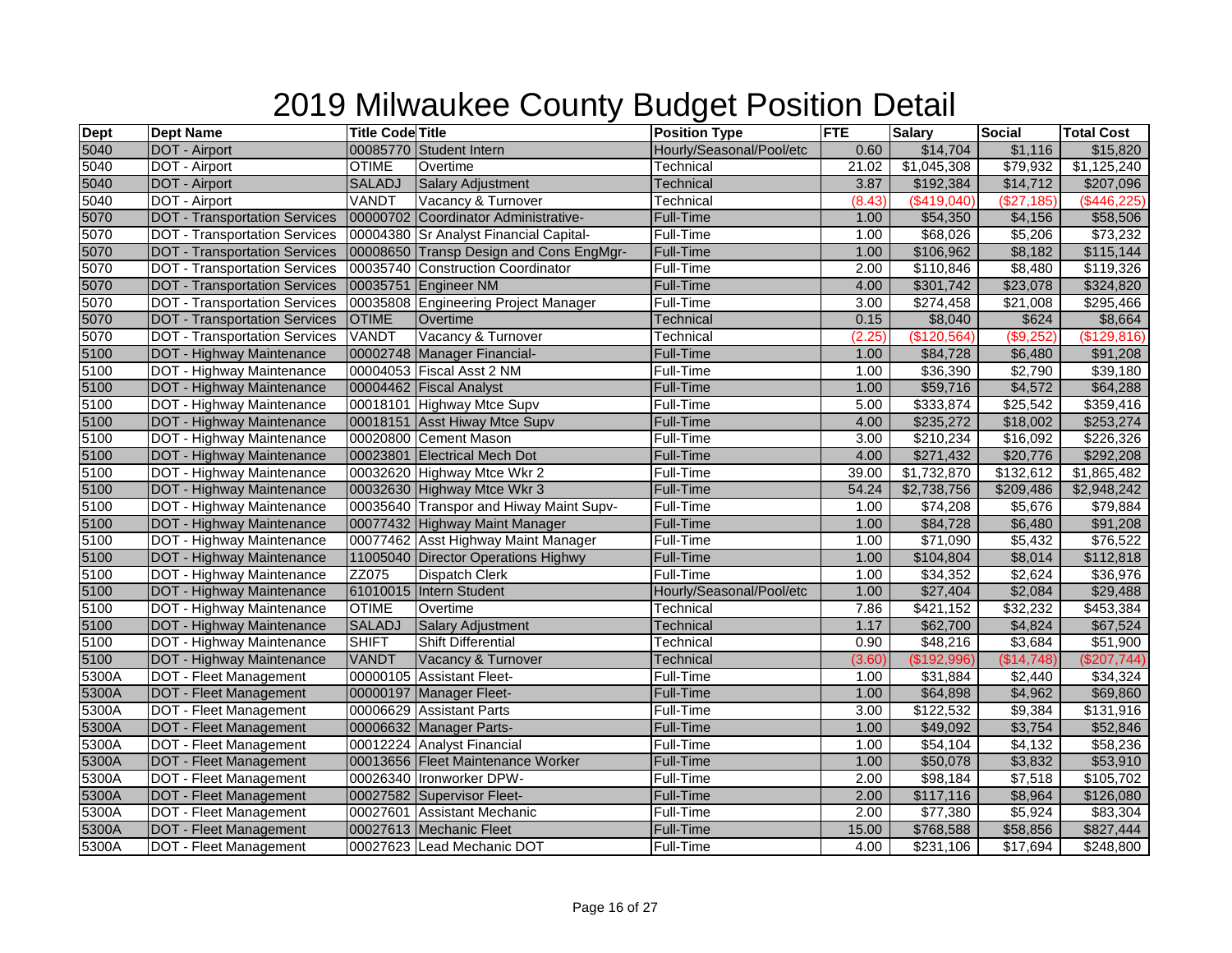| <b>Dept</b> | <b>Dept Name</b>                  | <b>Title Code Title</b> |                                         | <b>Position Type</b> | <b>FTE</b> | <b>Salary</b>        | <b>Social</b> | <b>Total Cost</b> |
|-------------|-----------------------------------|-------------------------|-----------------------------------------|----------------------|------------|----------------------|---------------|-------------------|
| 5300A       | DOT - Fleet Management            |                         | 11004027 Director Flt                   | Full-Time            | 1.00       | \$103,974            | \$7,948       | \$111,922         |
| 5300A       | <b>DOT</b> - Fleet Management     | <b>OTIME</b>            | Overtime                                | Technical            | 0.82       | \$40,020             | \$3,060       | \$43,080          |
| 5300A       | <b>DOT - Fleet Management</b>     | <b>SHIFT</b>            | <b>Shift Differential</b>               | Technical            | 0.12       | \$5,892              | \$444         | \$6,336           |
| 5300A       | DOT - Fleet Management            | VANDT                   | Vacancy & Turnover                      | Technical            | (1.62)     | (\$79,560)           | (\$6,096)     | (\$85,656)        |
| 5800        | <b>DOT - Director's Office</b>    |                         | 00000701 Sr Assistant Executive-        | Full-Time            | 1.00       | \$58,558             | \$4,482       | \$63,040          |
| 5800        | <b>DOT</b> - Director's Office    |                         | 00010842 Sr Analyst GIS-                | Full-Time            | 1.00       | \$66,688             | \$5,092       | \$71,780          |
| 5800        | <b>DOT - Director's Office</b>    |                         | 00035621 Sr Manager Grants Compliance-  | Full-Time            | 1.00       | \$84,728             | \$6,480       | \$91,208          |
| 5800        | DOT - Director's Office           |                         | 00065647 Analyst Transportation         | Full-Time            | 1.00       | \$64,898             | \$4,962       | \$69,860          |
| 5800        | <b>DOT - Director's Office</b>    |                         | 00076172 Sr Manager Financial-          | Full-Time            | 1.00       | \$100,766            | \$7,712       | \$108,478         |
| 5800        | DOT - Director's Office           |                         | 00080119 Sr Manager Grants Developmnt-  | Full-Time            | 1.00       | \$95,844             | \$7,336       | \$103,180         |
| 5800        | <b>DOT - Director's Office</b>    |                         | 11002015 Exec Dir Transportation-       | Full-Time            | 1.00       | \$128,014            | \$9,792       | \$137,806         |
| 5800        | <b>DOT</b> - Director's Office    |                         | 11005030 Dep Dir Dept Transportation    | Full-Time            | 1.00       | \$121,806            | \$9,312       | \$131,118         |
| 6300        | <b>Behavioral Health Division</b> |                         | 00023800 Electrical Mech                | <b>Full-Time</b>     | 1.00       | \$67,858             | \$5,194       | \$73,052          |
| 6300        | <b>Behavioral Health Division</b> | 00025300 Plumber        |                                         | Full-Time            | 1.00       | \$80,496             | \$6,156       | \$86,652          |
| 6300        | <b>Behavioral Health Division</b> |                         | 11001002 Associate Director Wraparound  | <b>Full-Time</b>     | 1.00       | \$80,014             | \$6,118       | \$86,132          |
| 6300        | <b>Behavioral Health Division</b> |                         | 11001028 Director Community Services    | Full-Time            | 1.00       | \$97,038             | \$7,418       | \$104,456         |
| 6300        | <b>Behavioral Health Division</b> |                         | 11002000 Administrator EnvironmentalSvc | <b>Full-Time</b>     | 1.00       | \$80,442             | \$6,156       | \$86,598          |
| 6300        | <b>Behavioral Health Division</b> |                         | 11002001 Director Financial Services    | Full-Time            | 1.00       | \$78,118             | \$5,974       | \$84,092          |
| 6300        | <b>Behavioral Health Division</b> |                         | 11003002 Officer Safety                 | Full-Time            | 1.00       | \$87,298             | \$6,676       | \$93,974          |
| 6300        | <b>Behavioral Health Division</b> |                         | 11003003 Director Wraparound Program    | Full-Time            | 1.00       | \$97,482             | \$7,456       | \$104,938         |
| 6300        | <b>Behavioral Health Division</b> |                         | 11004001 Administrator Financial BHD    | <b>Full-Time</b>     | 1.00       | \$118,000            | \$9,026       | \$127,026         |
| 6300        | <b>Behavioral Health Division</b> |                         | 11004002 Assistant Director Nursing     | Full-Time            | 1.00       | \$82,806             | \$6,326       | \$89,132          |
| 6300        | <b>Behavioral Health Division</b> |                         | 11005027 Chief Operations Officer BHD   | Full-Time            | 1.00       | \$130,650            | \$9,857       | \$140,507         |
| 6300        | <b>Behavioral Health Division</b> |                         | 11005047 Director Clinical Applications | Full-Time            | 1.00       | \$114,000            | \$8,716       | \$122,716         |
| 6300        | <b>Behavioral Health Division</b> |                         | 11006001 Chief Psychologist             | Full-Time            | 1.00       | \$128,116            | \$9,804       | \$137,920         |
| 6300        | Behavioral Health Division        |                         | 11006007 Chief Nursing Officer          | Full-Time            | 1.00       | \$108,726            | \$8,312       | \$117,038         |
| 6300        | <b>Behavioral Health Division</b> |                         | 11008000 Administrator BH               | <b>Full-Time</b>     | 1.00       | \$165,674            | \$10,363      | \$176,037         |
| 6300        | <b>Behavioral Health Division</b> |                         | 11012000 Director Medical               | Full-Time            | 3.50       | \$969,892            | \$45,827      | \$1,015,719       |
| 6300        | <b>Behavioral Health Division</b> |                         | 11014000 Chief Director Medical         | Full-Time            | 1.00       | \$300,284            | \$12,313      | \$312,597         |
| 6300        | <b>Behavioral Health Division</b> |                         | 12005000 Manager Patient Access         | Full-Time            | 1.00       | \$48,816             | \$3,738       | \$52,554          |
| 6300        | <b>Behavioral Health Division</b> |                         | 12005001 Supervisor Office Management   | <b>Full-Time</b>     | 1.00       | \$48,102             | \$3,686       | \$51,788          |
| 6300        | <b>Behavioral Health Division</b> |                         | 12005006 Lead ROI and Coding            | Full-Time            | 1.00       | $\overline{$}41,428$ | \$3,168       | \$44,596          |
| 6300        | <b>Behavioral Health Division</b> |                         | 12005007 Supervisor Med Records         | <b>Full-Time</b>     | 1.00       | \$52,832             | \$4,040       | \$56,872          |
| 6300        | <b>Behavioral Health Division</b> |                         | 12007004 Manager Facilities Op BHD      | Full-Time            | 1.00       | \$53,220             | \$4,066       | \$57,286          |
| 6300        | <b>Behavioral Health Division</b> |                         | 12008005 QA QI Manager                  | <b>Full-Time</b>     | 1.00       | \$79,154             | \$6,052       | \$85,206          |
| 6300        | <b>Behavioral Health Division</b> |                         | 12008006 Manager Operations Fiscal      | Full-Time            | 1.00       | \$70,028             | \$5,352       | \$75,380          |
| 6300        | <b>Behavioral Health Division</b> |                         | 12008007 Manager Program                | Full-Time            | 4.00       | \$238,716            | \$18,250      | \$256,966         |
| 6300        | <b>Behavioral Health Division</b> |                         | 12008013 Manager Adminstration Svcs BHD | Full-Time            | 0.00       | $($ \$2)             | \$0           | (S2)              |
| 6300        | <b>Behavioral Health Division</b> |                         | 12008014 Patient Accounts Manager       | <b>Full-Time</b>     | 1.00       | \$59,882             | \$4,584       | \$64,466          |
| 6300        | <b>Behavioral Health Division</b> |                         | 12008015 Manager Transitional Services  | Full-Time            | 1.00       | \$58,870             | \$4,506       | \$63,376          |
| 6300        | <b>Behavioral Health Division</b> |                         | 12008017 Manager Intake Services        | Full-Time            | 1.00       | \$63,676             | \$4,870       | \$68,546          |
| 6300        | <b>Behavioral Health Division</b> |                         | 12008018 Manager Quality Assurance      | Full-Time            | 1.00       | \$52,884             | \$4,040       | \$56,924          |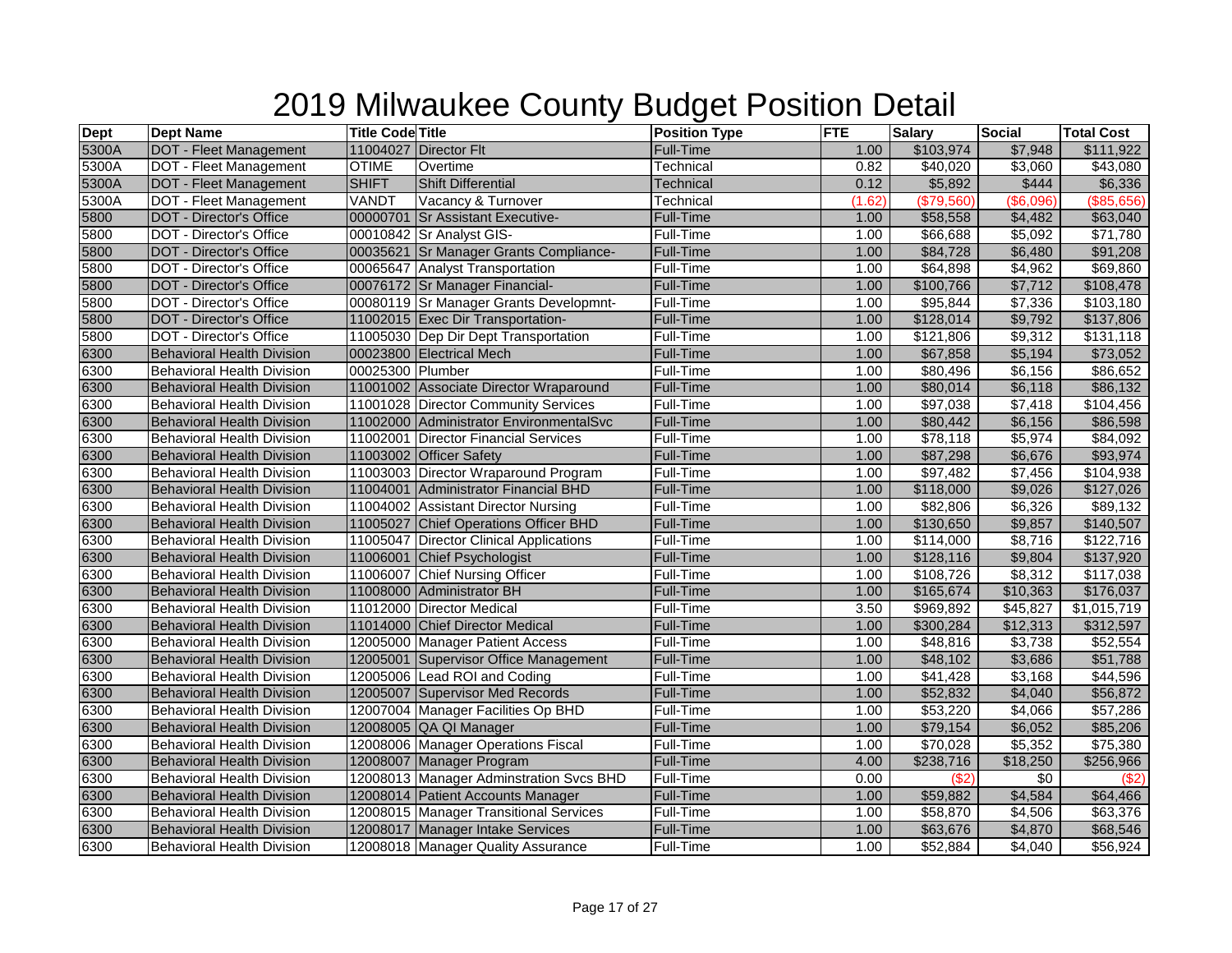| <b>Dept</b> | <b>Dept Name</b>                  | <b>Title Code Title</b> |                                         | <b>Position Type</b> | <b>FTE</b> | <b>Salary</b>        | <b>Social</b> | <b>Total Cost</b>    |
|-------------|-----------------------------------|-------------------------|-----------------------------------------|----------------------|------------|----------------------|---------------|----------------------|
| 6300        | <b>Behavioral Health Division</b> |                         | 12008019 Supervisor Maintenanc          | Full-Time            | 1.00       | \$59,572             | \$4,558       | \$64,130             |
| 6300        | <b>Behavioral Health Division</b> |                         | 12008023 Manager Communications         | Full-Time            | 1.00       | \$66,740             | \$5,114       | \$71,854             |
| 6300        | <b>Behavioral Health Division</b> |                         | 12008025 Manager Assistant Program      | Full-Time            | 1.00       | \$85,910             | \$6,572       | \$92,482             |
| 6300        | <b>Behavioral Health Division</b> |                         | 12009000 Manager Integrated Services    | Full-Time            | 3.00       | \$224,972            | \$17,216      | \$242,188            |
| 6300        | <b>Behavioral Health Division</b> |                         | 12009001 Manager Medical Services       | <b>Full-Time</b>     | 1.00       | \$84,222             | \$6,442       | \$90,664             |
| 6300        | <b>Behavioral Health Division</b> |                         | 12009003 Coordinator Psych Crisis Svcs  | Full-Time            | 4.00       | \$278,506            | \$21,306      | \$299,812            |
| 6300        | <b>Behavioral Health Division</b> |                         | 12010002 Administrator Medical Records  | Full-Time            | 1.00       | \$80,610             | \$6,168       | \$86,778             |
| 6300        | <b>Behavioral Health Division</b> |                         | 12010003 Supervisor Nursing             | Full-Time            | 4.50       | \$344,168            | \$26,324      | \$370,492            |
| 6300        | <b>Behavioral Health Division</b> |                         | 12010012 Manager Integrated Service CCS | Full-Time            | 3.00       | \$200,496            | \$15,336      | \$215,832            |
| 6300        | <b>Behavioral Health Division</b> |                         | 12010022 Manager Clinical Program       | Full-Time            | 1.00       | \$96,000             | \$7,338       | \$103,338            |
| 6300        | <b>Behavioral Health Division</b> |                         | 12011000 Manager Accounting             | <b>Full-Time</b>     | 1.00       | \$95,544             | \$7,310       | \$102,854            |
| 6300        | <b>Behavioral Health Division</b> |                         | 12011012 Director Outpat Treatmt Pgms   | Full-Time            | 1.00       | \$97,390             | \$7,452       | \$104,842            |
| 6300        | <b>Behavioral Health Division</b> |                         | 12012000 Manager Nurse                  | Full-Time            | 6.00       | \$483,928            | \$37,032      | \$520,960            |
| 6300        | <b>Behavioral Health Division</b> |                         | 12012001 RN Manager Quality Improvement | Full-Time            | 1.00       | $\overline{$}71,960$ | \$5,506       | $\overline{$77,466}$ |
| 6300        | <b>Behavioral Health Division</b> |                         | 12012005 Manager Case Management UR     | <b>Full-Time</b>     | 1.00       | \$86,144             | \$6,586       | \$92,730             |
| 6300        | <b>Behavioral Health Division</b> |                         | 12012014 Director Community Centers     | <b>Full-Time</b>     | 2.00       | \$181,664            | \$13,896      | \$195,560            |
| 6300        | <b>Behavioral Health Division</b> |                         | 12013022 Deputy Administrator Community | Full-Time            | 1.00       | \$118,454            | \$9,066       | \$127,520            |
| 6300        | <b>Behavioral Health Division</b> |                         | 12013033 Manager IT Healthcare Apps     | Full-Time            | 1.00       | $\overline{$99,000}$ | \$7,582       | \$106,582            |
| 6300        | <b>Behavioral Health Division</b> |                         | 12015000 Director ClinicalProgramPsyc   | Full-Time            | 7.00       | \$796,722            | \$60,986      | \$857,708            |
| 6300        | <b>Behavioral Health Division</b> |                         | 21005001 Psychology Postdoc Fellow U    | Full-Time            | 2.00       | \$94,160             | \$7,196       | \$101,356            |
| 6300        | <b>Behavioral Health Division</b> |                         | 21006001 Coder Medical Records          | Full-Time            | 1.00       | \$38,352             | \$2,934       | \$41,286             |
| 6300        | <b>Behavioral Health Division</b> |                         | 21007001 Representative Legal Services  | Full-Time            | 3.00       | \$150,884            | \$11,544      | \$162,428            |
| 6300        | <b>Behavioral Health Division</b> |                         | 21007002 Liason Childrens Court         | Full-Time            | 1.00       | \$41,428             | \$3,168       | \$44,596             |
| 6300        | <b>Behavioral Health Division</b> |                         | 21007005 Court and Billing Coordinator  | Full-Time            | 1.00       | $\sqrt{$41,416}$     | \$3,168       | \$44,584             |
| 6300        | <b>Behavioral Health Division</b> |                         | 21008000 Clinician Emergency Services   | Full-Time            | 26.00      | \$1,356,696          | \$103,774     | \$1,460,470          |
| 6300        | Behavioral Health Division        | 21008003 Dietitian      |                                         | Full-Time            | 1.00       | \$50,260             | \$3,844       | \$54,104             |
| 6300        | <b>Behavioral Health Division</b> |                         | 21008004 Analyst Technical Support      | <b>Full-Time</b>     | 1.00       | \$47,870             | \$3,662       | \$51,532             |
| 6300        | Behavioral Health Division        |                         | 21008005 Analyst Heath Data             | Full-Time            | 1.00       | \$48,792             | \$3,728       | \$52,520             |
| 6300        | <b>Behavioral Health Division</b> |                         | 21008006 Worker Psych Social            | <b>Full-Time</b>     | 17.00      | \$925,318            | \$70,798      | \$996,116            |
| 6300        | <b>Behavioral Health Division</b> |                         | 21008011 Compliance Auditor BHD         | Full-Time            | 4.00       | \$210,910            | \$16,132      | \$227,042            |
| 6300        | <b>Behavioral Health Division</b> |                         | 21009002 Coordinator Care Management    | Full-Time            | 6.00       | \$324,452            | \$24,808      | \$349,260            |
| 6300        | <b>Behavioral Health Division</b> |                         | 21009005 Analyst Quality Assurance      | Full-Time            | 1.00       | $\overline{$49,778}$ | \$3,816       | \$53,594             |
| 6300        | <b>Behavioral Health Division</b> |                         | 21009007 Evaluator Program              | Full-Time            | 2.00       | \$97,104             | \$7,428       | \$104,532            |
| 6300        | <b>Behavioral Health Division</b> |                         | 21009008 Advocate Clients Rights        | Full-Time            | 1.00       | $\overline{$}53,142$ | \$4,066       | \$57,208             |
| 6300        | <b>Behavioral Health Division</b> |                         | 21009015 Analyst Budget and Mgmt BHD    | Full-Time            | 1.00       | \$58,948             | \$4,506       | \$63,454             |
| 6300        | <b>Behavioral Health Division</b> |                         | 21009017 Coordinator Contract Serv BHD  | Full-Time            | 4.00       | \$231,442            | \$17,714      | \$249,156            |
| 6300        | <b>Behavioral Health Division</b> |                         | 21009019 Coordinator Community Outreach | Full-Time            | 1.00       | \$58,298             | \$4,456       | \$62,754             |
| 6300        | <b>Behavioral Health Division</b> |                         | 21009027 Coordinator User Experience    | Full-Time            | 1.00       | \$59,182             | \$4,532       | \$63,714             |
| 6300        | <b>Behavioral Health Division</b> |                         | 21010000 Coordinator Administrative     | Full-Time            | 22.00      | \$1,300,794          | \$99,484      | \$1,400,278          |
| 6300        | <b>Behavioral Health Division</b> |                         | 21010001 QA Coordinator                 | Full-Time            | 1.00       | \$58,870             | \$4,506       | \$63,376             |
| 6300        | <b>Behavioral Health Division</b> |                         | 21010002 Sr Accountant                  | Full-Time            | 2.00       | \$121,428            | \$9,296       | \$130,724            |
| 6300        | <b>Behavioral Health Division</b> |                         | 21010003 Coordinator Integrated Service | Full-Time            | 6.00       | \$417,832            | \$31,942      | \$449,774            |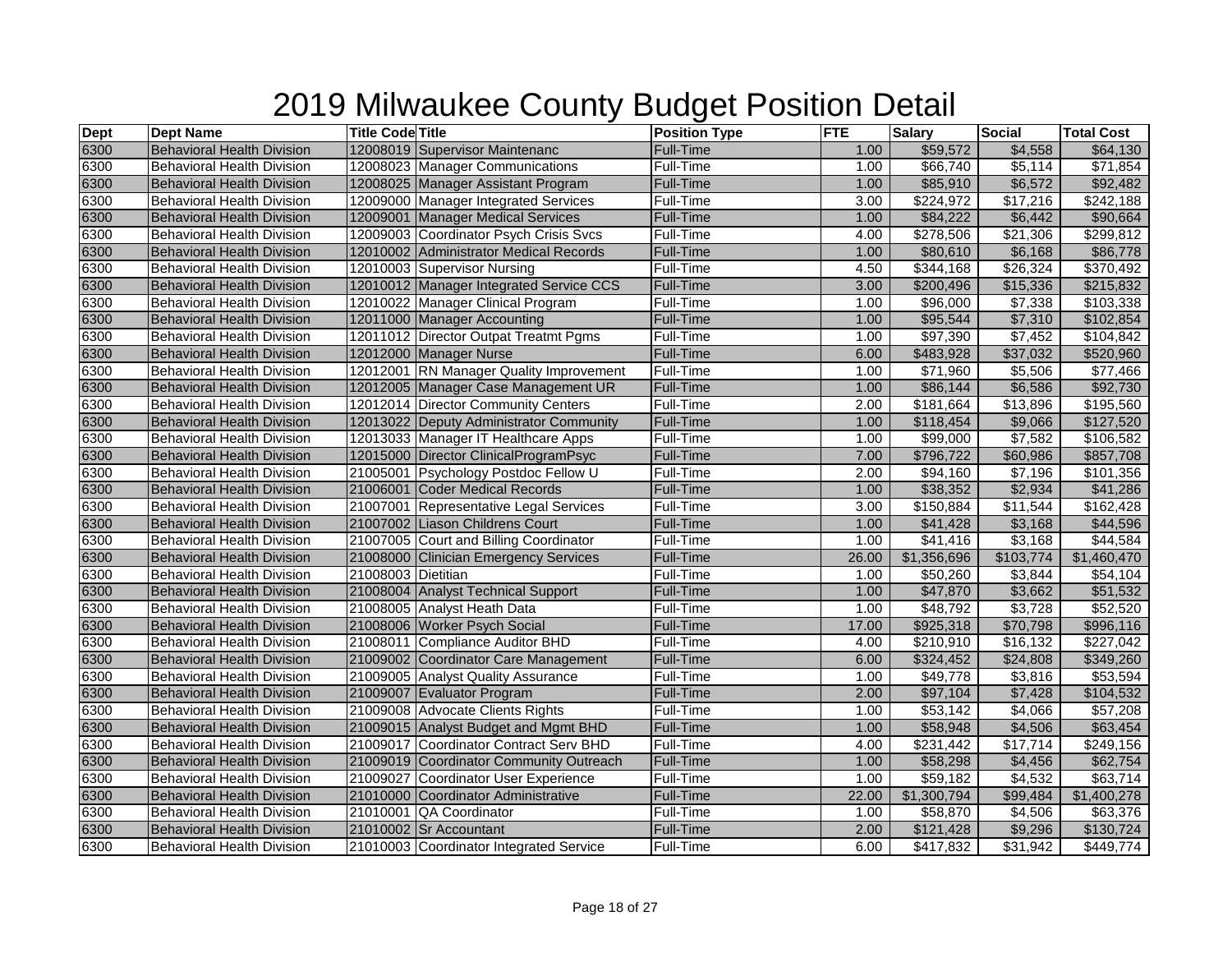| <b>Dept</b> | <b>Dept Name</b>                  | <b>Title Code Title</b> |                                          | <b>Position Type</b> | <b>FTE</b> | <b>Salary</b>        | Social    | <b>Total Cost</b> |
|-------------|-----------------------------------|-------------------------|------------------------------------------|----------------------|------------|----------------------|-----------|-------------------|
| 6300        | <b>Behavioral Health Division</b> |                         | 21010006 Coordinator Med Staff           | Full-Time            | 1.00       | \$52,182             | \$3,988   | \$56,170          |
| 6300        | <b>Behavioral Health Division</b> |                         | 21011001 Psychological Associate         | Full-Time            | 2.00       | \$132,156            | \$10,114  | \$142,270         |
| 6300        | <b>Behavioral Health Division</b> |                         | 21011002 Coordinator Health Prevention   | Full-Time            | 1.00       | \$70,390             | \$5,388   | \$75,778          |
| 6300        | <b>Behavioral Health Division</b> |                         | 21011004 Coordinator Quality Assurance   | Full-Time            | 1.00       | \$64,288             | \$4,920   | \$69,208          |
| 6300        | <b>Behavioral Health Division</b> |                         | 21011005 Coordinator Quality Improvement | <b>Full-Time</b>     | 1.00       | \$77,246             | \$5,910   | \$83,156          |
| 6300        | <b>Behavioral Health Division</b> |                         | 21011006 Sr Revenue Cycle Analyst        | Full-Time            | 1.00       | \$78,610             | \$6,012   | \$84,622          |
| 6300        | <b>Behavioral Health Division</b> |                         | 21011010 Project Manager BHD             | Full-Time            | 1.00       | \$56,352             | \$4,312   | \$60,664          |
| 6300        | <b>Behavioral Health Division</b> |                         | 21011014 Sr Analyst Budget               | Full-Time            | 1.00       | \$85,128             | \$6,508   | \$91,636          |
| 6300        | <b>Behavioral Health Division</b> |                         | 21012000 RN Risk Management              | Full-Time            | 1.00       | \$60,868             | \$4,660   | \$65,528          |
| 6300        | <b>Behavioral Health Division</b> |                         | 21012002 Therapist Occupational          | Full-Time            | 7.00       | \$468,548            | \$35,842  | \$504,390         |
| 6300        | <b>Behavioral Health Division</b> |                         | 21012003 RN Educator                     | Full-Time            | 4.00       | \$301,996            | \$23,086  | \$325,082         |
| 6300        | <b>Behavioral Health Division</b> |                         | 21012004 RN Utilization Review           | Full-Time            | 6.50       | \$480,768            | \$36,780  | \$517,548         |
| 6300        | <b>Behavioral Health Division</b> |                         | 21012006 Therapist Music                 | <b>Full-Time</b>     | 3.00       | \$198,078            | \$15,156  | \$213,234         |
| 6300        | Behavioral Health Division        |                         | 21012015 Clinical System Coordinator     | Full-Time            | 1.00       | \$56,352             | \$4,312   | \$60,664          |
| 6300        | <b>Behavioral Health Division</b> |                         | 21012016 Manager Contract Network Srvcs  | Full-Time            | 1.00       | \$68,378             | \$5,224   | \$73,602          |
| 6300        | <b>Behavioral Health Division</b> |                         | 21012017 Manager Compliance Contracts    | Full-Time            | 1.00       | \$61,468             | \$4,702   | \$66,170          |
| 6300        | <b>Behavioral Health Division</b> |                         | 21012018 Lead Administrative Coord       | <b>Full-Time</b>     | 1.00       | \$61,182             | \$4,676   | \$65,858          |
| 6300        | <b>Behavioral Health Division</b> |                         | 21013001 Coord Health Care Risk Mngmnt   | Full-Time            | 1.00       | \$56,352             | \$4,312   | \$60,664          |
| 6300        | <b>Behavioral Health Division</b> |                         | 21013005 RN Infection Control            | <b>Full-Time</b>     | 1.00       | \$80,400             | \$6,152   | \$86,552          |
| 6300        | <b>Behavioral Health Division</b> |                         | 21015001 Enterprise Project Manager      | Full-Time            | 1.00       | \$86,274             | \$6,598   | \$92,872          |
| 6300        | <b>Behavioral Health Division</b> |                         | 21016001 Advanced Nurse Prescriber       | <b>Full-Time</b>     | 3.00       | \$304,598            | \$23,286  | \$327,884         |
| 6300        | <b>Behavioral Health Division</b> |                         | 21016003 Adv Nurse Prescriber - Psych    | Full-Time            | 4.00       | \$520,000            | \$39,380  | \$559,380         |
| 6300        | <b>Behavioral Health Division</b> |                         | 21017000 Psychologist                    | Full-Time            | 5.30       | \$506,312            | \$38,732  | \$545,044         |
| 6300        | <b>Behavioral Health Division</b> |                         | 21025000 Psychiatrist Staff              | Full-Time            | 9.50       | \$2,075,132          | \$131,987 | \$2,207,119       |
| 6300        | <b>Behavioral Health Division</b> | 21025001 Physician      |                                          | Full-Time            | 1.00       | \$211,934            | \$11,037  | \$222,971         |
| 6300        | <b>Behavioral Health Division</b> |                         | 21027001 Psychiatrist Inpatient          | Full-Time            | 5.00       | \$1,328,880          | \$61,189  | \$1,390,069       |
| 6300        | <b>Behavioral Health Division</b> |                         | 21027002 Psychiatrist Child BHD          | <b>Full-Time</b>     | 3.00       | \$762,600            | \$34,935  | \$797,535         |
| 6300        | Behavioral Health Division        | 22001000 RN             |                                          | Full-Time            | 76.50      | \$5,003,874          | \$382,676 | \$5,386,550       |
| 6300        | <b>Behavioral Health Division</b> |                         | 22001002 GN Pre-Lic                      | Full-Time            | 1.00       | \$57,002             | \$4,362   | \$61,364          |
| 6300        | <b>Behavioral Health Division</b> |                         | 61010000 Clerk Clothing Supply           | Full-Time            | 1.00       | \$33,208             | \$2,544   | \$35,752          |
| 6300        | <b>Behavioral Health Division</b> |                         | 61010001 Assistant Clerical              | <b>Full-Time</b>     | 1.00       | \$32,884             | \$2,518   | \$35,402          |
| 6300        | <b>Behavioral Health Division</b> | 61011001 CNA            |                                          | Full-Time            | 0.00       | \$48                 | (\$240)   | $($ \$192)        |
| 6300        | <b>Behavioral Health Division</b> |                         | 61011003 Technician Psych                | Full-Time            | 75.00      | \$2,400,018          | \$184,200 | \$2,584,218       |
| 6300        | <b>Behavioral Health Division</b> |                         | 61012000 Assistant Office                | Full-Time            | 8.00       | \$274,804            | \$21,038  | \$295,842         |
| 6300        | <b>Behavioral Health Division</b> |                         | 61012001 Representative Admissions       | Full-Time            | 8.00       | \$229,402            | \$17,544  | \$246,946         |
| 6300        | <b>Behavioral Health Division</b> |                         | 61012002 Assistant Distribution          | Full-Time            | 1.00       | $\overline{$}27,950$ | \$2,132   | \$30,082          |
| 6300        | <b>Behavioral Health Division</b> |                         | 61012005 Assistant Office                | <b>Full-Time</b>     | 1.00       | \$39,492             | \$3,026   | \$42,518          |
| 6300        | <b>Behavioral Health Division</b> |                         | 61013000 Clerk Supply                    | Full-Time            | 1.00       | \$36,946             | \$2,820   | \$39,766          |
| 6300        | <b>Behavioral Health Division</b> |                         | 61013001 Clerk Health Unit               | <b>Full-Time</b>     | 15.00      | \$513,920            | \$39,324  | \$553,244         |
| 6300        | <b>Behavioral Health Division</b> |                         | 61013003 Clerk Outpatient Admitting      | Full-Time            | 1.00       | \$32,856             | \$2,518   | \$35,374          |
| 6300        | <b>Behavioral Health Division</b> |                         | 61014000 Clerk Accounts Receivable       | Full-Time            | 2.00       | \$71,726             | \$5,482   | \$77,208          |
| 6300        | Behavioral Health Division        |                         | 61014001 Housekeeper                     | Full-Time            | 2.00       | \$71,270             | \$5,444   | \$76,714          |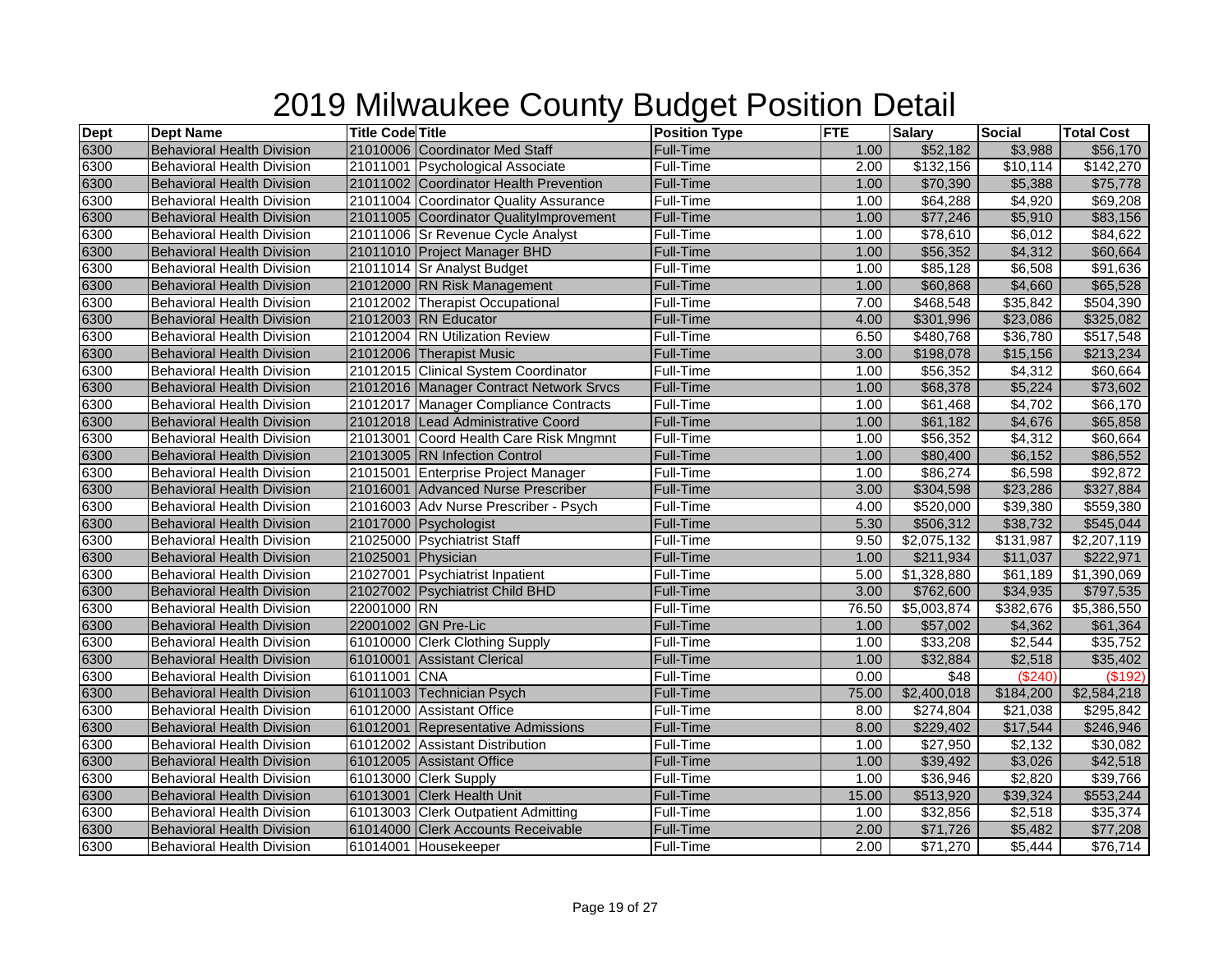| <b>Dept</b> | <b>Dept Name</b>                  | <b>Title Code Title</b> |                                         | <b>Position Type</b>     | <b>FTE</b> | <b>Salary</b>      | <b>Social</b>   | <b>Total Cost</b> |
|-------------|-----------------------------------|-------------------------|-----------------------------------------|--------------------------|------------|--------------------|-----------------|-------------------|
| 6300        | <b>Behavioral Health Division</b> |                         | 61014002 Assistant Medical Billing      | <b>Full-Time</b>         | 5.00       | \$181,364          | \$13,880        | \$195,244         |
| 6300        | <b>Behavioral Health Division</b> |                         | 61015001 Clerk Medical Records          | Full-Time                | 5.00       | \$170,528          | \$13,050        | \$183,578         |
| 6300        | <b>Behavioral Health Division</b> |                         | 61015002 Decorator Facilities           | Full-Time                | 1.00       | \$36,180           | \$2,766         | \$38,946          |
| 6300        | <b>Behavioral Health Division</b> |                         | 61016001 Assistant Administrative       | Full-Time                | 3.00       | \$122,858          | \$9,388         | \$132,246         |
| 6300        | <b>Behavioral Health Division</b> |                         | 61016006 Specialist Quality Assurance   | <b>Full-Time</b>         | 1.00       | \$42,454           | \$3,248         | \$45,702          |
| 6300        | Behavioral Health Division        |                         | 61017000 Specialist Credentialing       | Full-Time                | 2.00       | \$79,508           | \$6,078         | \$85,586          |
| 6300        | <b>Behavioral Health Division</b> |                         | 61017001 Worker Maintenance             | Full-Time                | 7.00       | \$278,346          | \$21,290        | \$299,636         |
| 6300        | <b>Behavioral Health Division</b> |                         | 61018000 Associate Accountant           | Full-Time                | 1.00       | \$43,260           | \$3,310         | \$46,570          |
| 6300        | <b>Behavioral Health Division</b> |                         | 61018002 Coordinator Billing            | Full-Time                | 5.80       | \$232,244          | \$17,778        | \$250,022         |
| 6300        | <b>Behavioral Health Division</b> |                         | 61018003 Assistant Executive BHD        | Full-Time                | 5.00       | \$207,958          | \$15,910        | \$223,868         |
| 6300        | <b>Behavioral Health Division</b> |                         | 61018007 Specialist Enrollment          | <b>Full-Time</b>         | 2.00       | \$79,246           | \$6,064         | \$85,310          |
| 6300        | <b>Behavioral Health Division</b> |                         | 61018008 Contract Management Assistant  | Full-Time                | 1.00       | \$37,818           | \$2,896         | \$40,714          |
| 6300        | <b>Behavioral Health Division</b> |                         | 61019000 Specialist Collections         | <b>Full-Time</b>         | 1.00       | \$47,078           | \$3,610         | \$50,688          |
| 6300        | <b>Behavioral Health Division</b> |                         | 61020002 Specialist Wraparound Systems  | Full-Time                | 1.00       | \$44,624           | $\sqrt{$3,414}$ | \$48,038          |
| 6300        | <b>Behavioral Health Division</b> |                         | 61023000 Sr Assistant Executive         | Full-Time                | 1.00       | \$67,804           | \$5,192         | \$72,996          |
| 6300        | <b>Behavioral Health Division</b> |                         | 12010004 Supervisor Nursing Pool        | Hourly/Seasonal/Pool/etc | 1.93       | \$121,536          | \$9,324         | \$130,860         |
| 6300        | <b>Behavioral Health Division</b> |                         | 12015001 Dir Clinical Prog Psych BH Hr  | Hourly/Seasonal/Pool/etc | 0.06       | \$3,770            | \$310           | \$4,080           |
| 6300        | <b>Behavioral Health Division</b> |                         | 21008007 Psych Social Wkr Pool          | Hourly/Seasonal/Pool/etc | 1.30       | \$81,800           | \$6,260         | \$88,060          |
| 6300        | <b>Behavioral Health Division</b> | 21009004 Chaplain       |                                         | Hourly/Seasonal/Pool/etc | 0.69       | \$33,338           | \$2,548         | \$35,886          |
| 6300        | <b>Behavioral Health Division</b> |                         | 21011008 Psychological Associate - Hrly | Hourly/Seasonal/Pool/etc | 0.01       | \$624              | \$50            | \$674             |
| 6300        | <b>Behavioral Health Division</b> |                         | 21012001 Occupational Therapist Pool    | Hourly/Seasonal/Pool/etc | 0.80       | \$50,330           | \$3,840         | \$54,170          |
| 6300        | <b>Behavioral Health Division</b> |                         | 21016000 Advanced Nurse Prescriber Pool | Hourly/Seasonal/Pool/etc | 0.80       | \$50,358           | \$3,874         | \$54,232          |
| 6300        | <b>Behavioral Health Division</b> |                         | 21017001 Psychologist Hrly              | Hourly/Seasonal/Pool/etc | 0.72       | \$45,312           | \$3,468         | \$48,780          |
| 6300        | <b>Behavioral Health Division</b> |                         | 21021000 Physician Hourly               | Hourly/Seasonal/Pool/etc | 6.70       | \$421,592          | \$32,220        | \$453,812         |
| 6300        | <b>Behavioral Health Division</b> |                         | 21025003 Psychiatrist Staff - Hourly    | Hourly/Seasonal/Pool/etc | 6.60       | \$415,436          | \$31,706        | \$447,142         |
| 6300        | <b>Behavioral Health Division</b> | 22001001 RN Pool        |                                         | Hourly/Seasonal/Pool/etc | 1.01       | \$63,600           | \$4,850         | \$68,450          |
| 6300        | <b>Behavioral Health Division</b> |                         | 61011002 CNA POOL                       | Hourly/Seasonal/Pool/etc | 0.04       | \$2,560            | \$0             | \$2,560           |
| 6300        | <b>Behavioral Health Division</b> |                         | 61012006 Repressentative AdmissionsHrly | Hourly/Seasonal/Pool/etc | 0.02       | $\overline{1,248}$ | \$100           | \$1,348           |
| 6300        | <b>Behavioral Health Division</b> | <b>OTIME</b>            | Overtime                                | Technical                | 9.82       | \$618,000          | \$47,304        | \$665,304         |
| 6300        | <b>Behavioral Health Division</b> | SALADJ                  | <b>Salary Adjustment</b>                | Technical                | 18.87      | \$1,187,700        | \$90,876        | \$1,278,576       |
| 6300        | <b>Behavioral Health Division</b> | <b>SHIFT</b>            | <b>Shift Differential</b>               | <b>Technical</b>         | 5.89       | \$370,692          | \$27,797        | \$398,489         |
| 6300        | <b>Behavioral Health Division</b> | VANDT                   | Vacancy & Turnover                      | Technical                | (31.35)    | (\$1,973,028)      | (\$159,091      | (\$2,132,119)     |
| 7900        | Aging                             |                         | 00000111 Clerical Asst 1 NM             | <b>Full-Time</b>         | 1.00       | \$38,286           | \$2,934         | \$41,220          |
| 7900        | Aging                             |                         | 00000120 Executive Assistant Aging NM   | Full-Time                | 1.00       | \$48,220           | \$3,688         | \$51,908          |
| 7900        | Aging                             |                         | 00000125 Office Supp Asst 2 NM          | <b>Full-Time</b>         | 1.00       | \$33,988           | \$2,598         | \$36,586          |
| 7900        | Aging                             |                         | 00000127 Secretarial Asst NM            | Full-Time                | 2.00       | \$79,088           | \$6,052         | \$85,140          |
| 7900        | Aging                             |                         | 00004506 Prog Coord - Community Progs   | Full-Time                | 1.00       | \$71,090           | \$5,432         | \$76,522          |
| 7900        | Aging                             |                         | 00014409 Adm Asst Resource Cntr         | Full-Time                | 3.00       | \$126,388          | \$9,674         | \$136,062         |
| 7900        | Aging                             |                         | 00044890 RN 2 - Dept on Aging           | <b>Full-Time</b>         | 1.00       | \$77,492           | \$5,932         | \$83,424          |
| 7900        | Aging                             |                         | 00055440 Serv Supp Spec                 | Full-Time                | 5.00       | \$173,300          | \$13,252        | \$186,552         |
| 7900        | Aging                             |                         | 00055445 Serv Supp Spec BI Sp           | Full-Time                | 1.00       | \$36,676           | \$2,806         | \$39,482          |
| 7900        | Aging                             |                         | 00055981 Human Ser Wkr Aging BI Sp NM   | Full-Time                | 2.00       | \$99,300           | \$7,598         | \$106,898         |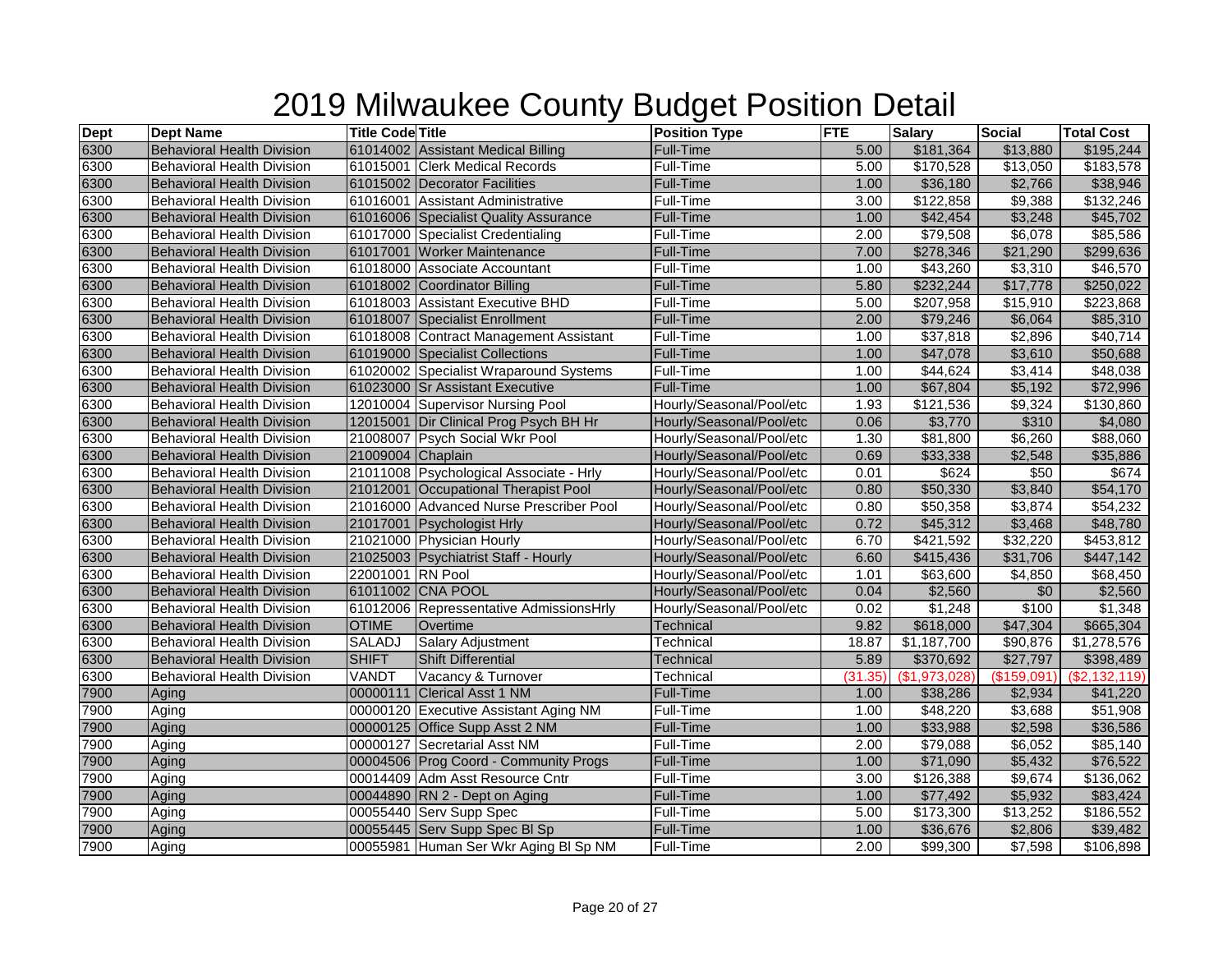| <b>Dept</b> | <b>Dept Name</b> | <b>Title Code Title</b> |                                         | <b>Position Type</b> | <b>FTE</b> | <b>Salary</b>     | <b>Social</b>        | <b>Total Cost</b> |
|-------------|------------------|-------------------------|-----------------------------------------|----------------------|------------|-------------------|----------------------|-------------------|
| 7900        | Aging            |                         | 00056159 Human Ser Wkr Aging NM         | <b>Full-Time</b>     | 35.00      | \$1,642,630       | \$125,716            | \$1,768,346       |
| 7900        | Aging            |                         | 00056690 Unit Supervisor - LTS-         | Full-Time            | 3.00       | \$171,220         | \$13,096             | \$184,316         |
| 7900        | Aging            |                         | 00056700 Coordinator Care Management-   | Full-Time            | 1.00       | \$71,090          | \$5,432              | \$76,522          |
| 7900        | Aging            |                         | 00056712 Info and Outreach Coor Ag NM   | Full-Time            | 1.00       | \$52,702          | \$4,038              | \$56,740          |
| 7900        | Aging            |                         | 00057291 Prog Coord - Aging             | <b>Full-Time</b>     | 1.00       | \$65,274          | \$4,998              | \$70,272          |
| 7900        | Aging            |                         | 00057340 Prog Coord - Res Center        | Full-Time            | 2.00       | \$130,402         | \$9,966              | \$140,368         |
| 7900        | Aging            |                         | 00057851 Elderly Nutri Program          | Full-Time            | 1.00       | \$72,752          | \$5,560              | \$78,312          |
| 7900        | Aging            |                         | 00057853 Coordinator Nutrition Outreach | <b>Full-Time</b>     | 1.00       | \$50,078          | \$3,832              | \$53,910          |
| 7900        | Aging            |                         | 00057991 Qual Imprvt Coord Res Cen      | Full-Time            | 1.00       | \$59,312          | \$4,534              | \$63,846          |
| 7900        | Aging            |                         | 00059904 Paralegal NM                   | Full-Time            | 1.00       | \$45,492          | \$3,480              | \$48,972          |
| 7900        | Aging            |                         | 00065860 Prog and Policy Coord          | Full-Time            | 1.00       | \$62,142          | \$4,754              | \$66,896          |
| 7900        | Aging            |                         | 00065870 Prog Planning Coord            | Full-Time            | 1.00       | \$68,026          | \$5,206              | \$73,232          |
| 7900        | Aging            |                         | 00076160 Budget Mgr - Aging             | Full-Time            | 1.00       | \$85,106          | \$6,508              | \$91,614          |
| 7900        | Aging            |                         | 00077390 Resource Manager Aging         | Full-Time            | 1.00       | \$83,468          | \$6,378              | \$89,846          |
| 7900        | Aging            |                         | 00079019 Specialist Dementia Care-      | Full-Time            | 2.00       | \$118,624         | \$9,068              | \$127,692         |
| 7900        | Aging            |                         | 00089929 Administrator Finance OpsAg U  | <b>Full-Time</b>     | 1.00       | \$88,806          | \$6,792              | \$95,598          |
| 7900        | Aging            |                         | 11001019 Director Admin Aging           | Full-Time            | 1.00       | \$91,494          | \$7,000              | \$98,494          |
| 7900        | Aging            |                         | 11005037 Executive Dir Aging            | <b>Full-Time</b>     | 1.00       | \$123,026         | \$9,404              | \$132,430         |
| 7900        | Aging            |                         | 12007005 Coordinator Eldr Abuse Preven  | Full-Time            | 1.00       | \$59,312          | \$4,534              | \$63,846          |
| 7900        | Aging            | ZZ061                   | <b>Accounting Supervisor</b>            | Full-Time            | 1.00       | \$58,558          | \$4,482              | \$63,040          |
| 7900        | Aging            | ZZ062                   | <b>Accounting Assistant</b>             | Full-Time            | 1.00       | \$37,546          | \$2,872              | \$40,418          |
| 7900        | Aging            | <b>OTIME</b>            | Overtime                                | Technical            | 0.50       | \$26,280          | \$2,040              | \$28,320          |
| 7900        | Aging            | <b>SALADJ</b>           | Salary Adjustment                       | Technical            | 0.35       | \$18,396          | \$1,416              | \$19,812          |
| 7900        | Aging            | VANDT                   | Vacancy & Turnover                      | Technical            | (2.60)     | $(\$235,536)$     | (\$18,000)           | (\$253,536)       |
| 8000        | <b>DHHS</b>      |                         | 00000093 Assistant Executive-           | <b>Full-Time</b>     | 1.00       | \$52,182          | \$3,988              | \$56,170          |
| 8000        | <b>DHHS</b>      |                         | 00000111 Clerical Asst 1 NM             | <b>Full-Time</b>     | 3.00       | \$103,092         | \$7,892              | \$110,984         |
| 8000        | <b>DHHS</b>      |                         | 00000112 Clerical Asst 2 NM             | <b>Full-Time</b>     | 6.00       | \$220,594         | \$16,860             | \$237,454         |
| 8000        | <b>DHHS</b>      |                         | 00000125 Office Supp Asst 2 NM          | Full-Time            | 6.00       | $\sqrt{$203,990}$ | $\overline{$15,600}$ | \$219,590         |
| 8000        | <b>DHHS</b>      |                         | 00000126 Office Supp Asst 2 BI NM       | Full-Time            | 1.00       | \$33,988          | \$2,598              | \$36,586          |
| 8000        | <b>DHHS</b>      |                         | 00000261 Control Center Asst            | <b>Full-Time</b>     | 4.00       | \$162,448         | \$12,430             | \$174,878         |
| 8000        | <b>DHHS</b>      |                         | 00000701 Sr Assistant Executive-        | Full-Time            | 1.00       | \$62,142          | \$4,754              | \$66,896          |
| 8000        | <b>DHHS</b>      |                         | 00001001 Assistant Administrative P     | <b>Full-Time</b>     | 2.00       | \$78,480          | \$6,012              | \$84,492          |
| 8000        | <b>DHHS</b>      |                         | 00001294 Clerical Spec DHS              | Full-Time            | 2.00       | \$78,406          | \$5,988              | \$84,394          |
| 8000        | <b>DHHS</b>      |                         | 00004042 Fiscal Spec                    | Full-Time            | 1.00       | \$44,054          | \$3,364              | \$47,418          |
| 8000        | <b>DHHS</b>      |                         | 00004053 Fiscal Asst 2 NM               | Full-Time            | 2.00       | \$72,960          | \$5,584              | \$78,544          |
| 8000        | <b>DHHS</b>      |                         | 00004300 Accountant 3                   | Full-Time            | 1.00       | \$48,106          | \$3,686              | \$51,792          |
| 8000        | <b>DHHS</b>      |                         | 00004465 Accounting Coord - DHHS        | Full-Time            | 1.00       | \$68,026          | \$5,206              | \$73,232          |
| 8000        | <b>DHHS</b>      |                         | 00005401 Manager SAMHSA - Housing       | Full-Time            | 1.00       | \$71,090          | \$5,432              | \$76,522          |
| 8000        | <b>DHHS</b>      |                         | 00006626 Stores And Distrib Asst 1      | <b>Full-Time</b>     | 1.00       | \$30,388          | \$2,324              | \$32,712          |
| 8000        | <b>DHHS</b>      |                         | 00007990 Housing Prog Asst Spec Needs   | Full-Time            | 3.00       | \$148,262         | \$11,350             | \$159,612         |
| 8000        | <b>DHHS</b>      |                         | 00007991 Specialist Housing Intake      | Full-Time            | 1.00       | \$43,286          | \$3,312              | \$46,598          |
| 8000        | <b>DHHS</b>      |                         | 00008000 Community Intervention Spec    | Full-Time            | 8.00       | \$430,850         | \$32,934             | \$463,784         |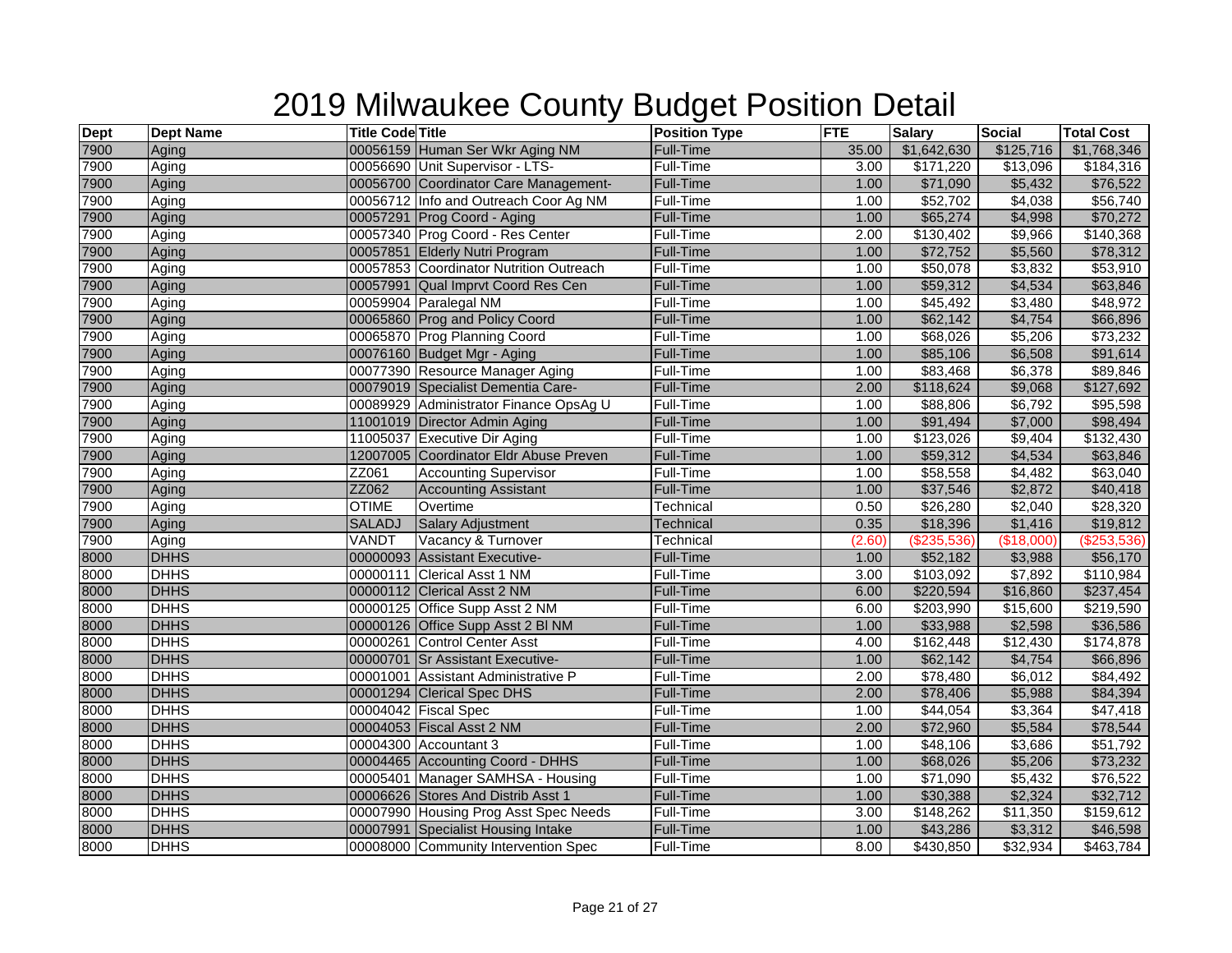| <b>Dept</b> | <b>Dept Name</b> | <b>Title Code Title</b> |                                         | <b>Position Type</b> | <b>FTE</b>        | <b>Salary</b>        | <b>Social</b>    | <b>Total Cost</b> |
|-------------|------------------|-------------------------|-----------------------------------------|----------------------|-------------------|----------------------|------------------|-------------------|
| 8000        | <b>DHHS</b>      |                         | 00008021 Housing Prog Asst Rent Asst NM | <b>Full-Time</b>     | 5.00              | \$203,324            | \$15,558         | \$218,882         |
| 8000        | <b>DHHS</b>      |                         | 00008023 Housing Program-Manager-       | Full-Time            | 3.00              | \$233,090            | \$17,824         | \$250,914         |
| 8000        | <b>DHHS</b>      |                         | 00008024 Housing Prog Manager BH-       | Full-Time            | 1.00              | \$81,000             | \$6,196          | \$87,196          |
| 8000        | <b>DHHS</b>      |                         | 00008041 Inspector Housing              | Full-Time            | 3.50              | \$181,676            | \$13,886         | \$195,562         |
| 8000        | <b>DHHS</b>      |                         | 00008042 Inspector Senior Housing       | <b>Full-Time</b>     | 1.00              | \$58,558             | \$4,482          | \$63,040          |
| 8000        | <b>DHHS</b>      |                         | 00008450 Asst Housing And Dev Coord     | Full-Time            | 1.00              | \$52,182             | \$3,988          | \$56,170          |
| 8000        | <b>DHHS</b>      |                         | 00008500 Evaluator Housing Program      | Full-Time            | 1.00              | \$62,130             | \$4,754          | \$66,884          |
| 8000        | <b>DHHS</b>      |                         | 00010220 Adm Asst 2-Accts Rec           | Full-Time            | 1.00              | \$43,286             | \$3,312          | \$46,598          |
| 8000        | <b>DHHS</b>      |                         | 00011050 Adm Coord Alco Drug Prog       | Full-Time            | 1.00              | \$64,898             | \$4,962          | \$69,860          |
| 8000        | <b>DHHS</b>      |                         | 00011051 Admin Coord                    | Full-Time            | 3.00              | \$189,182            | $\sqrt{$14,470}$ | \$203,652         |
| 8000        | <b>DHHS</b>      |                         | 00012204 Administrator Assistant DCSD   | Full-Time            | 1.00              | \$88,390             | \$6,764          | \$95,154          |
| 8000        | <b>DHHS</b>      |                         | 00012220 Fiscal Mgt Analyst 3           | Full-Time            | 1.00              | \$84,728             | \$6,480          | \$91,208          |
| 8000        | <b>DHHS</b>      |                         | 00012221 Sr Analyst Budget and Mgmt-    | Full-Time            | 1.00              | \$74,208             | \$5,676          | \$79,884          |
| 8000        | <b>DHHS</b>      |                         | 00036249 Supervisor Office Management-  | <b>Full-Time</b>     | 1.00              | \$56,014             | \$4,284          | \$60,298          |
| 8000        | <b>DHHS</b>      | 00044500 RN 1           |                                         | Full-Time            | 3.00              | \$185,336            | \$14,182         | \$199,518         |
| 8000        | <b>DHHS</b>      |                         | 00044572 RN 3 - DSD                     | Full-Time            | 1.00              | \$66,516             | \$5,078          | \$71,594          |
| 8000        | <b>DHHS</b>      | 00044700 RN 2           |                                         | Full-Time            | 1.00              | \$62,960             | \$4,818          | \$67,778          |
| 8000        | <b>DHHS</b>      |                         | 00052651 Quality Strategy Coordinator   | Full-Time            | 1.00              | \$71,090             | \$5,432          | \$76,522          |
| 8000        | <b>DHHS</b>      |                         | 00055400 Human Services Supv            | Full-Time            | 8.00              | \$475,636            | \$36,380         | \$512,016         |
| 8000        | <b>DHHS</b>      |                         | 00055440 Serv Supp Spec                 | Full-Time            | 2.00              | \$69,664             | \$5,326          | \$74,990          |
| 8000        | <b>DHHS</b>      |                         | 00055570 Custody Placemt Spec           | Full-Time            | 1.00              | \$46,260             | \$3,544          | \$49,804          |
| 8000        | <b>DHHS</b>      |                         | 00055710 Prog Manager Childrens Servs   | Full-Time            | 1.00              | \$71,090             | \$5,432          | \$76,522          |
| 8000        | <b>DHHS</b>      |                         | 00055720 Disabilities Services Coord    | Full-Time            | 5.00              | \$287,586            | \$21,988         | \$309,574         |
| 8000        | <b>DHHS</b>      |                         | 00055731 Contract Serv Coord            | Full-Time            | $\overline{3.00}$ | \$187,614            | \$14,354         | \$201,968         |
| 8000        | <b>DHHS</b>      |                         | 00055734 Mgr Contract Service Coord     | <b>Full-Time</b>     | 1.00              | \$71,090             | \$5,432          | \$76,522          |
| 8000        | <b>DHHS</b>      |                         | 00055735 Resource Center Mgr-Disab      | Full-Time            | 1.00              | $\overline{$71,090}$ | \$5,432          | \$76,522          |
| 8000        | <b>DHHS</b>      |                         | 00055747 Specialist Disabilities Ben    | <b>Full-Time</b>     | 5.00              | \$222,720            | \$17,070         | \$239,790         |
| 8000        | <b>DHHS</b>      |                         | 00055800 Energy Asst Prog Int           | Full-Time            | 1.00              | \$28,274             | \$2,168          | \$30,442          |
| 8000        | <b>DHHS</b>      |                         | 00055810 Energy Asst Prog Spec          | Full-Time            | 2.00              | \$64,820             | \$4,962          | \$69,782          |
| 8000        | <b>DHHS</b>      |                         | 00056301 Manager Outreach Services-     | <b>Full-Time</b>     | 1.00              | \$81,000             | \$6,196          | \$87,196          |
| 8000        | <b>DHHS</b>      |                         | 00056302 Human Ser Wkr NM               | Full-Time            | 36.00             | \$1,691,864          | \$129,524        | \$1,821,388       |
| 8000        | <b>DHHS</b>      |                         | 00056311 Human Ser Wkr BI SP NM         | Full-Time            | 8.00              | \$380,924            | \$29,154         | \$410,078         |
| 8000        | <b>DHHS</b>      |                         | 00056397 Hum Ser Wkr-Juv Justice NM     | Full-Time            | 62.00             | \$3,014,782          | \$230,810        | \$3,245,592       |
| 8000        | <b>DHHS</b>      |                         | 00056398 Hum Ser Wrk Juv Just BLSpan NM | Full-Time            | 2.00              | \$92,520             | \$7,088          | \$99,608          |
| 8000        | <b>DHHS</b>      |                         | 00056399 HSW Law Enforcement Liaison    | Full-Time            | 1.00              | \$41,832             | \$3,206          | \$45,038          |
| 8000        | <b>DHHS</b>      |                         | 00056561 Prog Coord - ASD               | Full-Time            | 1.00              | $\overline{$}71,090$ | \$5,432          | \$76,522          |
| 8000        | <b>DHHS</b>      |                         | 00056690 Unit Supervisor - LTS-         | Full-Time            | 3.00              | \$183,596            | \$14,042         | \$197,638         |
| 8000        | <b>DHHS</b>      |                         | 00056901 Specialist Comm Interven CIncl | Full-Time            | 1.00              | \$55,180             | \$4,220          | \$59,400          |
| 8000        | <b>DHHS</b>      |                         | 00057341 Assist Admin Disability Ser    | Full-Time            | 1.00              | \$81,000             | \$6,196          | \$87,196          |
| 8000        | <b>DHHS</b>      |                         | 00058024 Qual Assur Coord - DHHS        | Full-Time            | 1.00              | $\overline{$}71,090$ | \$5,432          | \$76,522          |
| 8000        | <b>DHHS</b>      |                         | 00058030 Qual Assur Spec AODA           | Full-Time            | 1.00              | \$53,404             | \$4,090          | \$57,494          |
| 8000        | <b>DHHS</b>      |                         | 00058038 Quality Assurance Special NM   | Full-Time            | 2.00              | \$103,534            | \$7,930          | \$111,464         |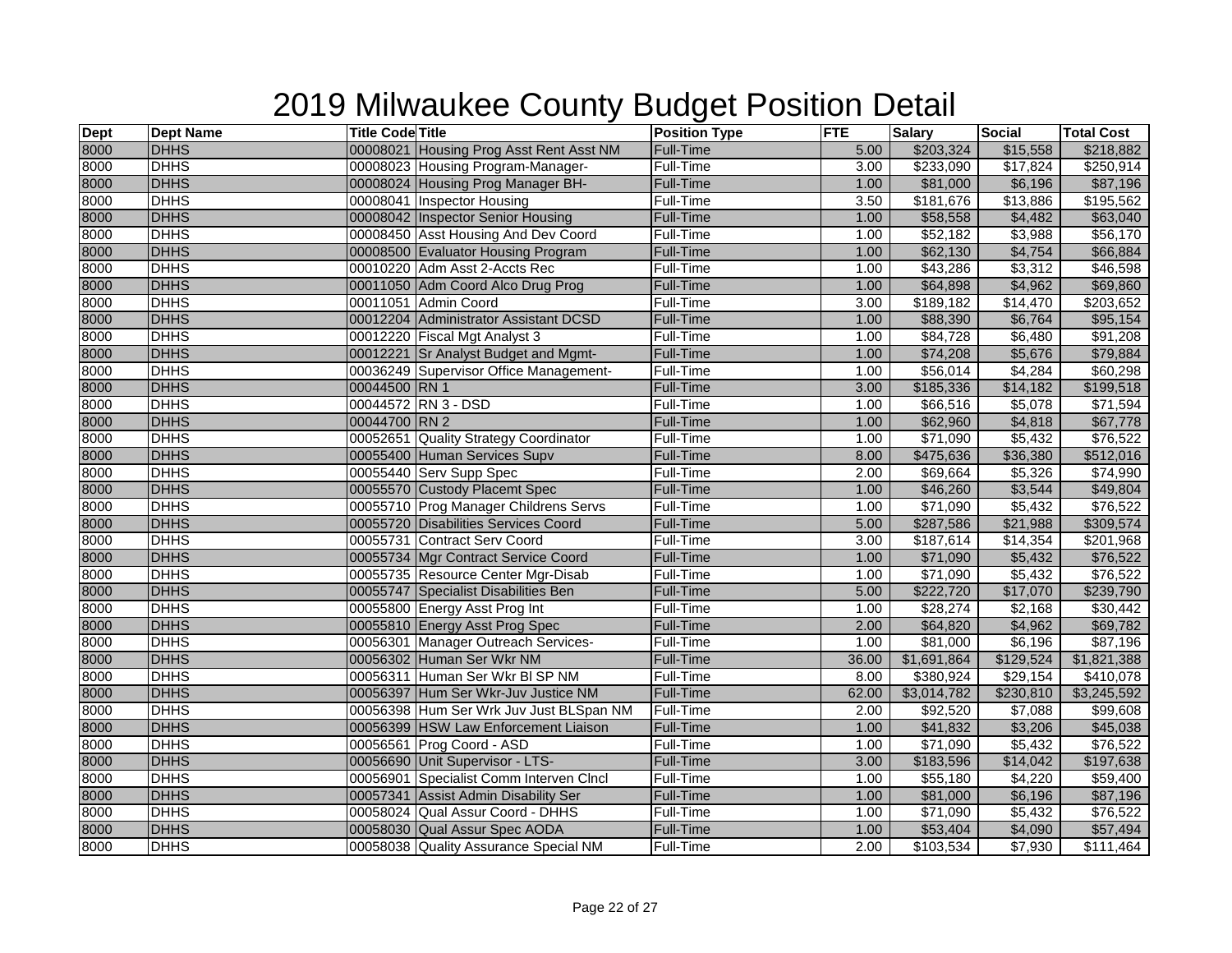| <b>Dept</b> | <b>Dept Name</b> | <b>Title Code Title</b> |                                         | <b>Position Type</b> | <b>FTE</b> | <b>Salary</b>    | <b>Social</b> | <b>Total Cost</b> |
|-------------|------------------|-------------------------|-----------------------------------------|----------------------|------------|------------------|---------------|-------------------|
| 8000        | <b>DHHS</b>      |                         | 00058053 Quality Specialist DHHS        | <b>Full-Time</b>     | 1.00       | \$50,078         | \$3,832       | \$53,910          |
| 8000        | <b>DHHS</b>      |                         | 00058621 Juvenile Corr Offic NM         | Full-Time            | 71.00      | \$2,870,098      | \$219,458     | \$3,089,556       |
| 8000        | <b>DHHS</b>      |                         | 00058631 Juvenile Corr Offic BI S NM    | <b>Full-Time</b>     | 3.00       | \$121,976        | \$9,326       | \$131,302         |
| 8000        | <b>DHHS</b>      |                         | 00058641 Supervisor Juvenile CoOfficer- | Full-Time            | 7.00       | \$421,338        | \$32,230      | \$453,568         |
| 8000        | <b>DHHS</b>      |                         | 00065815 Administrative Asst DHHS IT    | <b>Full-Time</b>     | 1.00       | \$37,272         | \$2,856       | \$40,128          |
| 8000        | <b>DHHS</b>      |                         | 00065820 Info Systm Appl Spec Cc        | Full-Time            | 1.00       | \$59,598         | \$4,568       | \$64,166          |
| 8000        | <b>DHHS</b>      | 00076130 Sect Mgr       |                                         | <b>Full-Time</b>     | 3.00       | \$193,340        | \$14,794      | \$208,134         |
| 8000        | <b>DHHS</b>      |                         | 00079022 Asst Superintendent Juv Det    | Full-Time            | 1.00       | \$77,284         | \$5,910       | \$83,194          |
| 8000        | <b>DHHS</b>      |                         | 00086507 Sr. Real Estate ProjectManager | Full-Time            | 1.00       | \$73,208         | \$5,598       | \$78,806          |
| 8000        | <b>DHHS</b>      |                         | 00087907 Mgr Business Ops               | Full-Time            | 1.00       | \$68,026         | \$5,206       | \$73,232          |
| 8000        | <b>DHHS</b>      |                         | 11001027 Director Strateg Initiative    | <b>Full-Time</b>     | 1.00       | \$83,388         | \$6,378       | \$89,766          |
| 8000        | <b>DHHS</b>      |                         | 11001030 Admin Contract DHHS            | Full-Time            | 1.00       | \$91,728         | \$7,014       | \$98,742          |
| 8000        | <b>DHHS</b>      |                         | 11002016 Exec Dir Health Human Svcs     | <b>Full-Time</b>     | 1.00       | \$128,012        | \$9,792       | \$137,804         |
| 8000        | <b>DHHS</b>      |                         | 11002022 Admin Disability Svcs          | Full-Time            | 1.00       | \$117,596        | \$8,988       | \$126,584         |
| 8000        | <b>DHHS</b>      |                         | 11002023 Admin Housing                  | Full-Time            | 1.00       | \$113,246        | \$8,662       | \$121,908         |
| 8000        | <b>DHHS</b>      |                         | 11004021 Admin Delinquency Courts       | Full-Time            | 1.00       | \$112,868        | \$8,636       | \$121,504         |
| 8000        | <b>DHHS</b>      |                         | 11005045 Deputy DHHS Dir                | <b>Full-Time</b>     | 1.00       | \$112,726        | \$8,624       | \$121,350         |
| 8000        | <b>DHHS</b>      |                         | 12011022 Manager Contract               | Full-Time            | 1.00       | $\sqrt{$74,988}$ | \$5,740       | \$80,728          |
| 8000        | <b>DHHS</b>      |                         | 12011025 Superintendent Juv Detention   | Full-Time            | 1.00       | \$81,000         | \$6,196       | \$87,196          |
| 8000        | <b>DHHS</b>      | ZZ052                   | <b>Housing Stabilization Assist</b>     | Full-Time            | 1.00       | \$45,364         | \$3,478       | \$48,842          |
| 8000        | <b>DHHS</b>      | <b>OTIME</b>            | Overtime                                | <b>Technical</b>     | 12.22      | \$602,988        | \$46,068      | \$649,056         |
| 8000        | <b>DHHS</b>      | SALADJ                  | Salary Adjustment                       | Technical            | 3.19       | \$157,260        | \$10,457      | \$167,717         |
| 8000        | <b>DHHS</b>      | <b>VANDT</b>            | Vacancy & Turnover                      | Technical            | (14.18)    | (\$731,736)      | (\$55,980)    | (\$787,716)       |
| 9000        | Parks            |                         | 00000014 Receptionist-                  | Full-Time            | 1.00       | \$34,572         | \$2,650       | \$37,222          |
| 9000        | Parks            | 00000041 Adm Asst       |                                         | <b>Full-Time</b>     | 2.00       | \$83,740         | \$6,404       | \$90,144          |
| 9000        | Parks            |                         | 00000171 Coordinator Natural Areas      | Full-Time            | 1.00       | \$59,716         | \$4,572       | \$64,288          |
| 9000        | Parks            |                         | 00000701 Sr Assistant Executive-        | <b>Full-Time</b>     | 1.00       | \$58,558         | \$4,482       | \$63,040          |
| 9000        | Parks            |                         | 00001297 Clerical Spec Parks            | Full-Time            | 1.00       | \$37,998         | \$2,898       | \$40,896          |
| 9000        | <b>Parks</b>     |                         | 00001370 Office Asst 1                  | <b>Full-Time</b>     | 2.00       | \$57,336         | \$4,380       | \$61,716          |
| 9000        | Parks            |                         | 00001390 Office Asst 3                  | Full-Time            | 8.00       | \$298,116        | \$22,810      | \$320,926         |
| 9000        | Parks            |                         | 00015840 Park Unit Coord 1 Conc         | Full-Time            | 2.00       | \$99,534         | \$7,610       | \$107,144         |
| 9000        | Parks            |                         | 00015850 Park Unit Coord 2 Conc         | <b>Full-Time</b>     | 2.00       | \$102,442        | \$7,832       | \$110,274         |
| 9000        | Parks            |                         | 00015872 Food Service Operator          | <b>Full-Time</b>     | 3.00       | \$102,000        | \$7,794       | \$109,794         |
| 9000        | Parks            | 00020500 Carpenter      |                                         | <b>Full-Time</b>     | 3.00       | \$215,766        | \$16,488      | \$232,254         |
| 9000        | Parks            |                         | 00020700 Carpenter Supv                 | Full-Time            | 1.00       | \$79,106         | \$6,052       | \$85,158          |
| 9000        | Parks            |                         | 00021000 Painter Bldgs                  | Full-Time            | 2.00       | \$124,648        | \$9,552       | \$134,200         |
| 9000        | Parks            |                         | 00021560 Painter Supv                   | <b>Full-Time</b>     | 1.00       | \$63,936         | \$4,886       | \$68,822          |
| 9000        | Parks            |                         | 00023800 Electrical Mech                | <b>Full-Time</b>     | 1.00       | \$67,858         | \$5,194       | \$73,052          |
| 9000        | Parks            |                         | 00023801 Electrical Mech Dot            | <b>Full-Time</b>     | 3.00       | \$203,574        | \$15,582      | \$219,156         |
| 9000        | Parks            |                         | 00024000 Electrical Mech Supv           | Full-Time            | 1.00       | \$74,700         | \$5,716       | \$80,416          |
| 9000        | Parks            | 00025300 Plumber        |                                         | <b>Full-Time</b>     | 4.00       | \$321,984        | \$24,624      | \$346,608         |
| 9000        | Parks            |                         | 00025400 Plumber Supv                   | Full-Time            | 1.00       | \$90,156         | \$6,896       | \$97,052          |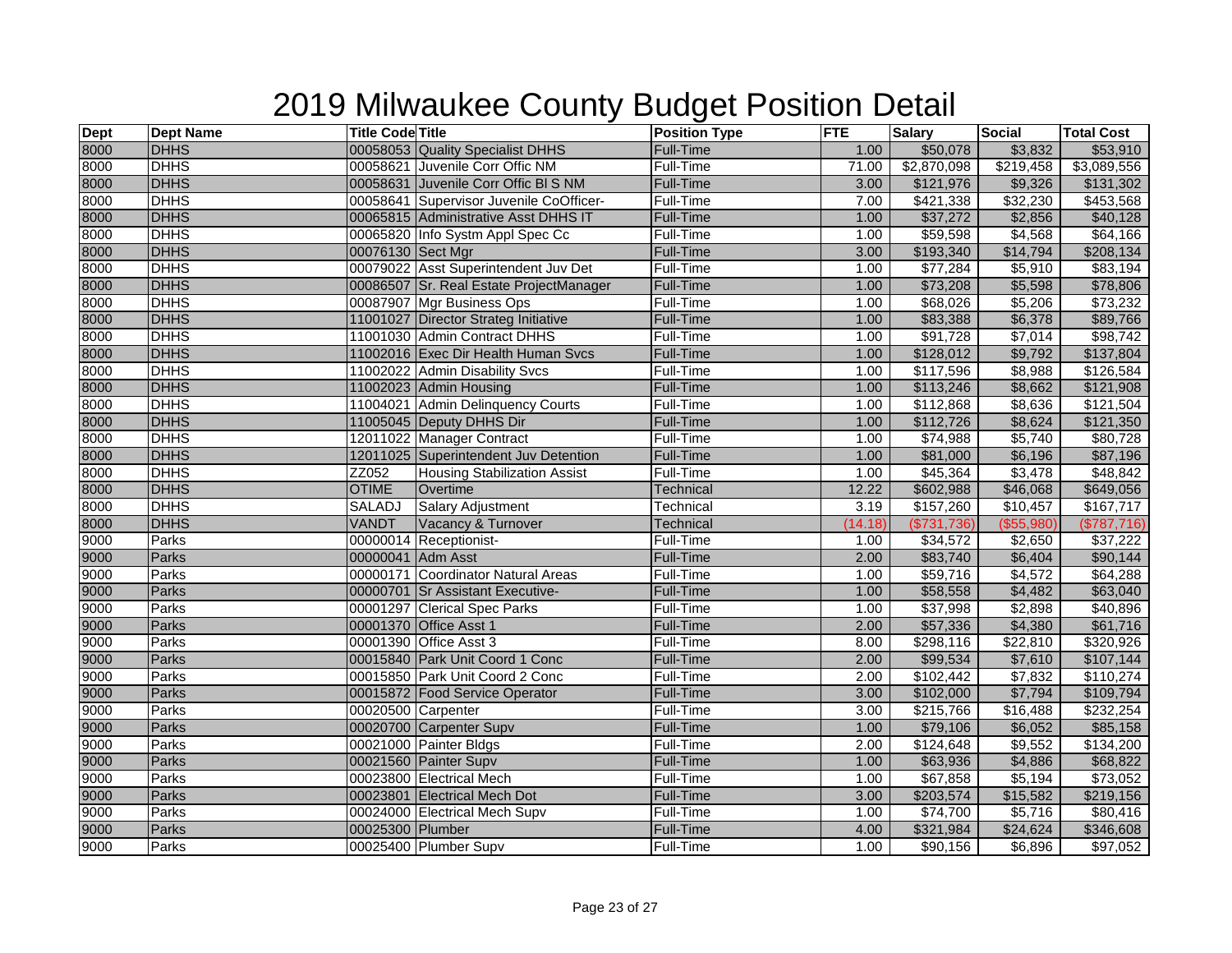| $\frac{\text{Depth}}{9000}$ | <b>Dept Name</b> | <b>Title Code Title</b> |                                         | <b>Position Type</b> | <b>FTE</b> | Salary               | <b>Social</b> | <b>Total Cost</b> |
|-----------------------------|------------------|-------------------------|-----------------------------------------|----------------------|------------|----------------------|---------------|-------------------|
|                             | Parks            |                         | 00026350 Ironworker                     | <b>Full-Time</b>     | 1.00       | \$64,572             | \$4,936       | \$69,508          |
| 9000                        | Parks            |                         | 00026370 Ironworker Supervisor          | Full-Time            | 1.00       | \$68,700             | \$5,260       | \$73,960          |
| 9000                        | Parks            |                         | 00027280 Heating Equip Mech             | <b>Full-Time</b>     | 1.00       | \$82,312             | \$6,298       | \$88,610          |
| 9000                        | Parks            |                         | 00027290 Heating Equip Mech Supv        | Full-Time            | 1.00       | \$94,662             | \$7,246       | \$101,908         |
| 9000                        | <b>Parks</b>     |                         | 00030801 Heating & Ventilating Speciali | <b>Full-Time</b>     | 3.00       | \$171,220            | \$13,096      | \$184,316         |
| 9000                        | Parks            |                         | 00035740 Construction Coordinator       | Full-Time            | 1.00       | \$65,350             | \$5,000       | \$70,350          |
| 9000                        | <b>Parks</b>     |                         | 00037700 Landscape Arch 3               | <b>Full-Time</b>     | 3.00       | \$230,808            | \$17,652      | \$248,460         |
| 9000                        | Parks            |                         | 00040051 Natural Res Spec Parks         | Full-Time            | 1.00       | \$74,676             | \$5,704       | \$80,380          |
| 9000                        | <b>Parks</b>     |                         | 00040120 Park Maint Wrkr 2 IC           | <b>Full-Time</b>     | 45.00      | \$2,037,534          | \$155,998     | \$2,193,532       |
| 9000                        | Parks            |                         | 00040121 Officer Development            | Full-Time            | 1.00       | \$71,090             | \$5,432       | \$76,522          |
| 9000<br>9000                | <b>Parks</b>     |                         | 00040150 Park Unit Coord 2 Golf         | <b>Full-Time</b>     | 5.00       | \$279,416            | \$21,368      | \$300,784         |
|                             | Parks            |                         | 00040160 Park Unit Coord 1 Golf         | Full-Time            | 2.00       | \$94,340             | \$7,220       | \$101,560         |
| 9000                        | <b>Parks</b>     |                         | 00040210 Park Unit Coord 1              | <b>Full-Time</b>     | 7.00       | \$346,094            | \$26,478      | \$372,572         |
| 9000                        | Parks            |                         | 00040220 Park Unit Coord 2              | Full-Time            | 10.00      | \$531,590            | \$40,650      | \$572,240         |
| 9000                        | <b>Parks</b>     |                         | 00040240 Organized Sports Coordinator   | <b>Full-Time</b>     | 1.00       | \$58,558             | \$4,482       | \$63,040          |
| 9000                        | Parks            |                         | 00040258 Coordinator Trails Parks       | <b>Full-Time</b>     | 1.00       | \$59,716             | \$4,572       | \$64,288          |
| 9000                        | <b>Parks</b>     |                         | 00040391 Construction Technician-Parks  | <b>Full-Time</b>     | 1.00       | \$48,106             | \$3,686       | \$51,792          |
| 9000                        | Parks            |                         | 00040400 Specialist POS Parks-          | Full-Time            | 1.00       | \$51,702             | \$3,960       | \$55,662          |
| 9000                        | <b>Parks</b>     |                         | 00040401 Park Operats Analyst 2         | <b>Full-Time</b>     | 4.00       | \$214,130            | \$16,398      | \$230,528         |
| 9000                        | Parks            |                         | 00040465 Landscape-Const Region Super   | Full-Time            | 2.00       | \$129,796            | \$9,924       | \$139,720         |
| 9000                        | <b>Parks</b>     |                         | 00040482 Parks Maintenance Worker NM    | <b>Full-Time</b>     | 15.00      | \$618,032            | \$47,264      | \$665,296         |
| 9000                        | Parks            |                         | 00040511 Horticulturist 2 In Charge     | Full-Time            | 1.00       | \$48,106             | \$3,686       | \$51,792          |
| 9000                        | Parks            |                         | 00040521 Horticulturist 1 NM            | Full-Time            | 10.00      | \$413,232            | \$31,594      | \$444,826         |
| 9000                        | <b>Parks</b>     |                         | 00040580 Park Naturalist                | Full-Time            | 3.00       | \$122,894            | \$9,402       | \$132,296         |
| 9000                        | <b>Parks</b>     |                         | 00040591 Park Artist NM                 | <b>Full-Time</b>     | 1.00       | \$38,740             | \$2,962       | \$41,702          |
| 9000                        | <b>Parks</b>     |                         | 00040648 Park Ranger                    | Full-Time            | 2.00       | \$75,234             | \$5,752       | \$80,986          |
| 9000                        | Parks            |                         | 00040705 Golf And Recreation Turf Mgr   | <b>Full-Time</b>     | 1.00       | \$84,728             | \$6,480       | \$91,208          |
| 9000                        | Parks            |                         | 00040730 Golf Superintendent-PGA        | Full-Time            | 1.00       | \$88,390             | \$6,764       | \$95,154          |
| 9000                        | <b>Parks</b>     |                         | 00041120 Park Maint Wrkr Asst           | <b>Full-Time</b>     | 6.00       | \$193,822            | \$14,792      | \$208,614         |
| 9000                        | Parks            |                         | 00041200 Head Lifeguard                 | Full-Time            | 3.00       | \$104,976            | \$8,028       | \$113,004         |
| 9000                        | <b>Parks</b>     |                         | 00041300 Park Naturalist Interp Ed      | <b>Full-Time</b>     | 1.00       | \$42,102             | \$3,220       | \$45,322          |
| 9000                        | Parks            |                         | 00041315 Dep Regional Operations Mgr    | <b>Full-Time</b>     | 4.00       | \$253,252            | \$19,368      | \$272,620         |
| 9000<br>9000                | <b>Parks</b>     |                         | 00041345 Safety Security and Train Mgr  | Full-Time            | 1.00       | \$81,000             | \$6,196       | \$87,196          |
|                             | Parks            |                         | 00041350 Marina Manager                 | Full-Time            | 1.00       | \$62,142             | \$4,754       | \$66,896          |
| 9000                        | Parks            |                         | 00041358 Horticultural-Supervisor       | <b>Full-Time</b>     | 1.00       | \$54,104             | \$4,132       | \$58,236          |
| 9000                        | Parks            |                         | 00041359 Horticultural-Director         | Full-Time            | 1.00       | \$72,506             | \$5,546       | \$78,052          |
| 9000                        | Parks            |                         | 00041401 Market Coord Sponsorship       | Full-Time            | 1.00       | \$46,260             | \$3,544       | \$49,804          |
| 9000                        | Parks            |                         | 00041441 Coordinator Marketing          | Full-Time            | 1.00       | \$59,716             | \$4,572       | \$64,288          |
| 9000                        | <b>Parks</b>     |                         | 00041510 Comm Center Mgr                | Full-Time            | 2.00       | \$105,050            | \$8,038       | \$113,088         |
| 9000                        | Parks            |                         | 00041521 Comm Center Supv               | Full-Time            | 2.00       | $\overline{$78,482}$ | \$6,002       | \$84,484          |
| 9000                        | <b>Parks</b>     |                         | 00042157 Natural Resources Coordinator  | Full-Time            | 5.00       | \$290,246            | \$22,212      | \$312,458         |
| 9000                        | Parks            |                         | 00042193 Natural Res Tech - Parks NM    | <b>Full-Time</b>     | 26.00      | \$1,305,232          | \$99,706      | \$1,404,938       |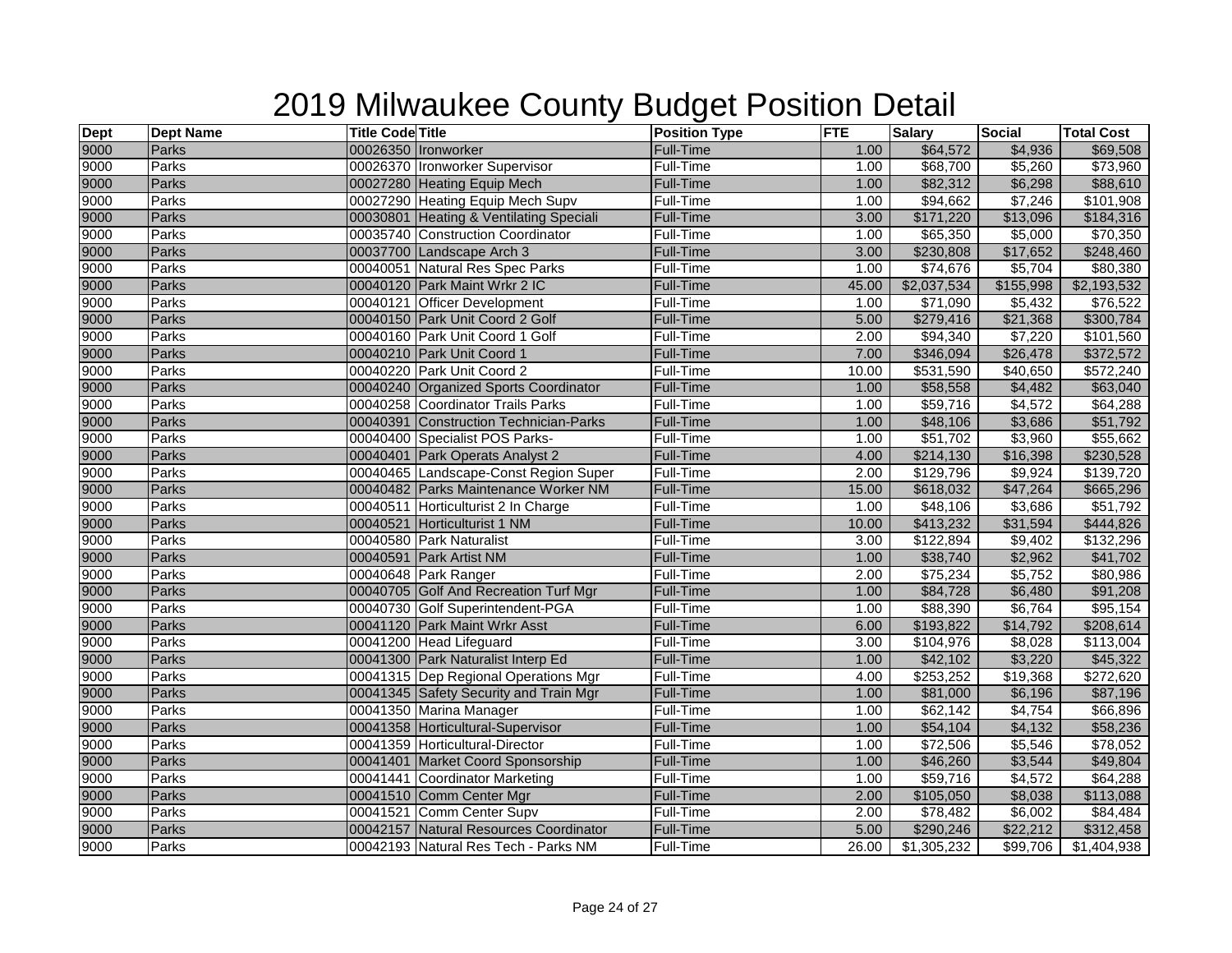| <b>Dept</b> | <b>Dept Name</b> | <b>Title Code Title</b> |                                         | <b>Position Type</b>     | <b>FTE</b> | <b>Salary</b>    | <b>Social</b>    | <b>Total Cost</b> |
|-------------|------------------|-------------------------|-----------------------------------------|--------------------------|------------|------------------|------------------|-------------------|
| 9000        | Parks            |                         | 00042196 Asst Natural Areas Coordinator | <b>Full-Time</b>         | 1.00       | \$48,700         | \$3,716          | \$52,416          |
| 9000        | Parks            |                         | 00055732 Contract Services Officer      | Full-Time                | 1.00       | \$64,898         | \$4,962          | \$69,860          |
| 9000        | Parks            |                         | 00057088 Manager Planning Development-  | <b>Full-Time</b>         | 1.00       | \$88,390         | \$6,764          | \$95,154          |
| 9000        | Parks            |                         | 00070519 Supervisor Aquatics-           | Full-Time                | 1.00       | \$52,364         | \$4,000          | \$56,364          |
| 9000        | Parks            |                         | 00070851 Recreation-Aquatic Prog Mgr    | <b>Full-Time</b>         | 1.00       | \$77,284         | \$5,910          | \$83,194          |
| 9000        | Parks            |                         | 00070910 Public Services Mgr            | <b>Full-Time</b>         | 1.00       | \$62,142         | \$4,754          | \$66,896          |
| 9000        | <b>Parks</b>     |                         | 00074100 Clubhouse Concessions Mgr      | <b>Full-Time</b>         | 1.00       | \$85,106         | \$6,508          | \$91,614          |
| 9000        | Parks            |                         | 00074300 Golf Services Mgr              | Full-Time                | 1.00       | \$78,560         | \$6,012          | \$84,572          |
| 9000        | Parks            |                         | 00076765 Mechanical Service Manager     | <b>Full-Time</b>         | 1.00       | \$88,454         | \$6,766          | \$95,220          |
| 9000        | Parks            |                         | 00079530 Botanical Gardens Dir          | Full-Time                | 1.00       | $\sqrt{$64,442}$ | \$4,932          | \$69,374          |
| 9000        | Parks            |                         | 00079560 Asst Chief of Rec/Business Op  | <b>Full-Time</b>         | 2.00       | \$175,986        | \$13,464         | \$189,450         |
| 9000        | Parks            |                         | 00079710 Budget Mgr - Parks             | Full-Time                | 1.00       | \$75,286         | \$5,756          | \$81,042          |
| 9000        | Parks            |                         | 00084802 Admin Sec-Graphic Designer     | Full-Time                | 1.00       | \$49,092         | \$3,754          | \$52,846          |
| 9000        | Parks            |                         | 00084805 Graphic Designer-              | Full-Time                | 1.00       | \$39,896         | \$3,052          | \$42,948          |
| 9000        | Parks            |                         | 00086506 Restoration Ecologist          | <b>Full-Time</b>         | 1.00       | \$46,260         | \$3,544          | \$49,804          |
| 9000        | Parks            |                         | 11004023 Chief Planning and Develop     | <b>Full-Time</b>         | 1.00       | \$99,402         | \$7,610          | \$107,012         |
| 9000        | Parks            |                         | 11004026 Director Ext Affairs Parks     | <b>Full-Time</b>         | 1.00       | \$97,392         | \$7,452          | \$104,844         |
| 9000        | Parks            |                         | 11004028 Director Ops Field Parks       | Full-Time                | 1.00       | \$90,950         | \$6,962          | \$97,912          |
| 9000        | <b>Parks</b>     |                         | 11004041 Director Operatio Rec Parks    | <b>Full-Time</b>         | 1.00       | \$110,638        | \$8,466          | \$119,104         |
| 9000        | Parks            |                         | 11007001 ExecDirParksRecCulture         | Full-Time                | 1.00       | \$142,104        | \$10,025         | \$152,129         |
| 9000        | Parks            |                         | 12012027 Manager Comm and Marketin U    | <b>Full-Time</b>         | 1.00       | \$88,390         | \$6,764          | \$95,154          |
| 9000        | Parks            | ZZ078                   | <b>Special Events Manager</b>           | Full-Time                | 1.00       | \$54,104         | \$4,132          | \$58,236          |
| 9000        | <b>Parks</b>     | ZZ079                   | SafetySecurity&Training Coord           | Full-Time                | 2.00       | \$112,310        | \$8,594          | \$120,904         |
| 9000        | Parks            | ZZ080                   | <b>Engagement Manager</b>               | Full-Time                | 1.00       | \$68,026         | \$5,206          | \$73,232          |
| 9000        | Parks            |                         | 00001320 Office Asst 1 Seas             | Hourly/Seasonal/Pool/etc | 1.39       | \$44,002         | \$3,364          | \$47,366          |
| 9000        | Parks            |                         | 00015871 Food Serv Operator Seas        | Hourly/Seasonal/Pool/etc | 7.80       | \$258,412        | \$19,792         | \$278,204         |
| 9000        | Parks            |                         | 00040530 Horticulturist 1 Seas          | Hourly/Seasonal/Pool/etc | 1.82       | \$66,240         | \$5,064          | \$71,304          |
| 9000        | Parks            |                         | 00040620 Park Worker 3 Seas             | Hourly/Seasonal/Pool/etc | 106.92     | \$2,503,196      | \$191,194        | \$2,694,390       |
| 9000        | Parks            |                         | 00040630 Park Worker 2 Seas             | Hourly/Seasonal/Pool/etc | 43.25      | \$831,196        | \$63,732         | \$894,928         |
| 9000        | Parks            |                         | 00040640 Park Worker 1 Seas             | Hourly/Seasonal/Pool/etc | 19.24      | \$330,390        | \$25,248         | \$355,638         |
| 9000        | Parks            |                         | 00040651 Park Patrol Seasonal           | Hourly/Seasonal/Pool/etc | 2.20       | \$66,178         | \$5,082          | \$71,260          |
| 9000        | Parks            |                         | 00042841 Special Events Coord Hr        | Hourly/Seasonal/Pool/etc | 0.60       | \$27,754         | \$2,118          | \$29,872          |
| 9000        | Parks            |                         | 00070360 Head Lifeguard Seas            | Hourly/Seasonal/Pool/etc | 3.00       | \$97,728         | \$7,488          | \$105,216         |
| 9000        | Parks            |                         | 00070370 Lifeguard Seas                 | Hourly/Seasonal/Pool/etc | 35.25      | \$828,144        | $\sqrt{$64,468}$ | \$892,612         |
| 9000        | Parks            |                         | 00070380 Asst Headlifeguard Seas        | Hourly/Seasonal/Pool/etc | 7.46       | \$197,810        | \$15,164         | \$212,974         |
| 9000        | Parks            |                         | 00070520 Aquatic Program Sup Sea        | Hourly/Seasonal/Pool/etc | 0.42       | \$19,016         | \$1,456          | \$20,472          |
| 9000        | Parks            |                         | 00085631 Park Intern Athletic Of        | Hourly/Seasonal/Pool/etc | 0.38       | \$17,290         | \$1,244          | \$18,534          |
| 9000        | <b>Parks</b>     | <b>OTIME</b>            | Overtime                                | Technical                | 3.14       | \$166,272        | \$12,732         | \$179,004         |
| 9000        | Parks            | <b>SALADJ</b>           | <b>Salary Adjustment</b>                | Technical                | 1.28       | \$67,764         | \$5,196          | \$72,960          |
| 9000        | Parks            | VANDT                   | Vacancy & Turnover                      | Technical                | (10.72)    | (\$567,660)      | (\$43,368)       | (\$611,028)       |
| 9500        | Zoo              |                         | 00000004 Office Supp Asst 1             | <b>Full-Time</b>         | 1.00       | \$34,220         | \$2,612          | \$36,832          |
| 9500        | Zoo              |                         | 00000015 Clerical Asst 1 Nr             | Full-Time                | 1.00       | \$29,274         | \$2,246          | \$31,520          |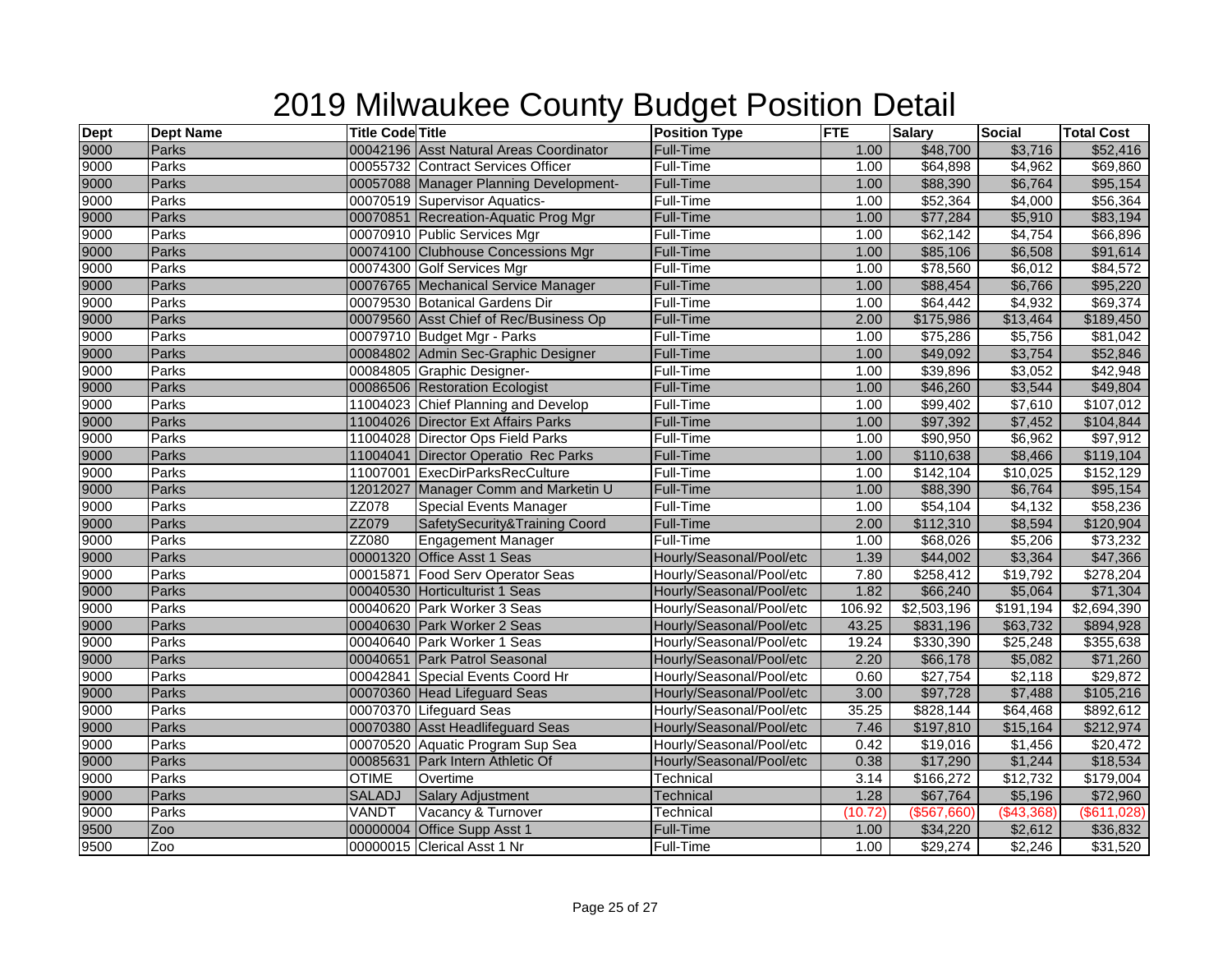| <b>Dept</b> | <b>Dept Name</b> | <b>Title Code Title</b> |                                         | <b>Position Type</b> | <b>FTE</b> | <b>Salary</b>    | <b>Social</b> | <b>Total Cost</b> |
|-------------|------------------|-------------------------|-----------------------------------------|----------------------|------------|------------------|---------------|-------------------|
| 9500        | Zoo              |                         | 00000108 Manager Contractor and Compli- | <b>Full-Time</b>     | 1.00       | \$68,026         | \$5,206       | \$73,232          |
| 9500        | Zoo              |                         | 00000121 Executive Assistant Zoo NM     | Full-Time            | 1.00       | \$48,220         | \$3,688       | \$51,908          |
| 9500        | Zoo              |                         | 00000127 Secretarial Asst NM            | <b>Full-Time</b>     | 0.75       | \$28,648         | \$2,194       | \$30,842          |
| 9500        | Zoo              |                         | 00000191 Specialist Office Services-    | <b>Full-Time</b>     | 1.00       | \$39,792         | \$3,040       | \$42,832          |
| 9500        | Zoo              |                         | 00001298 Clerical Spec Zoo              | <b>Full-Time</b>     | 0.75       | \$27,586         | \$2,116       | \$29,702          |
| 9500        | Zoo              |                         | 00001310 Coordinator Admin Services-    | <b>Full-Time</b>     | 1.00       | \$45,364         | \$3,478       | \$48,842          |
| 9500        | Zoo              |                         | 00004046 Sr Assistant Accounting Cash-  | <b>Full-Time</b>     | 1.00       | \$41,208         | \$3,156       | \$44,364          |
| 9500        | Zoo              |                         | 00004049 Assistant Accounting Cash-     | Full-Time            | 1.00       | \$34,078         | \$2,610       | \$36,688          |
| 9500        | Zoo              |                         | 00004203 Associate Accountant-          | Full-Time            | 1.00       | \$44,544         | \$3,414       | \$47,958          |
| 9500        | Zoo              |                         | 00004363 Accountant                     | Full-Time            | 1.00       | \$59,312         | \$4,534       | \$63,846          |
| 9500        | Zoo              |                         | 00013200 Custodial Wrkr 2               | <b>Full-Time</b>     | 9.00       | \$288,928        | \$22,046      | \$310,974         |
| 9500        | Zoo              |                         | 00013450 Custodial Wrkr Asst Sup        | Full-Time            | 2.00       | \$71,028         | \$5,430       | \$76,458          |
| 9500        | Zoo              |                         | 00018030 Zoo Maintenance Worker-        | Full-Time            | 2.00       | \$81,894         | \$6,260       | \$88,154          |
| 9500        | Zoo              |                         | 00020342 Manager Maintenance Zoo        | Full-Time            | 1.00       | \$77,284         | \$5,910       | \$83,194          |
| 9500        | Zoo              |                         | 00023810 Electrical Mech Permits        | Full-Time            | 1.00       | \$68,040         | \$5,206       | \$73,246          |
| 9500        | Zoo              |                         | 00025310 Plumber Permits                | Full-Time            | 1.00       | \$81,572         | \$6,236       | \$87,808          |
| 9500        | Zoo              |                         | 00027220 Steamfitter Temp Contrl        | <b>Full-Time</b>     | 1.00       | \$82,312         | \$6,298       | \$88,610          |
| 9500        | Zoo              |                         | 00032330 Mach Operator Engineer Welder  | Full-Time            | 1.00       | \$44,690         | \$3,418       | \$48,108          |
| 9500        | Zoo              |                         | 00032340 Zoo Vehic Mach Oper-           | Full-Time            | 5.00       | \$224,750        | \$17,202      | \$241,952         |
| 9500        | Zoo              |                         | 00032640 Locomotive Engr Zoo            | Full-Time            | 1.00       | \$43,286         | \$3,312       | \$46,598          |
| 9500        | Zoo              |                         | 00040261 Assistant Special Events       | <b>Full-Time</b>     | 1.00       | \$40,052         | \$3,066       | \$43,118          |
| 9500        | Zoo              |                         | 00040262 Coord Marketing Spec Events    | Full-Time            | 1.00       | \$54,104         | \$4,132       | \$58,236          |
| 9500        | Zoo              |                         | 00040501 Horticulturist                 | Full-Time            | 2.00       | \$101,780        | \$7,792       | \$109,572         |
| 9500        | Zoo              |                         | 00041601 Senior Staff Veterinarian      | Full-Time            | 1.00       | \$87,558         | \$6,700       | \$94,258          |
| 9500        | Zoo              |                         | 00041700 Zookeeper-                     | <b>Full-Time</b>     | 43.00      | \$1,771,442      | \$135,554     | \$1,906,996       |
| 9500        | Zoo              |                         | 00041750 Zoo Area Supv-                 | Full-Time            | 11.00      | \$495,630        | \$37,944      | \$533,574         |
| 9500        | Zoo              |                         | 00041810 Curator of Birds               | <b>Full-Time</b>     | 1.00       | \$64,898         | \$4,962       | \$69,860          |
| 9500        | Zoo              |                         | 00041850 Curator Prim Sm Mammals        | Full-Time            | 1.00       | \$56,014         | \$4,284       | \$60,298          |
| 9500        | Zoo              |                         | 00041860 Curator Rept and Aquar         | <b>Full-Time</b>     | 1.00       | \$56,014         | \$4,284       | \$60,298          |
| 9500        | Zoo              |                         | 00042162 Forestry Worker (Zoo)          | Full-Time            | 1.00       | \$48,700         | \$3,716       | \$52,416          |
| 9500        | Zoo              |                         | 00042791 Heritage Farm Attdt NM         | Full-Time            | 5.00       | \$169,940        | \$12,990      | \$182,930         |
| 9500        | Zoo              |                         | 00042871 Audiovisual Coord-Zoo          | Full-Time            | 1.00       | $\sqrt{$43,286}$ | \$3,312       | \$46,598          |
| 9500        | Zoo              |                         | 00042981 Coord Conserv Research Sustain | <b>Full-Time</b>     | 1.00       | \$56,014         | \$4,284       | \$60,298          |
| 9500        | Zoo              |                         | 00042989 Manager Grounds Maintenance-   | Full-Time            | 1.00       | \$64,898         | \$4,962       | \$69,860          |
| 9500        | Zoo              |                         | 00043001 Supervisor Custodial           | Full-Time            | 1.00       | \$50,700         | \$3,882       | \$54,582          |
| 9500        | Zoo              |                         | 00043020 Heritage Farm Supv             | <b>Full-Time</b>     | 1.00       | \$50,078         | \$3,832       | \$53,910          |
| 9500        | Zoo              |                         | 00043046 Guest Services Supv NM         | Full-Time            | 1.00       | \$42,404         | \$3,236       | \$45,640          |
| 9500        | Zoo              |                         | 00043085 Program Audience Eval Spec     | Full-Time            | 1.00       | \$40,052         | \$3,066       | \$43,118          |
| 9500        | Zoo              |                         | 00043100 Group Sales Coord              | <b>Full-Time</b>     | 1.00       | \$58,558         | \$4,482       | \$63,040          |
| 9500        | Zoo              |                         | 00043115 Animal Division Coord          | Full-Time            | 1.00       | \$53,404         | \$4,090       | \$57,494          |
| 9500        | Zoo              |                         | 00043131 Special Programs Coord         | Full-Time            | 1.00       | \$51,260         | \$3,920       | \$55,180          |
| 9500        | Zoo              |                         | 00043141 Exhibits Registrar-            | Full-Time            | 1.00       | \$40,844         | \$3,128       | \$43,972          |